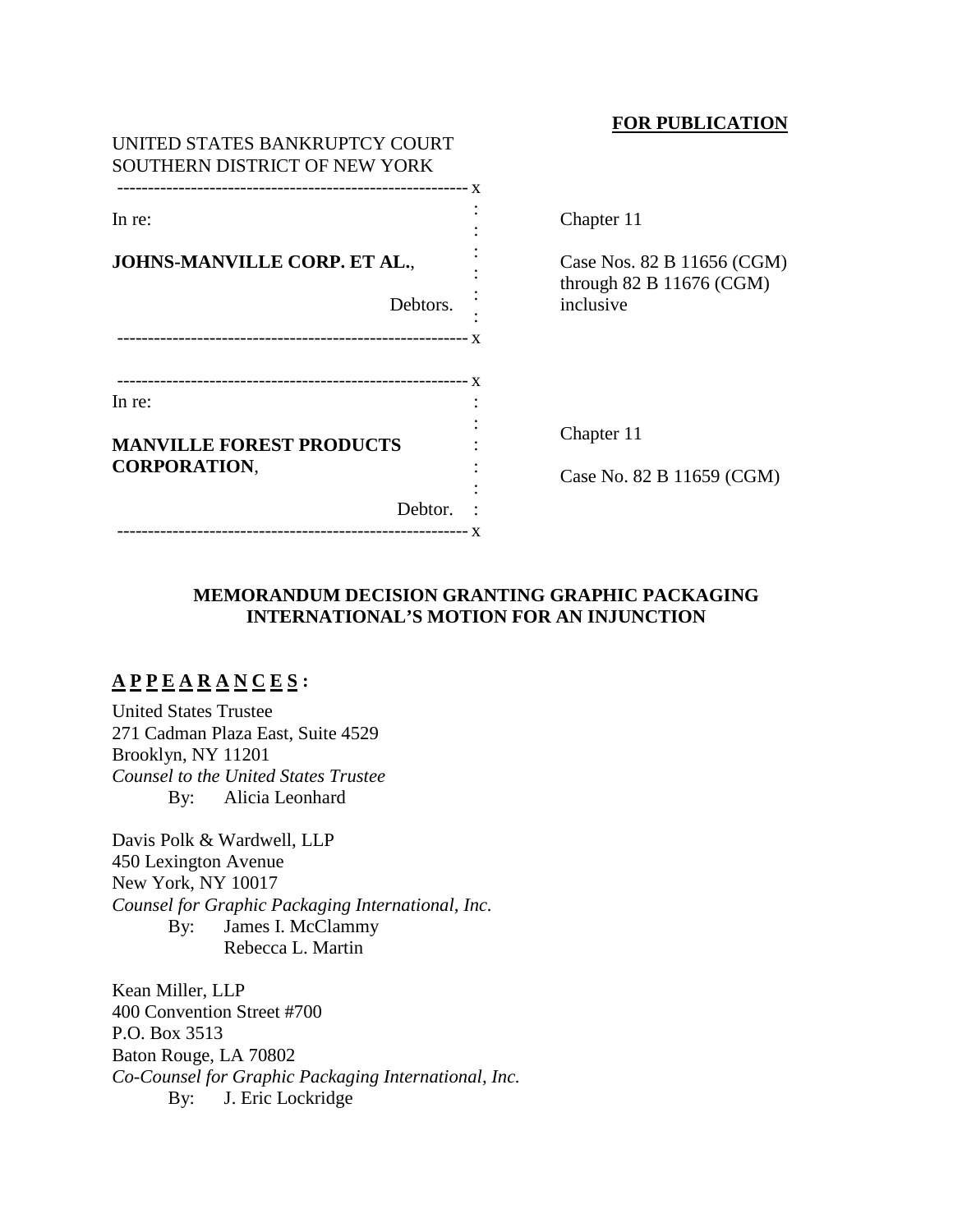Montgomery McCracken Walker & Rhoads LLP 1105 North Market Street Wilmington, DE 19801 *Counsel for Lynda Berry* By: Natalie D. Ramsey Mark A. Fink

Dean Omar & Branham, LLP 3900 Elm Street Dallas, TX 75226 *Co-Counsel for Lynda Berry* By: Charles W. Branham, III

## **CECELIA G. MORRIS CHIEF UNITED STATES BANKRUPTCY JUDGE**

Before the Court is Graphic Packaging International's ('Graphic") emergency motion for enforcement of the confirmation orders of the Johns-Manville Corporation ("Manville") and the Manville Forest Products Corporation ("MFP"). By its motion, Graphic seeks to enjoin the lawsuit of plaintiff, Lynda Berry ("Ms. Berry"), brought in Louisiana state court against Graphic for alleged asbestos liability. *See* Graphic's Emergency Mot. 2, Feb. 29, 20[1](#page-1-0)6, ECF No. 4204.<sup>1</sup> Graphic argues that as it is a successor of MFP, a bankruptcy debtor and a wholly-owned subsidiary of Manville, Ms. Berry must first pursue her asbestos claims against the Manville Personal Injury Trust (the "Trust"). Mem. Law Supp. Emergency Mot. 12, Feb. 29, 2016, ECF No. 4205 ("Graphic's Mot."). In response, Ms. Berry argues that her lawsuit should not be enjoined as her claims were not discharged or enjoined by the MFP confirmation order ("MFP Confirmation Order"), MFP is not a beneficiary of the Manville confirmation order ("Manville Confirmation Order") or channeling injunction, and Graphic has waived its right to enforce the bankruptcy Confirmation Orders and injunction. Resp. and Obj. of Berry 1, Mar. 4, 2016, ECF

<span id="page-1-0"></span><sup>&</sup>lt;sup>1</sup> Unless otherwise indicated, all litigation documents cited to herein can be found on docket number 82-11656.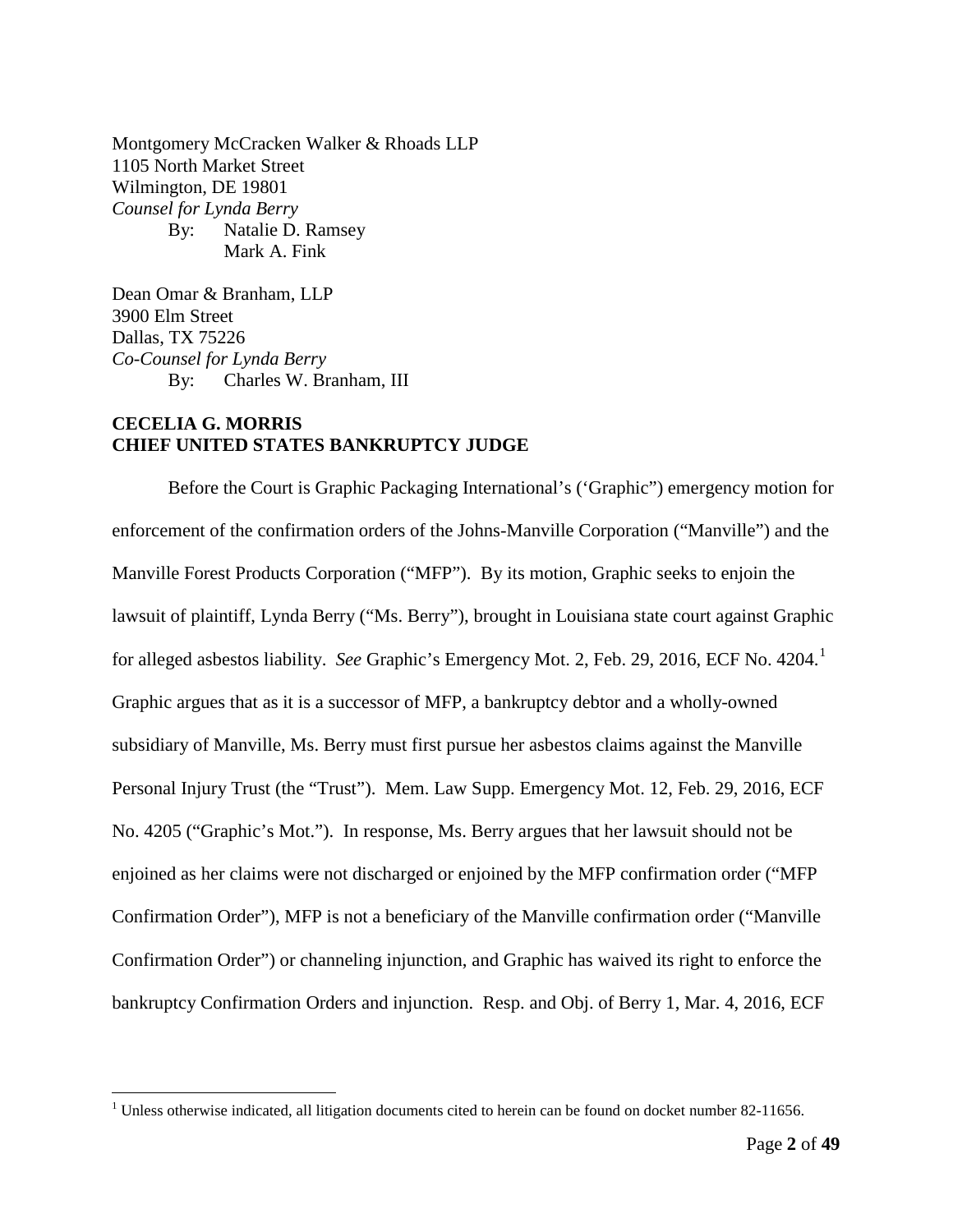No. 4212 ("Berry's Opp'n"). Ms. Berry also argues that she did not receive due process. *Id.* at  $14-17$ .

After a hearing before this Court, held on March 8, 2016, Ms. Berry requested an evidentiary hearing with regard to due process. Tr. Mar. 8, 2016 Hrg. 20:20–23, Mar. 8, 2016, ECF No. 4225 ("Tr."). This Court ordered supplemental briefing on the matter. Tr. 26:1–7. For the reasons and to the extent stated below, the Court grants Graphic's motion for an order enjoining Ms. Berry's state law claims against Graphic as a successor to MFP.

## **Jurisdiction**

This Court has subject matter jurisdiction pursuant to 28 U.S.C. § 1334(a), 28 U.S.C. § 157(a) and the Standing Order of Reference signed by Chief Judge Loretta A. Preska dated January 31, 2012. This is a "core proceeding" under 28 U.S.C. § 157(b)(2)(A), matters concerning the administration of the estate, and  $\S 157(b)(2)(I)$ , proceedings to determine the dischargeability of debt.

As provided in both the MFP and Manville Confirmation Orders, paragraphs 10 and 28 respectively, this Court retains jurisdiction to clarify its prior confirmation orders, to enforce its injunctions, and to adjudicate matters having to do with the administration of the confirmed chapter 11 plans of MFP and Manville. *See Travelers Indem. Co. v. Bailey*, 557 U.S. 137, 151 (2009) (citations omitted).

#### **Background**

After over thirty years of handling the ongoing Manville bankruptcy case, this Court is keenly aware that "[f]undamentally, the story of asbestos health litigation is the story of Johns-Manville." *In re Johns-Manville Corp.*, 2004 Bankr. LEXIS 2519, at \*5 (Bankr. S.D.N.Y. Aug. 17, 2004), *aff'd in part, vacated in part*, 340 B.R. 49 (S.D.N.Y. 2006), *vacated sub nom. Johns-*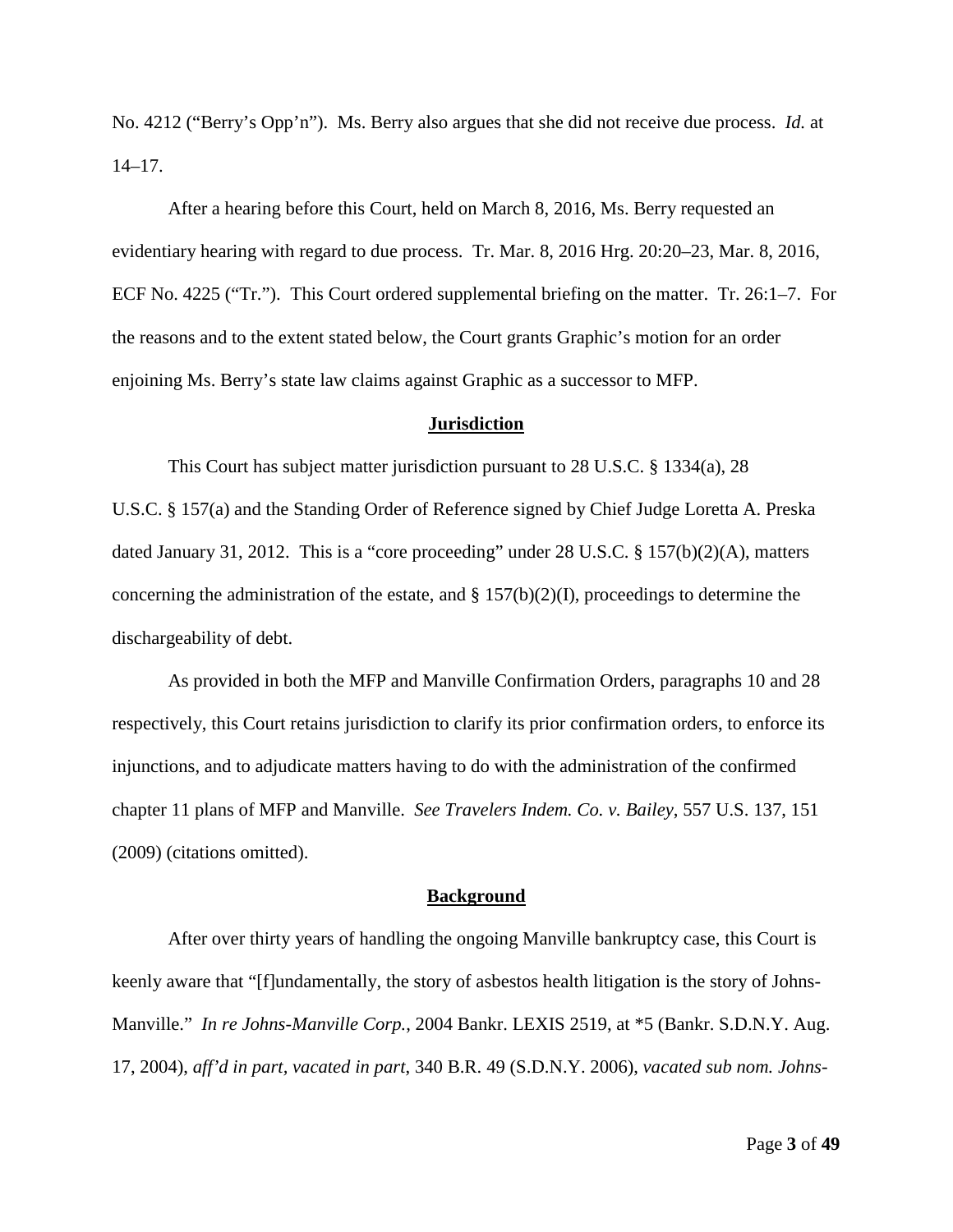*Manville Corp. v. Chubb Indem. Ins. Co. (In re Johns-Manville Corp.)*, 517 F.3d 52 (2d Cir. 2008), *rev'd and remanded sub nom. Travelers Indem. Co. v. Bailey*, 557 U.S. 137 (2009). As documented by this Court, Manville's story began in 1868, when "Henry Ward Johns had obtained a patent for an asbestos insulation product," leading to the establishment of his business, the H.W. Johns Company. *In re Johns-Manville Corp.*, 2004 Bankr. LEXIS 2519, at \*6 (citations omitted). H.W. Johns sold its asbestos products through the Manville Covering Company. *Id.* The two companies merged in 1901, becoming the "H.W. Johns-Manville Company." *Id.* at 6–7.

Manville was "a diversified manufacturing, mining and forest products company," and by the 1970s was "the world's largest miner, processor, manufacturer and supplier of asbestos and asbestos-containing products." *GAF Corp. v. Johns-Manville Corp. (In re Johns-Manville Corp.)*, 26. B.R. 405, 407 (Bankr. S.D.N.Y 1983), *aff'd sub nom. Johns-Manville Corp. v. Asbestos Litig. Grp. (In re Johns-Manville Corp.)*, 40 B.R. 219 (S.D.N.Y. 1984); *see also In re Johns-Manville Corp.*, 2004 Bankr. LEXIS 2519, at \*7 (citations omitted). Manville was not only a leading producer of asbestos products, these products "were used pervasively in a variety of industries for several decades throughout the United States." *Manville Corp. v. Equity Sec. Holders Comm. (In re Johns-Manville Corp.)*, 66 B.R. 517, 521 (Bankr. S.D.N.Y. 1986). Although asbestos products were widespread, the asbestos industry consisted of about thirty manufacturing firms that made asbestos products. John C. Coffee, Jr., *Class Wars: The Dilemma of the Mass Tort Class Action*, 95 Colum. L. Rev. 1343, 1365 (1995).

Manville eventually became "*the* prime supplier of asbestos fiber products," *In re Johns-Manville Corp.*, 2004 Bankr. LEXIS 2519, at \*7, and a Fortune 500 company. *In re Johns-Manville Corp.* 97 B.R. 174, 176 (Bankr. S.D.N.Y. 1989). Manville was "deemed a paradigm of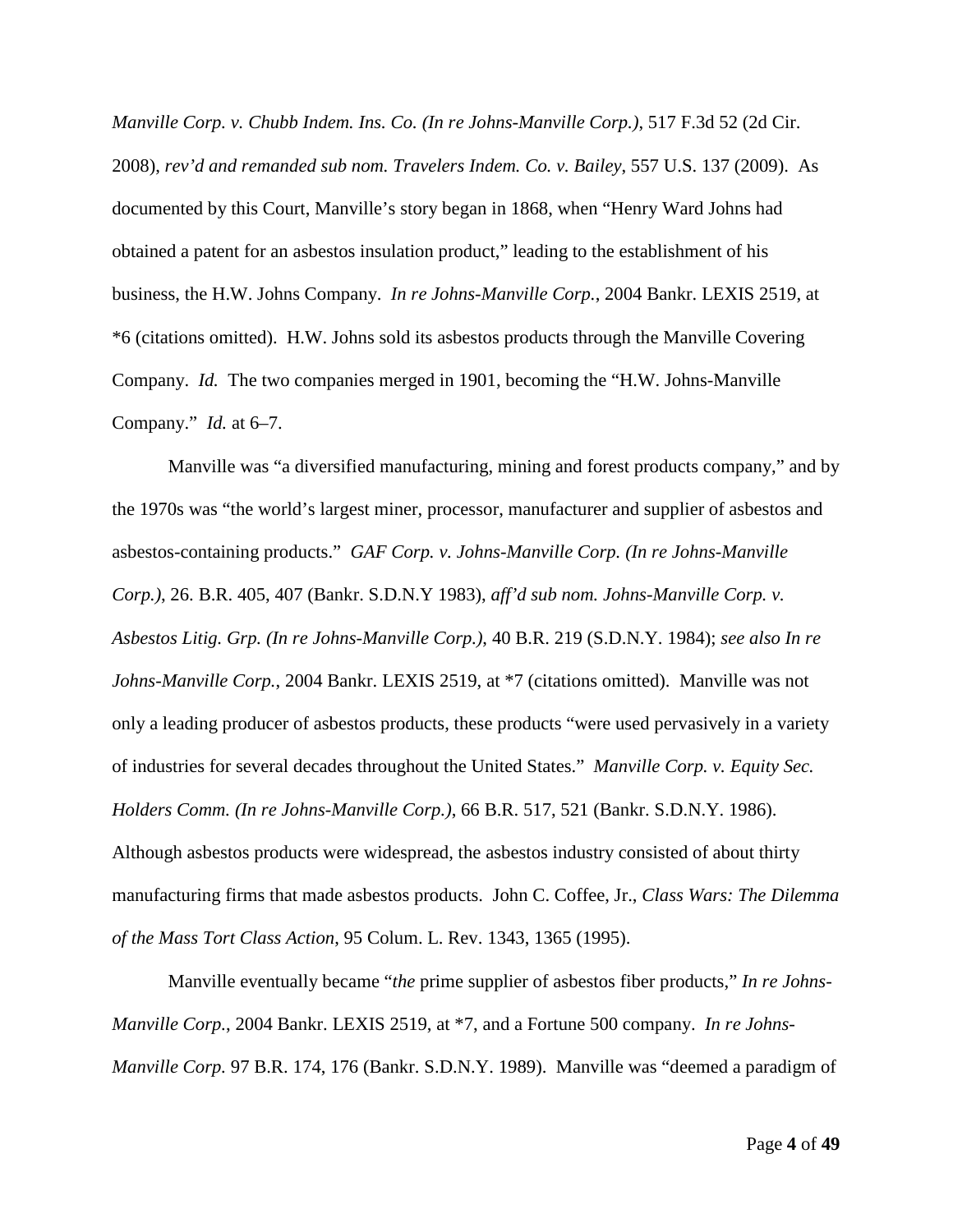success in corporate America by the financial community." *In re Johns-Manville Corp.*, 36 B.R. 727, 729 (Bankr. S.D.N.Y 1984). Such was Manville's success in the asbestos industry that Manville's bankruptcy filing was surprising. *Id.* In fact, it was "the spectre of proliferating, overburdening litigation to be commenced in the next 20–30 years, which litigation would be beyond [Manville's] ability to manage, control, and pay for, which . . . prompted this filing." *In re Johns-Manville Corp.*, 36 B.R. 743, 745 (Bankr. S.D.N.Y. 1984), *aff'd*, 52 B.R. 940 (S.D.N.Y. 1985).

The term "asbestos" describes "a group of naturally occurring fibrous minerals known for their properties of relative indestructibility and resistance to heat and fire." John P. Burns et al., *Special Project: An Analysis of the Legal, Social, and Political Issues Raised by Asbestos Litigation*, 36 Vand. L. Rev. 573, 578 (1983) (footnote omitted), *cited in Stonewall Ins. Co. v. Asbestos Claims Mgmt. Corp.*, 73 F.3d 1178, 1192 n.6 (2d Cir. 1995). The documented use of asbestos dates back to the ancient Greeks and Romans and was used with increasing frequency after the industrial revolution in the 1870s. *Id.* at 578 (citing James W. Mehaffy, *Asbestos-Related Lung Disease*, 16 Forum 341, 341-42 (1980)). Despite its prevalent use, the dangers of asbestos were not widely known until the 1960s when latent asbestos injuries began to manifest throughout the nation. *In re Asbestos Prods. Liab. Litig.*, 771 F. Supp. 415, 418 (J.P.M.L. 1991) (quoting Judicial Conf. of the U.S., Report of the Judicial Conference Ad Hoc Committee on Asbestos Litigation 1–3 (1991)).

The health risks caused by asbestos were finally given broad acknowledgment on the legal front in 1973, when the United States Court of Appeals for the Fifth Circuit issued its landmark decision in *Borel*. *Borel v. Fibreboard Paper Prod. Corp.*, 493 F.2d 1076 (5th Cir. 1973). In *Borel*, the Fifth Circuit upheld a jury verdict finding asbestos manufacturers, including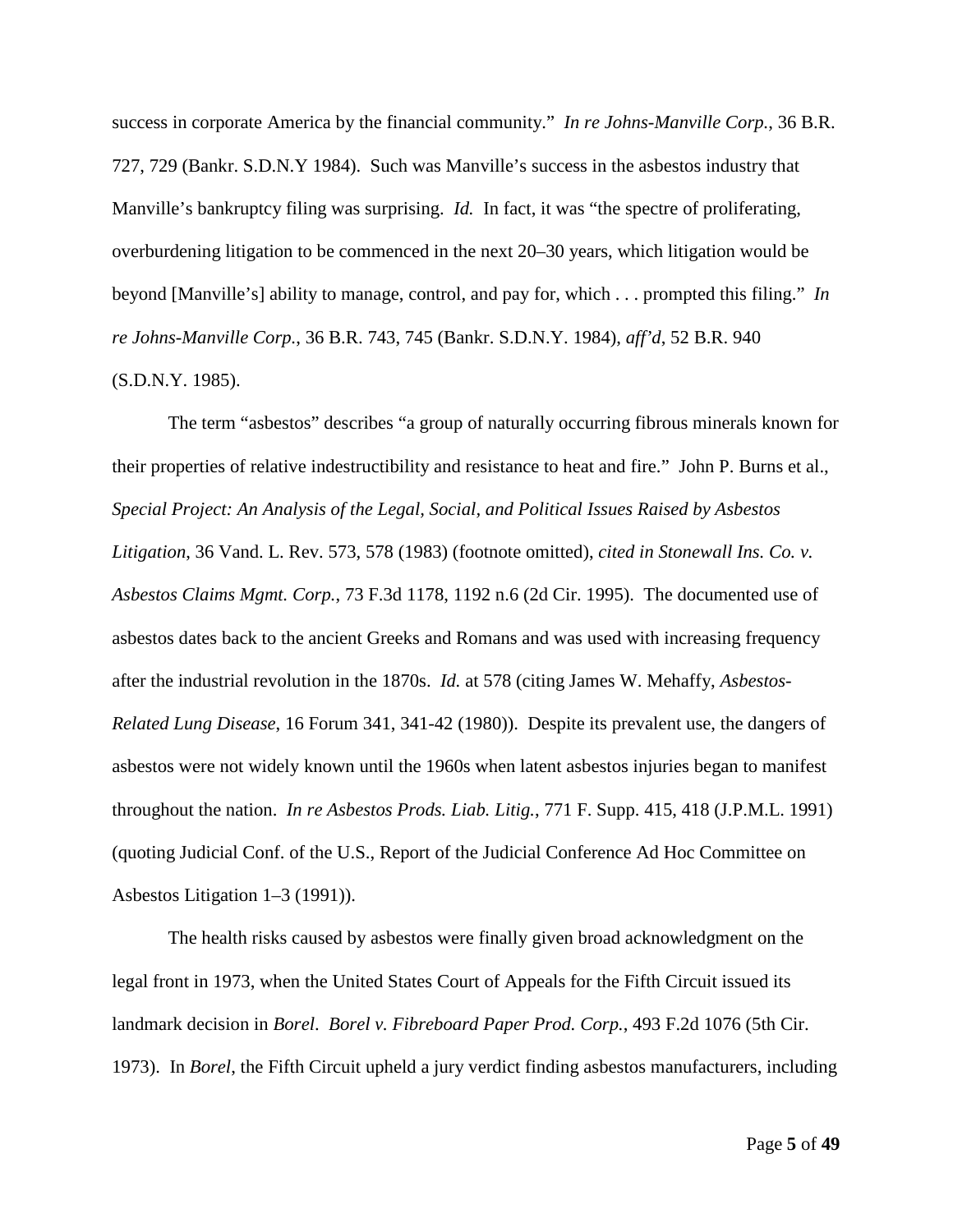Manville, strictly liable for personal injuries of the plaintiff resulting from exposure to asbestos. *See id.* at 1086. The Fifth Circuit's decision found that "[a]sbestosis has been recognized as a disease for well over fifty years," with some of the earliest known cases dating back to the 1920s. *Id.* at 1083 (footnotes omitted).

Since the Fifth Circuit's decision in *Borel*, asbestos litigation has grown to gargantuan proportions. Patrick M. Hanlon & Anne Smetak, *Asbestos Changes*, 62 N.Y.U. Ann. Surv. Am. L. 525, 526–27 (2007). The judiciary has repeatedly called for Congress to create a national scheme to resolve all asbestos claims. *See* John C. Coffee, Jr., *Class Wars: The Dilemma of the Mass Tort Class Action*, 95 Colum. L. Rev. 1343, 1389 (1995) (footnotes omitted); *see also Amchem Prods. v. Windsor*, 521 U.S. 591, 598 (1997) (discussing the March 1991 Report of the Judicial Conference Ad Hoc Committee on Asbestos Litigation, appointed by the Chief Justice in September of 1990); *In re Asbestos Prods. Liab. Litig.*, 771 F. Supp. at 418. As recently as 2003, the Supreme Court again recognized the need for national legislation to deal with the "elephantine mass of asbestos cases lodged in state and federal courts." *Norfolk & W. Ry. Co. v. Ayers*, 538 U.S. 135, 166 (2003) (internal quotation marks omitted) (quoting *Ortiz v. Fibreboard Corp.*, 527 U.S. 815, 821 (1999)). Congress has not heeded the call.

Although original asbestos litigation involved an individual plaintiff and asbestos producer, this landscape changed by the 1980s. After years of litigating individual cases, asbestos producers coalesced into an industry-wide consortium, presenting a unified litigation front. Coffee, *supra*, at 1364–66. The original asbestos consortium was known as the Asbestos Claims Facility. *Id.* at 1365 & n.83. The Asbestos Claims Facility evolved into the Center for Claims Resolution ("CCR") after several of the original members filed for bankruptcy. *See id.* at 1365 n.83; *Amchem*, 521 U.S. at 599–600. Counsel for asbestos plaintiffs were also operating on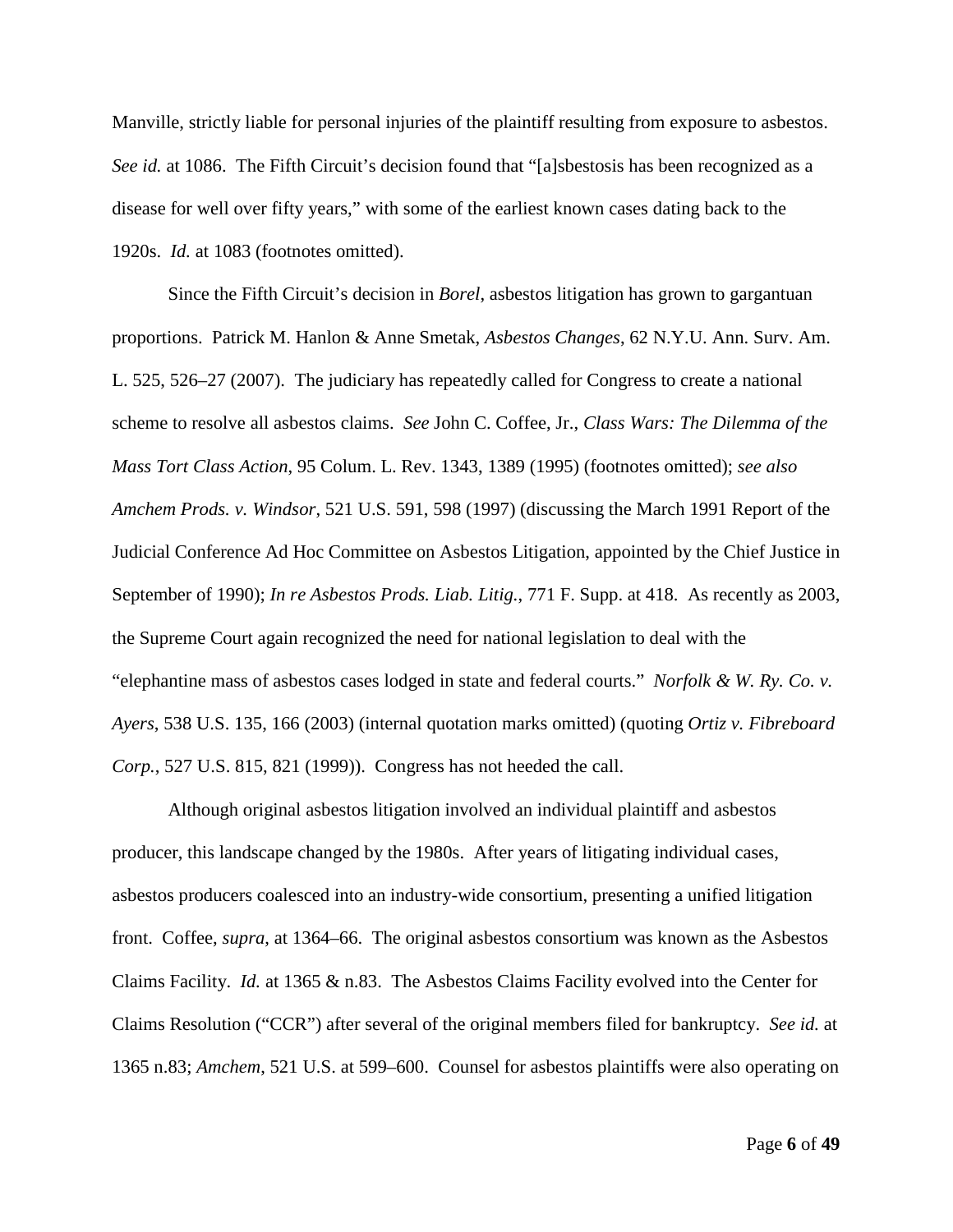a narrow playing field. There were fewer than 50 firms representing asbestos plaintiffs, with most cases concentrated in the hands of a few. *See* Coffee, *supra*, at 1364–65, 1392 & nn.187– 88 (citations omitted); *Amchem*, 521 U.S. at 599. Representation of asbestos plaintiffs was led by the firms of Ronald Motley and Gene Locks. *See* Coffee, *supra*, at 1364–65, 1392 & nn. 187–88 (citations omitted); *Amchem*, 521 U.S. at 599. At the legal level, asbestos litigation was essentially a game between "repeat players." Coffee, *supra*, at 1365.

While asbestos plaintiffs were vigorously suing asbestos defendants, Manville and its insurance firms were disputing which among them should bear the brunt of the mounting asbestos liability. *See In re Johns-Manville Corp.*, 36 B.R. 743, 750 (Bankr. S.D.N.Y. 1984). About twenty-five insurance carriers,<sup> $2$ </sup> "who wrote approximately 100 policies for Manville, ha<sup>[d]</sup> by and large refused to provide defense and indemnity to Manville in asbestos cases." *Id.* One of the major reasons Manville filed for bankruptcy was "its inability to look to at least \$600 million in insurance coverage" to pay out on and defend against its growing asbestos liabilities. *Id.*

<span id="page-6-0"></span><sup>&</sup>lt;sup>2</sup> Manville had two main groups of insurers: those that issued policies in force at the time many asbestos plaintiffs were exposed to asbestos, and those that had issued policies that were in force at a later time, when many of the asbestos plaintiffs were manifesting symptoms. *In re Johns-Manville Corp.*, 36 B.R. 743, 750 (Bankr. S.D.N.Y. 1984). Each group argued a conflicting legal theory as to what occurrence triggered insurance coverage. The insurers that had issued earlier policies argued that manifestation of the symptoms of asbestos-related diseases triggered insurance coverage. *Id.* The insurers that had policies in force at the time large numbers of people were manifesting symptoms argued the opposite, that insurance coverage was triggered by exposure. *Id.* The majority of courts faced with this insurance issue have held that insurance coverage can be triggered at the time of exposure. *Id.* at 749-50 (citing *Ins. Co. of N. Am. v. Forty Eight Insulations, Inc.*, 633 F.2d 1212, 1223 (6th Cir. 1980); *Keene Corp. v. Ins. Co. of N. Am.*, 667 F.2d 1034, 1045 (DC Cir. 1981); *Porter v. Am. Optical Corp.*, 641 F.2d 1128, 1131 (5th Cir. 1981)). The time an asbestos victim has to seek recovery for injuries resulting from exposure has not been interpreted so uniformly. Courts in many states have held that the statute of limitations for asbestos injuries begins to run at the time of discovery. *See Karjala v. Johns-Manville Products Corp.*, 523 F.2d 155, 161 (8th Cir. 1975). Although discovery commonly happens around the time symptoms begin to manifest, discovery is not synonymous with manifestation. The Fifth Circuit has held that discovery occurs when an individual asbestos claimant discovered or should have discovered with the exercise of reasonable diligence, the existence of a possible asbestos condition. *Fusco v. Johns-Manville Products Corp.*, 643 F.2d 1181, 1183 (5th Cir. 1981). Discovery may occur when the asbestos claimant became aware of the dangers of asbestos, knew that he or she had been exposed, and was warned of the possibility of contracting an asbestos-related disease.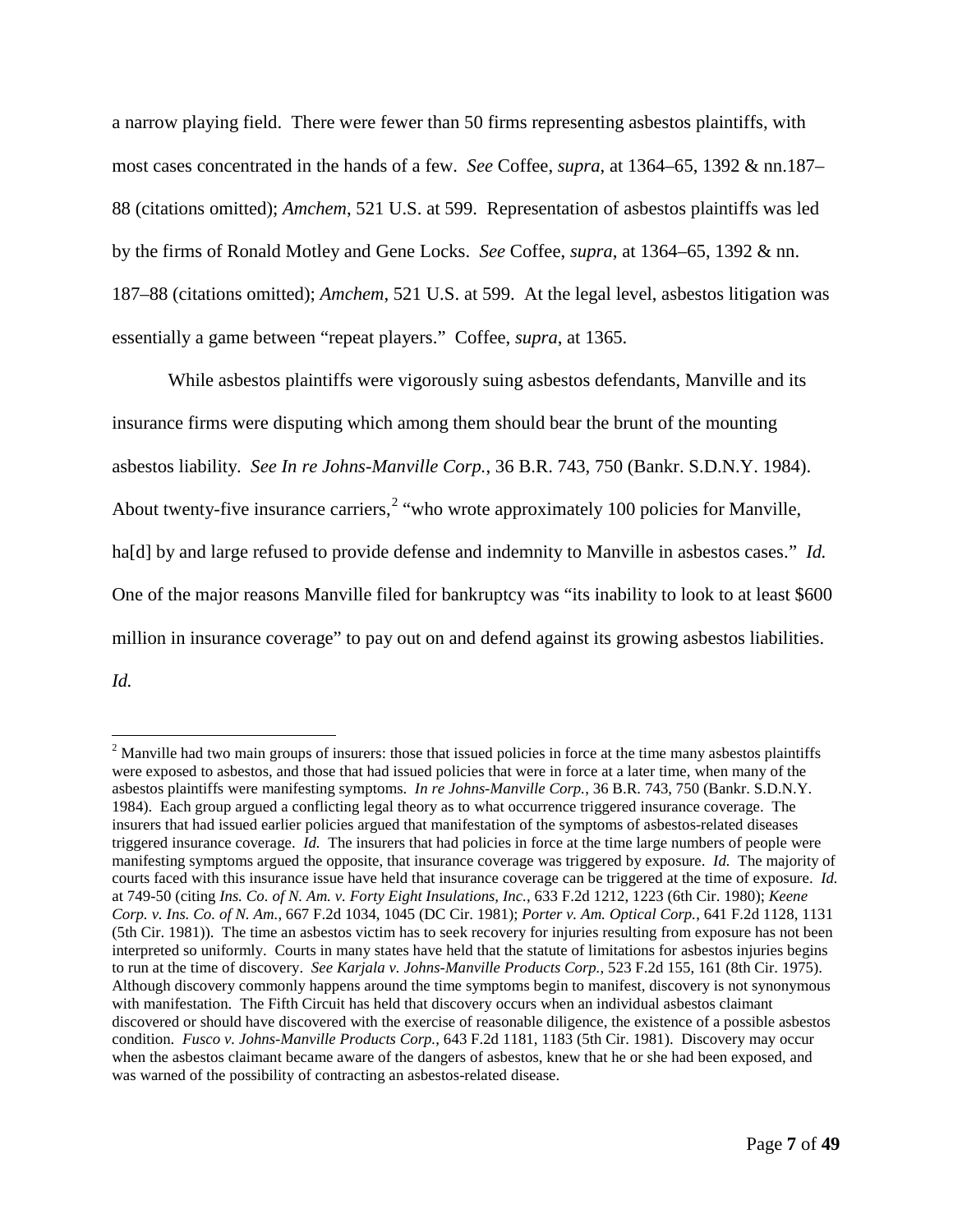On August 26, 1982, Manville and twenty of its subsidiaries filed for protection under chapter 11 of the Bankruptcy Code. *See In re Manville Forest Prods. Corp.*, 31 B.R. 991, 992 (S.D.N.Y. 1983); *In re Johns-Manville Corp.* 97 B.R. 174, 176 (Bankr. S.D.N.Y. 1989). An order of this Court entered on the same day as the filings "provides for joint administration of the 21 Manville companies." *In re Manville Forest Prods. Corp.*, 1983 U.S. Dist. LEXIS 15457, at \*5 (S.D.N.Y. July 14, 1983). MFP was one of these original Manville debtors, filing for bankruptcy on the same day as Manville, and as part of the Manville bankruptcy. *See In re Manville Forest Prods. Corp.*, 31 B.R. at 992; Graphic's Suppl. Br. 15–16, Apr. 11, 2016, ECF No. 4230 (citing Graphic's Mot. Ex. S, at 35).

MFP was "a timber company that was acquired by Johns-Manville through a hostile tender offer in 1978." *In re Manville Forest Prods. Corp.*, 31 B.R. at 992. As part of its forest products business, MFP had acquired the West Monroe paper mill (the "Mill"). *See* Berry's Opp'n 2, 6–7; Graphic's Mot. 4. Originally, the Mill belonged to the Brown family who sold it to Olin Corporation in 1955. *See Graves v. Riverwood Int'l Corp.*, 949 So. 2d 576, 579 (La. Ct. App. 2007).<sup>[3](#page-7-0)</sup> On January 1, 1967, Olin Corporation sold its forest products division, including the Mill, to Olinkraft, Incorporated ("Olinkraft"). *See id.* In May of 1974, Olinkraft become a publically owned company. *Olin Corp. v. Riverwood Int'l Corp. (In re Manville Forest Products Corp.)*, 209 F.3d 125, 126 (2d Cir. 2000). As already stated, MFP was acquired by Manville through a hostile takeover in 1978. It is undisputed that MFP was a wholly-owned subsidiary of Manville at the time of the bankruptcy filing. *See* Tr. 15:13–16:12; *In re Manville Forest Prods. Corp.*, 31 B.R. at 992; *In re Manville Forest Prods. Corp.*, 43 B.R. 293, 295 (Bankr. S.D.N.Y. 1984), *aff'd in part, rev'd in part*, 60 B.R. 403 (S.D.N.Y. 1986); *Manville Forest Prods. Corp. v.* 

<span id="page-7-0"></span> <sup>3</sup> Both parties refer to this case in their papers. *See* Berry's Opp'n 19; Graphic's Reply 8, Mar. 7, 2016, ECF No. 4217. Graphic asserts that the judgment in the case was against Olin Corporation, a corporation that is legally distinct from MFP and Graphic. Graphic's Reply 8.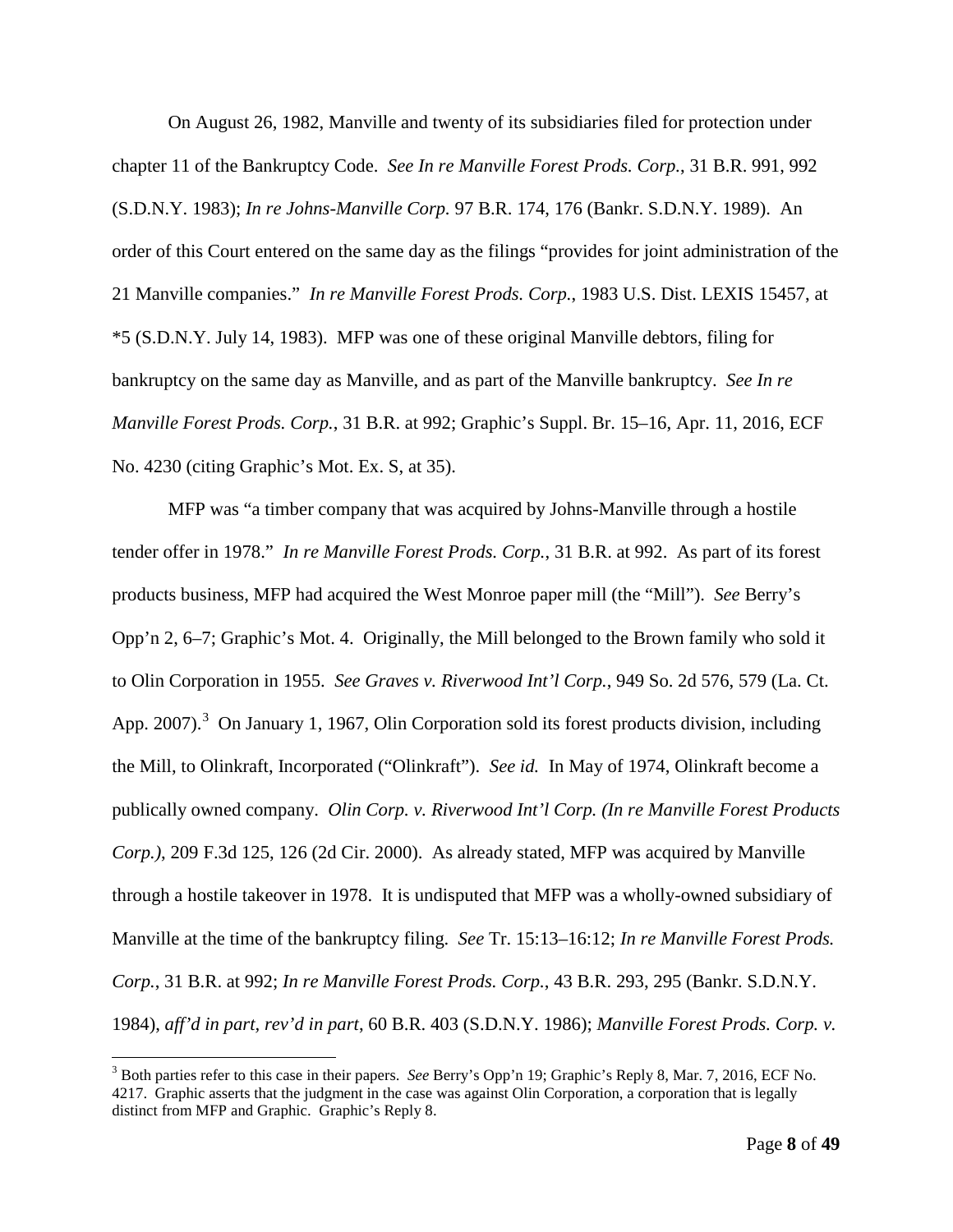*Manville Forest Prods. Corp. (In re Manville Forest Prods. Corp.)*, 89 B.R. 358, 360 (Bankr. S.D.N.Y. 1988).

Although MFP "never mined, manufactured or sold asbestos or any asbestos-containing product," *In re Manville Forest Products Corp.*, 43 B.R. at 295, MFP "apparently fearing derivative liability [for Manville asbestos claims]," filed a chapter 11 petition for reorganization. *In re Manville Forest Products Corp.*, 60 B.R. 403, 404 (S.D.N.Y. 1986). At the urging of MFP's creditors, MFP proposed its own plan of reorganization on October 17, 1983. *In re Manville Forest Products Corp.*, 43 B.R. at 296; *In re Manville Forest Products Corp.*, 31 B.R. at 994. This Court confirmed MFP's separate plan of reorganization on March 26, 1984. *See In re Manville Forest Products Corp.*, 60 B.R. 403, 404 (S.D.N.Y. 1986); *In re Manville Forest Products Corp.*, 31 B.R. at 994; *see also* Graphic's Mot. Exs. L, M. MFP's Confirmation Order incorporates MFP's First Amended and Restated Plan (MFP's "Plan"). Graphic's Mot. Ex. M, at 5. In keeping with § 1141(d)(1) of the Bankruptcy Code, the MFP Confirmation Order and Plan discharge MFP from all unsecured, pre-confirmation debts. Graphic's Mot. Ex. M, at 6; *Riverwood Int'l Corp. v. Olin Corp. (In re Manville Forest Prods. Corp.)*, 225 B.R. 862, 864 (Bankr. S.D.N.Y. 1998) (citations omitted); *Olin Corp. v. Riverwood Int'l Corp. (In re Manville Forest Products Corp.)*, 209 F.3d 125, 127 (2d Cir. 2000).

After MFP confirmed its plan of reorganization, it changed its name to Riverwood International Corporation ("Riverwood"). *See Olin Corp. v. Riverwood Int'l Corp. (In re Manville Forest Products Corp.)*, 209 F.3d 125, 127 (2d Cir. 2000). Manville retained its majority ownership interest in the company. *See Clay v. Riverwood Int'l Corp.*, 157 F.3d 1259, 1261 (11th Cir. 1998). Several years later, "[i]n early 1995, Riverwood's 81 percent stockholder, Manville Corporation, found itself in need of cash to settle asbestos litigation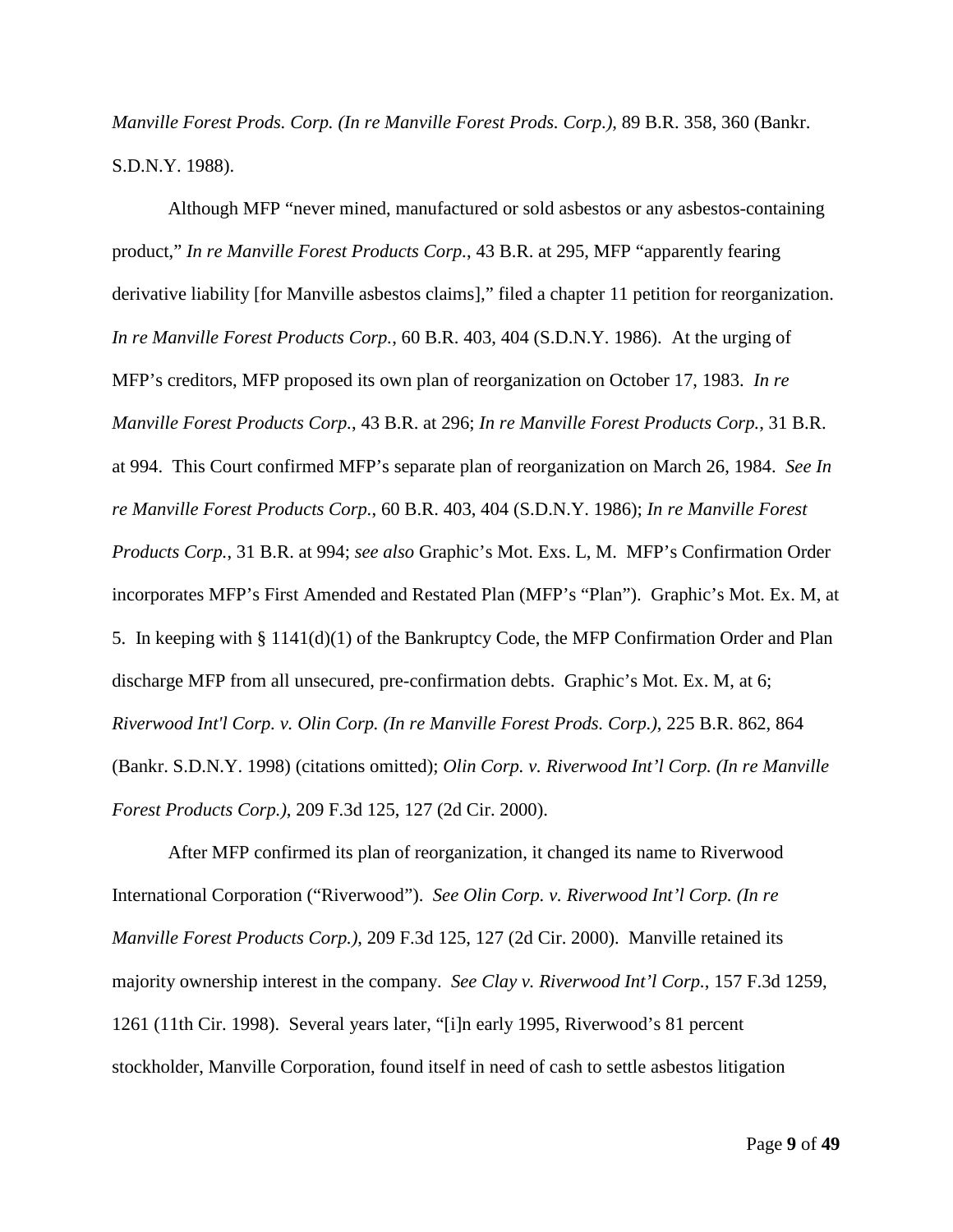claims." *Clay v. Riverwood Int'l Corp.*, 157 F.3d 1259, 1261 (11th Cir. 1998). As a result, Riverwood was spun off and sold. *See* Graphic's Mot. 6. Riverwood merged with Graphic in 2003, adopting Graphic's corporate name. Graphic's Mot. 6; *see also Riverwood Int'l Corp. v. Emplrs Ins. of Wausau*, 420 F.3d 378, 380 (5th Cir. 2005). Before Riverwood merged with Graphic in 2003, Riverwood was sued by its employees for asbestos-related injuries. *Riverwood Int'l Corp. v. Emplrs Ins. of Wausau*, 420 F.3d 378, 380 (5th Cir. 2005). "Riverwood settled 260 employee claims for a lump sum of \$ 1.513 million." *Id.* Riverwood attempted to recover on its insurance policies in force at the time from multiple insurance companies. *Id.* At least one of its insurers refused to contribute and the Fifth Circuit held that the insurer's policy's terms did not cover personal injuries resulting from exposure to asbestos. *See id.*

## **ARGUMENTS OF THE PARTIES**

Ms. Berry now seeks to sue Graphic directly on her asbestos personal injury claims. On August 24, 2015, Ms. Berry filed a petition for damages in Louisiana state court. Ms. Berry seeks to recover against Graphic based on her derivative exposure to asbestos through her husband's work at the Mill. Berry's Opp'n 2–3, Ex. 6. Ms. Berry's husband worked at the Mill from 1961 to 2010, where he was exposed to asbestos and suffered his own asbestos-related injuries as a result. *Id.* at 5–6. Ms. Berry's husband filed a claim with the Trust for his injuries and received payment on his claim. *Id.* at 18; Tr. 8:1–15; 10:11–14. Ms. Berry was diagnosed with mesothelioma in March of 2015. Berry's Opp'n 4. She seeks damages for her asbestosrelated injuries based on strict liability of the asbestos producers and distributors, which includes Manville, as well as the strict liability and negligence of the employer and premises owner, who, at the time, was MFP. *Id.* at 18, Ex. 6 ("Petition for Damages"). Ms. Berry's petition thus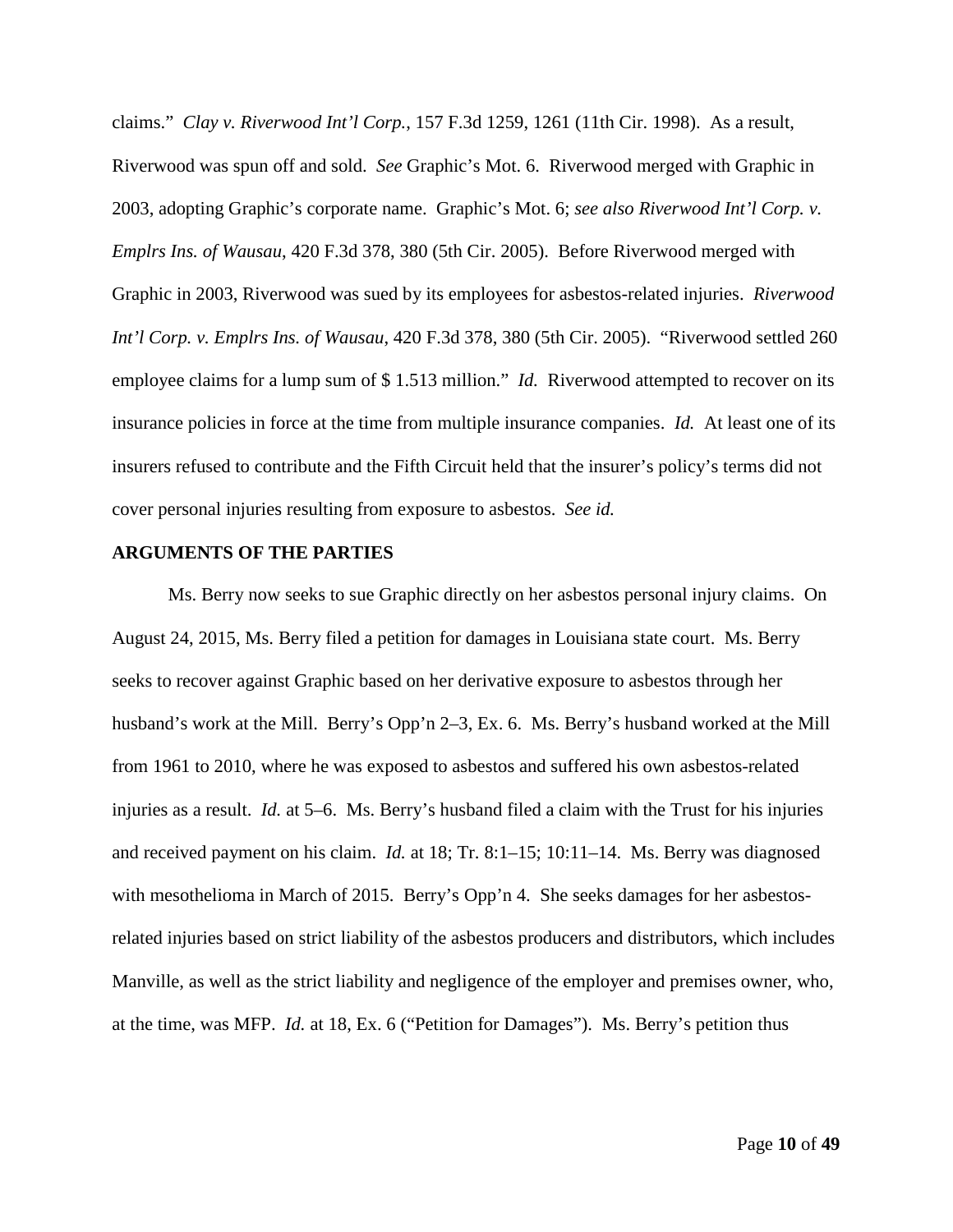includes claims against Manville for asbestos it produced, and claims against Graphic for negligently maintaining the premises.

Graphic now seeks the protection of the bankruptcy court. Graphic alleges that Ms. Berry's law suit violates both MFP and Manville's Confirmation Orders, and that her claim should be enjoined by those orders. Graphic's Mot. 1–2. Graphic argues that Ms. Berry's only recourse for her asbestos related injuries is to submit a claim to the Manville Trust. Tr. 8:9–19. In opposition, Ms. Berry argues that (1) MFP is not a beneficiary of the Manville confirmation order and channeling injunction; (2) Ms. Berry's claims against MFP were not discharged, released or enjoined by the MFP Confirmation Order; (3) even if Ms. Berry's claims were addressed by the MFP or Manville Confirmation Orders, her exposure was continuing, so her claims are not discharged, released, channeled or enjoined by the MFP or Manville Confirmation Orders; and (4) Graphic has waived its right to rely on the bankruptcy discharge or injunction. *See* Berry's Opp'n 1. Ms. Berry admits that any claim she may have for exposure to Manville's asbestos would be channeled to the Manville Trust. Berry's Opp'n 3, 18. Ms. Berry contends that her claim against Graphic is not channeled due to the fact it is a claim based on premises liability, which was not included in the Manville Plan or Confirmation Order. *Id.*; *see also*  Berry's Suppl. Br. 5, Mar. 29, 2016, ECF No. 4226; Tr. 15:2–11. Ms. Berry further argues that she did not receive due process in the underlying bankruptcy proceedings leading to MFP and Manville's confirmation orders. Berry's Suppl. Br. 21–36.

As will be explained below, Ms. Berry's lawsuit against MFP is merely an attempt to side-step the Manville Trust in order to recover more than other similarly situated asbestos victims by suing Manville and its subsidiaries directly. This is not merely unfair to the other victims, it is an attempt to sue on rights she does not have. Were it not for the Manville Trust,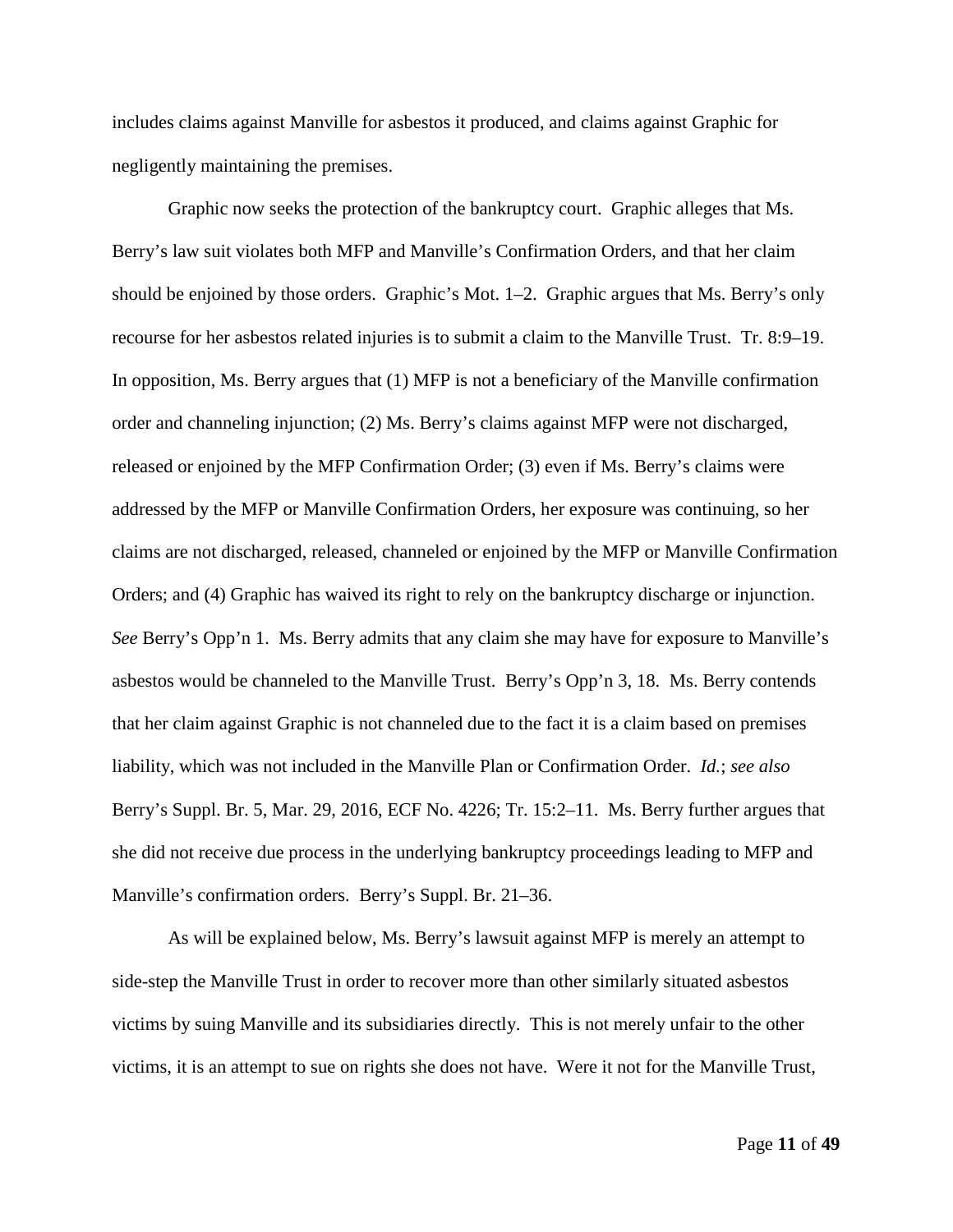Ms. Berry's claims against MFP would have been discharged and she would not be entitled to any recovery for her asbestos related injuries. As it is, this Court finds that Ms. Berry holds a future asbestos claim, subject to the injunction in the Manville Plan and Confirmation Order, which channels direct and indirect claims against Manville to the Manville Trust and enjoins all persons holding future asbestos claims from suing Manville and Manville's subsidiaries.

## **Discussion**

Any direct claim Ms. Berry has against MFP would be a prepetition claim subject to

discharge by MFP's Plan. Pursuant to  $\S 1141(d)(1)$  of the Bankruptcy Code, and as held by this

Court and affirmed on appeal, MFP's Confirmation Order discharges MFP from all unsecured,

pre-confirmation debts. *Riverwood Int'l Corp. v. Olin Corp. (In re Manville Forest Prods.* 

*Corp.)*, 225 B.R. 862, 864 (Bankr. S.D.N.Y. 1998) (citations omitted); *see also Olin Corp. v.* 

*Riverwood Int'l Corp. (In re Manville Forest Products Corp.)*, 209 F.3d 125, 127 (2d Cir. 2000).

MFP's Confirmation Order provides that

[t]he Debtor is discharged and released from any and all unsecured debts which arose before the date of confirmation of the Plan, including but not limited to any and all Class 3 Claims (as defined in the Plan) . . . , and any and all debts of a kind specified [sic] §§  $502(g)$ ,  $502(h)$  or  $502(i)$  of the Code whether or not (i) a proof of claim based on such debt is filed under § 501 of the Code; (ii) such claim is allowed under § 502 of the Code; (iii) such claim is listed on the Debtor's Schedules and Lists heretofore filed herein; or (iv) the holder of such claim has accepted the Plan.

Graphic's Mot. Ex. M, at 6. MFP's Plan similarly states that

the Debtor shall be deemed discharged from any debt, except as expressly provided in this Plan, which arose before the Confirmation Date . . . , whether or not (a) proof of Claim based on such debt has been filed . . . , (b) such Claim has been allowed . . . , (c) such Claim is listed on any Schedules filed by the Debtor herein, or (d) the holder of such Claim has accepted this Plan.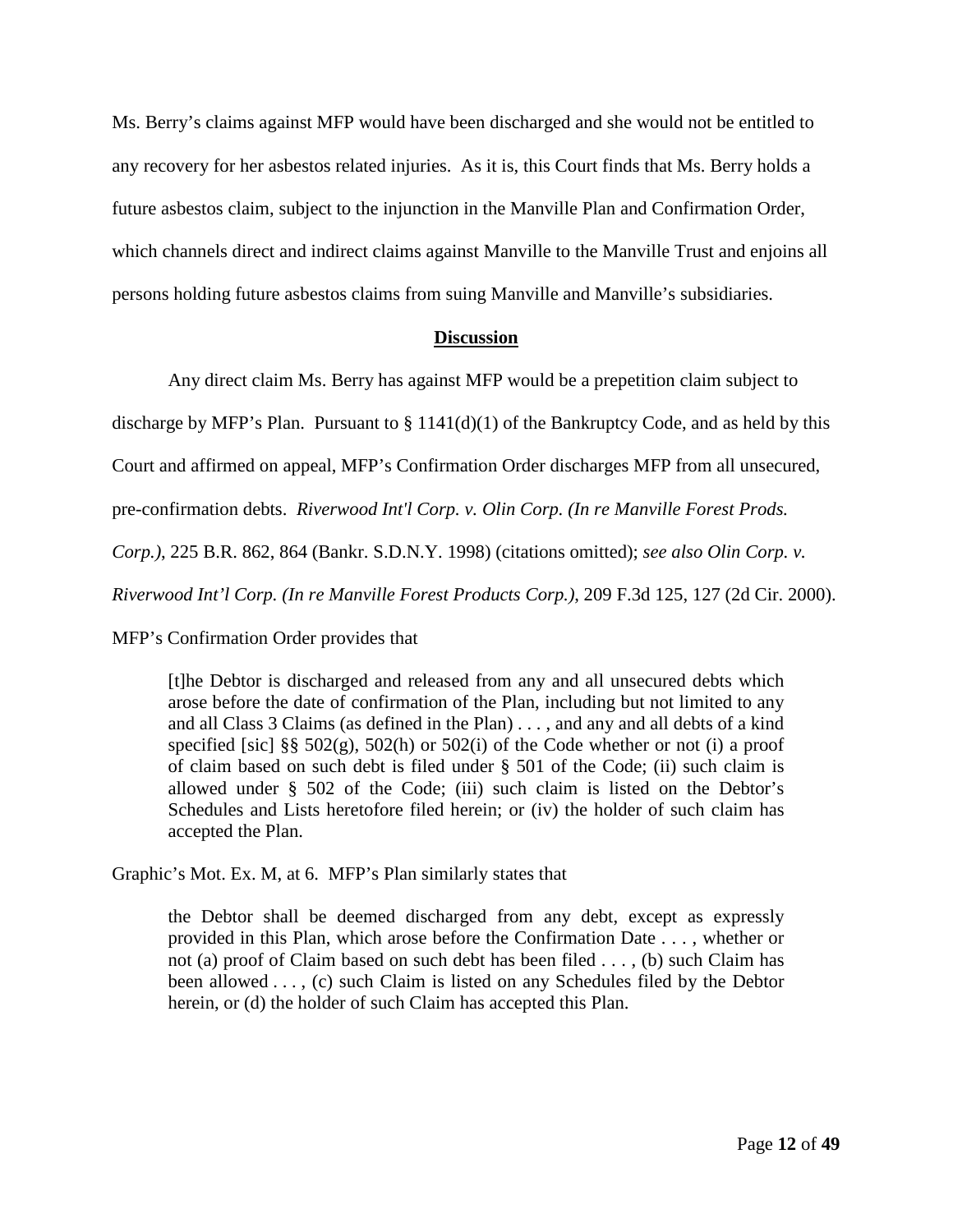Graphic's Mot. Ex. L, at 7. In addition to discharging all unsecured, pre-confirmation debts,

MFP's Confirmation Order enjoins all entities whose debts are discharged from pursuing any

litigation to collect such discharged debt from MFP. MFP's Confirmation Order provides that

[a]ll creditors and equity security holders of the Debtor or other entities whose debts are discharged or whose rights and interests are terminated by the Plan and this Order are individually and collectively permanently restrained and enjoined from instituting or continuing any action or employing any process to collect such debts or pursue such interests as liabilities or obligations of the Debtor or the reorganized Debtor or its successors.

*Id.* at 6–7. As such, if Ms. Berry holds a pre-confirmation claim against MFP, her claim would be discharged by the MFP Plan and Confirmation Order.

A debt is defined by the Bankruptcy Code to mean a "liability on a claim." 11 U.S.C. § 101(12). As prior cases have held, "[t]his definition reveals that Congress intended that the meanings of 'debt' and 'claim' be coextensive." *Riverwood Int'l Corp.*, 225 B.R. at 865 (citing *Pa. Dep't of Pub. Welfare v. Davenport*, 495 U.S. 552, 552 (1990)). Under the Bankruptcy Code, a claim is defined as "a right to payment whether or not such right is reduced to judgment, liquidated, unliquidated, fixed or contingent, matured, unmatured, disputed, undisputed, legal, equitable, secured, or unsecured." 11 U.S.C. § 101(5).

MFP's Plan defines a claim synonymously with § 105(5) of the Bankruptcy Code to mean "a right to payment whether or not such right is reduced to judgment, liquidated, unliquidated, fixed or contingent, matured, unmatured, disputed, undisputed, legal, equitable, secured, or unsecured." Graphic's Mot. Ex. L, at 2. The legislative history illustrates that "[b]y this broadest possible definition . . . all legal obligations of the debtor, no matter how remote or contingent, will be able to be dealt with in the bankruptcy case." H.R. Rep. No. 95-595, at 309 (1978), *reprinted in* 1978 U.S.C.C.A.N. 5963, 6266. It is well established that "Congress unquestionably expected this definition to have wide scope." *United States v. LTV Corp. (In re*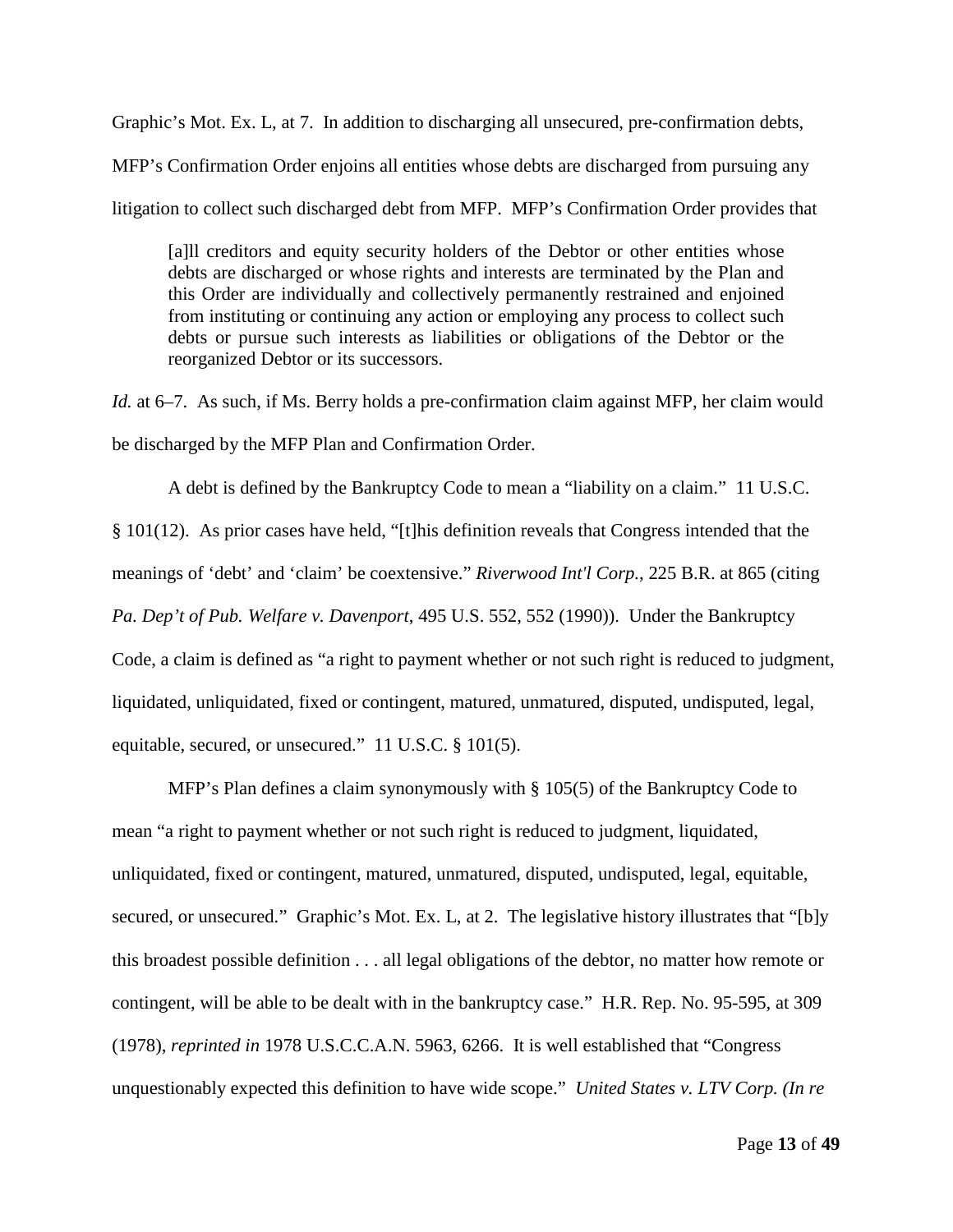*Chateaugay Corp.)*, 944 F.2d 997, 1003 (2d Cir. 1991) (discussing the legislative history behind the Bankruptcy Code's definition of a "claim"). The Supreme Court "ha[s] said that 'claim' has 'the broadest available definition,' and ha[s] held that the 'plain meaning of a 'right to payment' is nothing more nor less than an enforceable obligation." *FCC v. NextWave Pers. Commc'ns. Inc.*, 537 U.S. 293, 302–03 (2003) (quoting *Johnson v. Home State Bank*, 501 U.S. 78, 83 (1991); *Pa. Dep't of Pub. Welfare v. Davenport*, 495 U.S. 552, 559 (1990)).

Per the Bankruptcy Code, a right to payment includes contingent, unmatured, and unliquidated claims. 11 U.S.C. § 101(5). A claim is contingent where "the debtor's legal duty to pay does not come into existence until triggered by the occurrence of a future event." *Mazzeo v. United States (In re Mazzeo)*, 131 F.3d 295, 303 (2d Cir. 1997) (citations omitted). In other words, the debtor's liability is not yet established. In determining whether a claim exists for purposes of the Bankruptcy Code, it has been said that "a 'claim' can exist under the Code before a right to payment exists under state law." *JELD-WEN, Inc. v. Van Brunt (In re Grossman's Inc.)*, 607 F.3d 114, 121 (3d Cir. 2010).

## **WHEN A CLAIM EXISTS UNDER THE BANKRUPTCY CODE**

The federal courts have developed several different tests to determine when a prepetition bankruptcy claim arises. The variations of this test are generally classifiable under the "accrual test," the "conduct test," and the "prepetition relationship test." *See In re Piper Aircraft Corp.*, 162 B.R. 619, 624–26 (Bankr. S.D. Fla. 1994), *aff'd as modified sub nom. Epstein v. Official Comm. of Unsecured Creditors (In re Piper Aircraft Corp.)*, 58 F.3d 1573 (11th Cir. 1995). Some sources also include a fourth approach, the "fair contemplation test" or the "foreseeability" test," which was developed to include future environmental regulatory claims in the bankruptcy proceedings. *In re Nat'l Gypsum Co.*, 139 B.R. 397, 405–06 (N.D. Tex. 1992); *see also In re*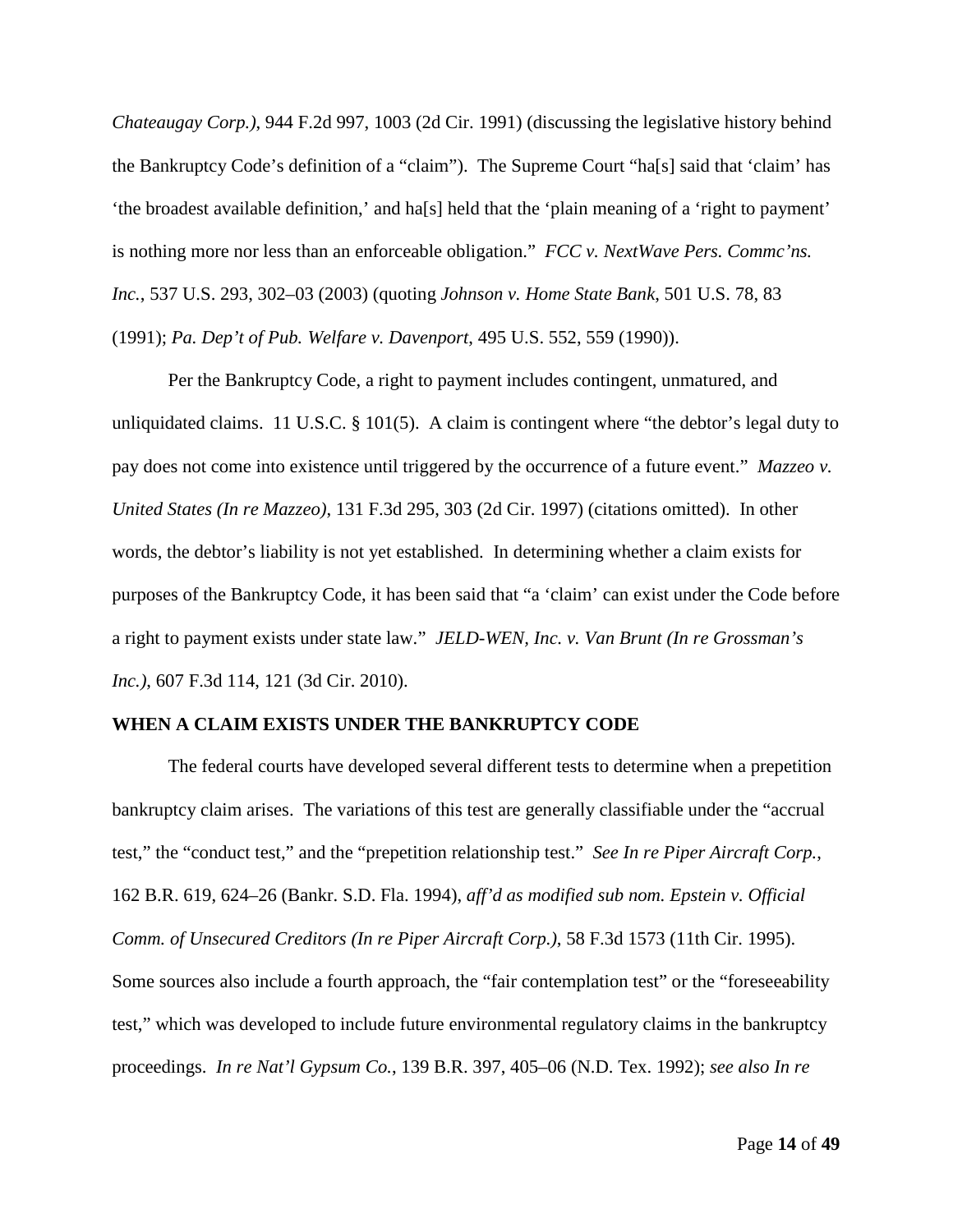*Agway, Inc.*, 313 B.R. 31, 42 (Bankr. N.D.N.Y. 2004). Most courts now rely on a version of the conduct test or the prepetition relationship test. *See St. Catherine Hosp. of Ind., LLC v. Indiana Family & Soc. Servs. Admin.*, 800 F.3d 312, 315–16 (7th Cir. 2015); *JELD-WEN, Inc.*, 607 F.3d at 122.

The United States Court of Appeals for the Second Circuit appears to use both the relationship test and the fair contemplation test in cases involving regulatory environmental claims and contingent contract claims under the Bankruptcy Code. *See Olin Corp. v. Riverwood Int'l (In re Manville Forest Prods.)*, 209 F.3d 125, 128 (2d Cir. 2000); *United States v. LTV Corp. (In re Chateaugay Corp.)*, 944 F.2d 997, 1004 (2d Cir. 1991) ("*Chateaugay I*"). In *Chateaugay I*, the court held that the Environmental Protection Agency ("EPA") held prepetition claims for clean-up costs incurred post-confirmation where those costs resulted from the debtor's pre-petition release, or substantial threat thereof, of hazardous materials into the environment. *Chateaugay I*, 944 F.2d at 999–1000. This included releases the EPA had not determined the debtor was responsible for, and releases the EPA had not even discovered yet. *Id.* at 999. The court reasoned that when the clean-up "costs are incurred, EPA will unquestionably have what can fairly be called a 'right to payment.' That right is currently unmatured . . . ." *Id.* at 1004. The court knew with certainty that the EPA's clean-up costs would give rise to a right to payment, *i.e.*, a claim. That the costs had not yet been incurred only meant that the claim was contingent. The court held that the relationship between the EPA, as the regulating government agency, and the debtor, as one subject to the EPA's regulations, made the parties sufficiently aware that the EPA would incur reimbursable clean-up costs. *Id.* at 1005. The awareness created by the parties' relationship was enough to render the EPA's future clean-up costs for the debtor's prepetition acts dischargeable, prepetition claims. *Id.*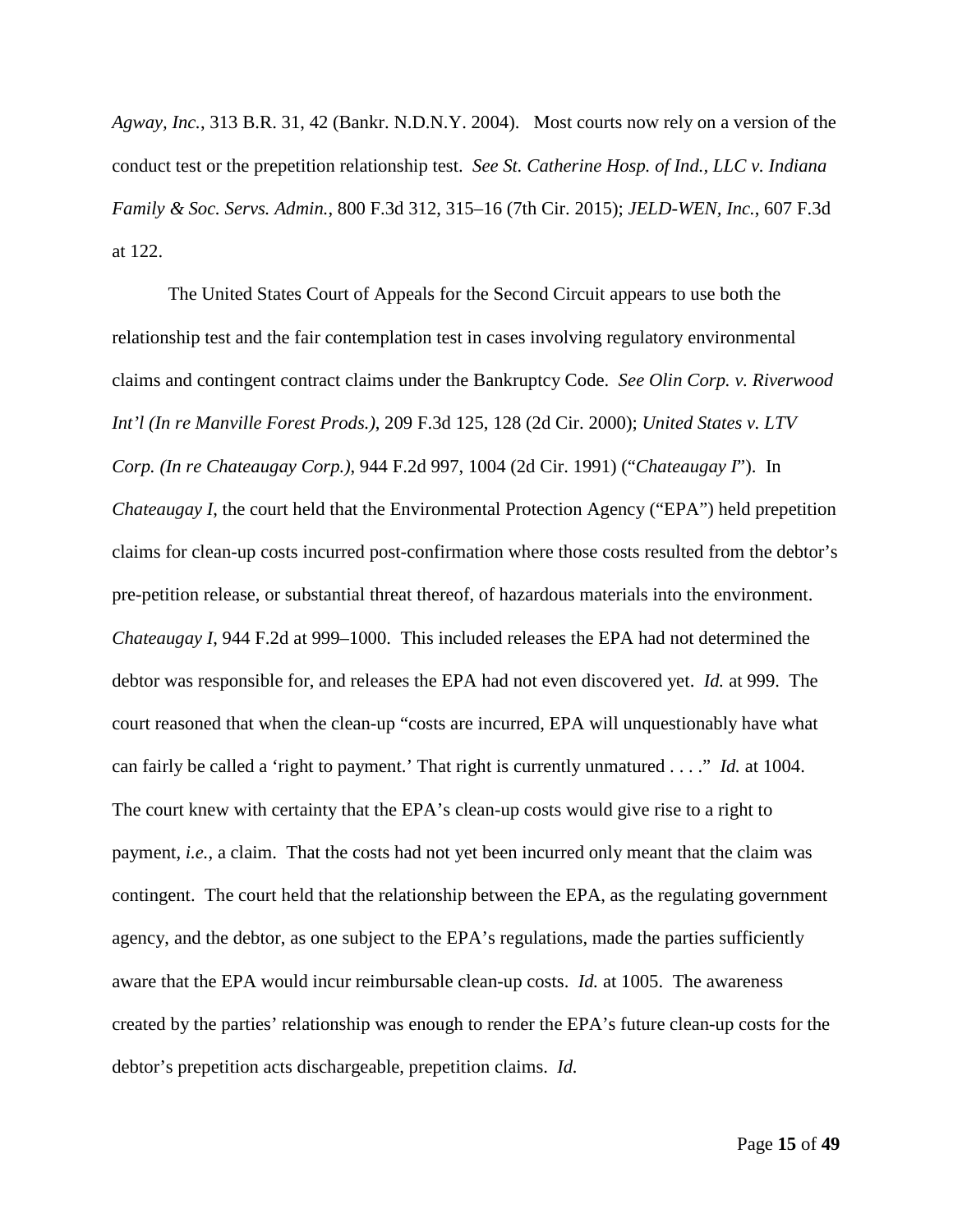Several years later, the Second Circuit was faced with the issue of whether the debtor's bankruptcy filing relieved it of its obligations under the Coal Act to make continuing payments to fund the health benefit scheme the debtor had once guaranteed to its retirees. *LTV Steel Co. v. Shalala (In re Chateaugay Corp.)*, 53 F.3d 478, 496 (2d Cir. 1995) ("*Chateaugay II*"). The private health benefit scheme ultimately failed, as the number of mining companies contributing to the fund declined, leaving fewer companies to shoulder the burden of lifetime retirement benefits to former employees. *Id.* at 483. To prevent total default of the funds, the government stepped in with legislation, creating a new payment scheme that required all mining companies with qualified retired employees to contribute a proportionate share to the fund. *Id.* at 485. The debtor argued the required contributions were additional compensation for prepetition labor. *Id.* at 497. The issue was whether the contribution obligations were prepetition debts. The court held that a valid prepetition claim "depends on  $(1)$  whether the claimant possessed a right to payment, and (2) whether that right arose before the filing of the petition." *Id.* Effectively, the court held that the legislation creating the "cause of action," or the fund's right to payment, did not exist at the time the debtor filed for bankruptcy. That right to payment did not exist. As such, it could not have created an unmatured right to payment at the time of the petition. In reaching its conclusion, the Second Circuit relied on the fair contemplation test as enunciated in *In re National Gypsum Company*, stating that "[a] claim exists only if before the filing of the bankruptcy petition, the relationship between the debtor and the creditor contained all of the elements necessary to give rise to a legal obligation – a right to payment – under the relevant non-bankruptcy law." *Chateaugay II*, 53 F.3d at 497 (quoting *In re Nat'l Gypsum Co.*, 139 B.R. at 405).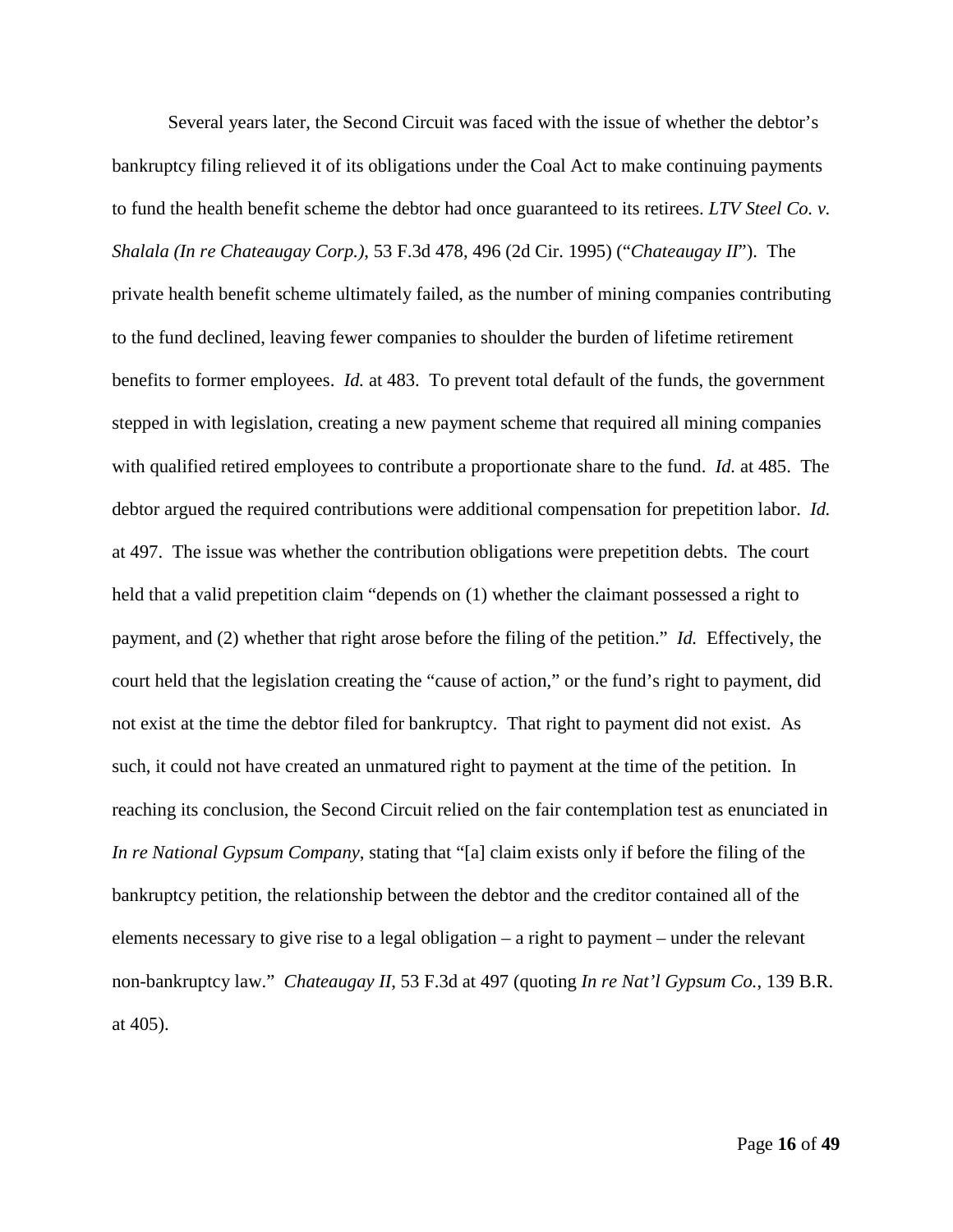In the context of a contingent contract claim, the Second Circuit has also relied on the fair contemplation test. *See, e.g.*, *Olin Corp.*, 209 F.3d at 129 (internal quotation marks omitted) (quoting *Chateaugay II*, 53 F.3d at 497). What differs in the contingent contract situation, is the court's definition of a contingent claim. Where the claim objected to arises out of a contract, a dischargeable, contingent claim refers "to obligations that will become due upon the happening of a future event that was within the actual or presumed contemplation of the parties at the time the original relationship between the parties was created." *Olin Corp.*, 209 F.3d at 128 (internal quotations omitted) (quoting *Chateaugay I*, 944 F.2d at 1004). This also forms the basis of the relationship test in *Chateaugay I*. *See Chateaugay I*, 944 F.2d at 1004–5. The difference between the relationship test and the fair contemplation test is that the fair contemplation test asks whether the relationship has resulted in prepetition conduct that could, in the fair contemplation of the parties, give rise to liability under the non-bankruptcy law. The relationship test asks whether the relationship was one in which both parties knew liability could arise. Although the Second Circuit has applied these tests in cases involving private contracts and other federal statutes, these standards for determining when a claim arises under the Bankruptcy Code have not been conclusively applied by the Second Circuit in the tort context.<sup>[4](#page-16-0)</sup> The most expansive statement the Second Circuit has made is that "[a] claim will be deemed prepetition when it arises out of a relationship recognized in, for example, the law of contracts or torts." *Chateaugay II*, 53 F.3d at 497.

<span id="page-16-0"></span><sup>&</sup>lt;sup>4</sup> The Second Circuit, without articulating which test it was applying, held that a tort claim for continuing trespass where the initial trespass occurred prepetition and continued postpetiton was a prepetition claim that had been discharged. *Browning v. MCI, Inc. (In re Worldcom, Inc.)*, 546 F.3d 211, 220-21 (2d Cir. 2008) (citing *Chateaugay I*, 944 F.2d at 1003). The Court went on to state that "[a]ny seeming injustice from this result stems . . . from Congress's policy decision to afford reorganizing debtors a fresh start at the possible expense of creditor interests."). *Id.* at 221.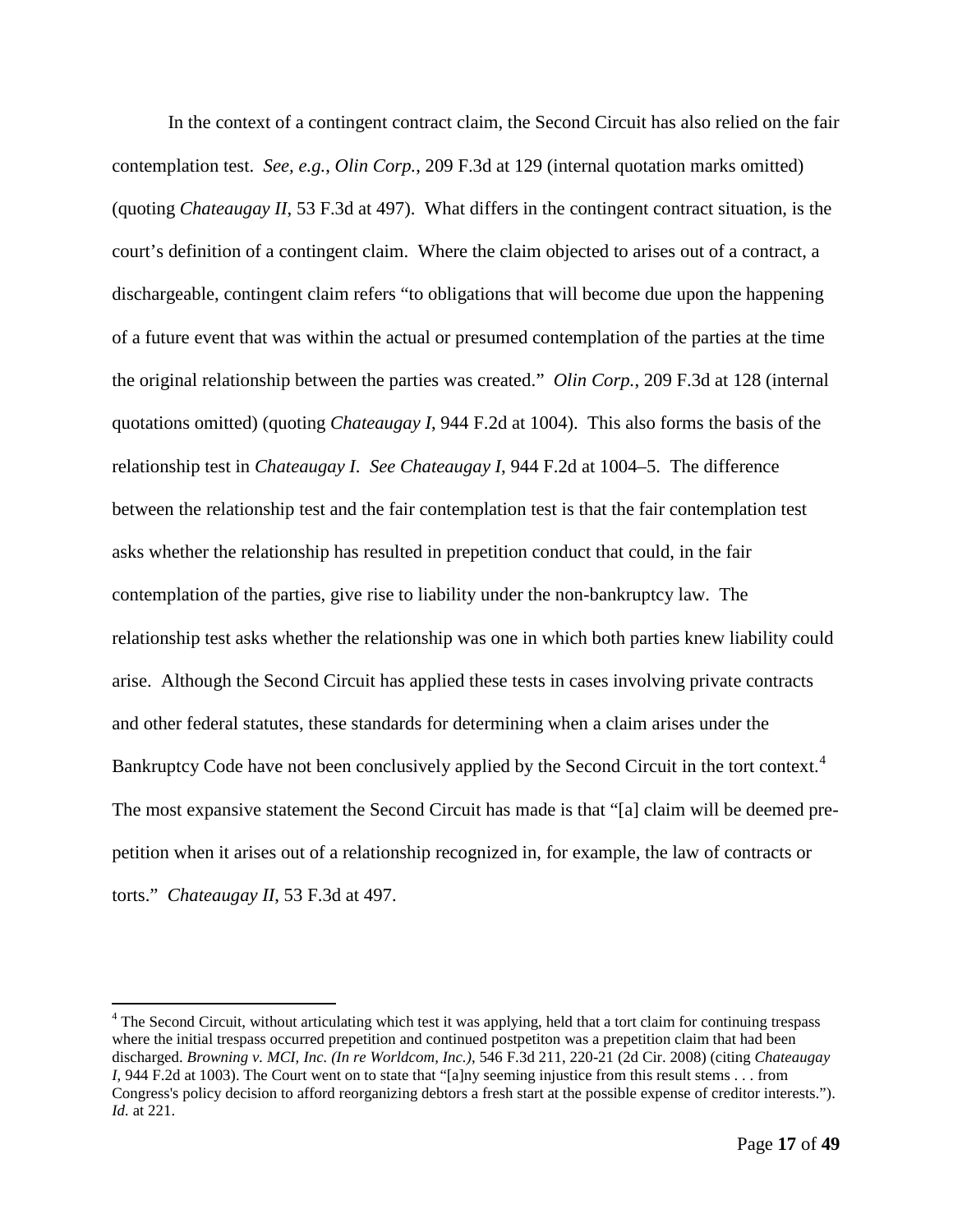Bankruptcy courts of the Second Circuit have adopted various approaches to determining when a tort claim may be said to arise for purposes of the Bankruptcy Code. *Compare In re Agway, Inc.*, 313 B.R. 31, 42 (Bankr. N.D.N.Y. 2004) (applying the fair contemplation test to find elements of statutory cause of action in negligence were met prepetition), *with In re Quigley Co.*, 383 B.R. 19, 27 (Bankr. S.D.N.Y. 2008) (applying the conduct test to find asbestos claimants exposed prepetition had prepetition claims).

Relying on Second Circuit dicta in *Baldwin-United Corporation Litigation*, this Court has already adopted, in proceedings in this case, an approach to determine when a claim arises. In that Manville decision, issued in 1986, this Court denied relief from the automatic stay to two claimants seeking to pursue state law indemnification and contribution remedies against Manville. *In re Johns-Manville Corp.*, 57 B.R. 680, 681–82, 690 (Bankr. S.D.N.Y. 1986) (quoting *Erti v. Paine Webber Jackson & Curtis, Inc. (In re Baldwin-United Corp. Litig.)*, 765 F.2d 343, 348 n.4 (2d Cir. 1985)). In that decision, this Court found that the claimants had prepetition claims subject to the automatic stay based on the fact they had both incurred prepetition damages as a result of prepetition events. *Id.* at 686–88. This Court rejected "the state law analysis used by the United States Court of Appeals for the Third Circuit in *Frenville*," as creating an arbitrary classification system based on the timing of events in control of thirdparties, *Id.* at 689. Further, this Court reasoned that the state law approach "distorts the underlying policies of the Code in equating a claim with a cause of action for indemnity or contribution under state law notwithstanding the clear pre-petition rooting of the right to payment being sought." *Id.* at 690. The Court determined that "the focus should be on the time when the acts giving rise to the alleged liability were performed . . . ." *Id.* To the extent this Court's analysis has been modified by the Second Circuit's requirement to look for the existence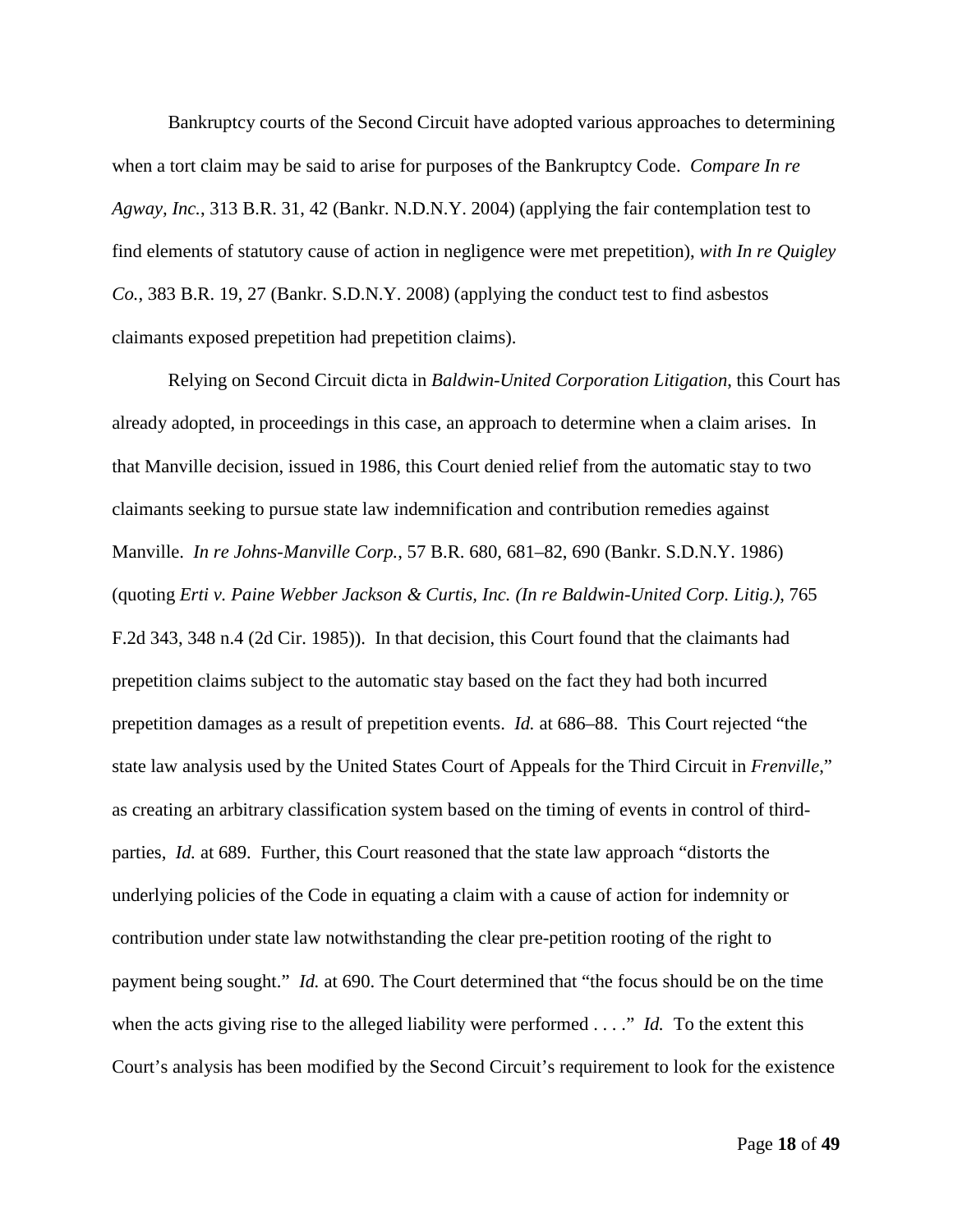of a relationship in the tort context, this Court looks to the holdings in other bankruptcy cases involving large numbers of future tort claimants.

## **a) Accrual Test**

The accrual test, championed by the Third Circuit in *Frenville*, looks to state law to determine when a claim arises under the Bankruptcy Code. *See Avellino & Bienes v. M. Frenville Co. (In re M. Frenville Co.)*, 744 F.2d 332, 337 (3d Cir. 1984), *overruled by JELD-WEN, Inc. v. Van Brunt (In re Grossman's Inc.)*, 607 F.3d 114 (3d Cir. 2010). The Third Circuit in *Frenville* stated that "while federal law controls which claims are cognizable under the Code, the threshold question of when a right to payment arises, absent overriding federal law, 'is to be determined by reference to state law."<sup>[5](#page-18-0)</sup> In re M. Frenville Co., 744 F.2d at 337 (quoting *Vanston Bondholders Prot. Comm. v. Green*, 329 U.S. 156, 161 (1946)) (citing *In re McMeekin*, 16 B.R. 805, 808 (Bankr. D. Mass. 1982); *Iowa ex rel. Thomas v. Thomas (In re Thomas)*, 12 B.R. 432, 433 (Bankr. S.D. Iowa 1981)). The Third Circuit has since overruled *Frenville*, noting that the holding has been widely criticized and rejected in other federal circuits. *In re Grossman's Inc.*, 607 F.3d at 120 (citations omitted).[6](#page-18-1)

<span id="page-18-1"></span><sup>6</sup> In overruling itself, the Third Circuit cited a long list of cases disagreeing with the *Frenville* holding. *See In re Grossman's Inc.*, 607 F.3d at 120 ((citing *Jones v. Chemetron Corp.*, 212 F.3d 199, 205–06 (3d Cir. 2000); *Cadleway Props., Inc. v. Andrews (In re Andrews)*, 239 F.3d 708, 710 n.7 (5th Cir. 2001); *Watson v. Parker (In re Parker)*, 313 F.3d 1267, 1269–70 (10th Cir. 2002); *Am. Law Ctr. PC v. Stanley (In re Jastrem)*, 253 F.3d 438, 442 (9th Cir. 2001); *Epstein v. Official Comm. of Unsecured Creditors (In re Piper Aircraft, Corp.)*, 58 F.3d 1573, 1576 n.2 (11th Cir. 1995); *Woburn Assocs. v. Kahn (In re Hemingway Transp., Inc.)*, 954 F.2d 1, 8 n.9 (1st Cir. 1992); *Grady v. A.H. Robins Co.*, 839 F.2d 198, 200–02 (4th Cir. 1988); *Official Comm. of Asbestos Pers. Injury Claimants v. Sealed Air. Corp. (In re W.R. Grace & Co.)*, 281 B.R. 852, 860 (Bankr. D. Del. 2002); *Firearms Imp. & Exp. Corp. v. United Capital Ins. Co. (In re Firearms Imp. & Exp. Corp.)*, 131 B.R. 1009, 1015 (Bankr. S.D. Fla. 1991); *In re Pan Am. Hosp. Corp.*, 364 B.R. 839, 843 (Bankr. S.D. Fla. 2007)).

<span id="page-18-0"></span><sup>&</sup>lt;sup>5</sup> In subsequent case law, the Third Circuit summarized its *Frenville* holding to mean that "the existence of a valid claim depends on: (1) whether the claimant possessed a right to payment; and (2) when that right arose." *Kilbarr Corp. v. Gen. Servs. Admin., Office of Supply & Servs. (In re Remington Rand Corp.)*, 836 F.2d 825, 830 (3d Cir. 1988); *see also In re Grossman's Inc.*, 607 F.3d at 119 ("This court subsequently summarized *Frenville* as holding that 'the existence of a valid claim depends on: (1) whether the claimant possessed a right to payment; and (2) when that right arose' as determined by reference to the relevant non-bankruptcy law.").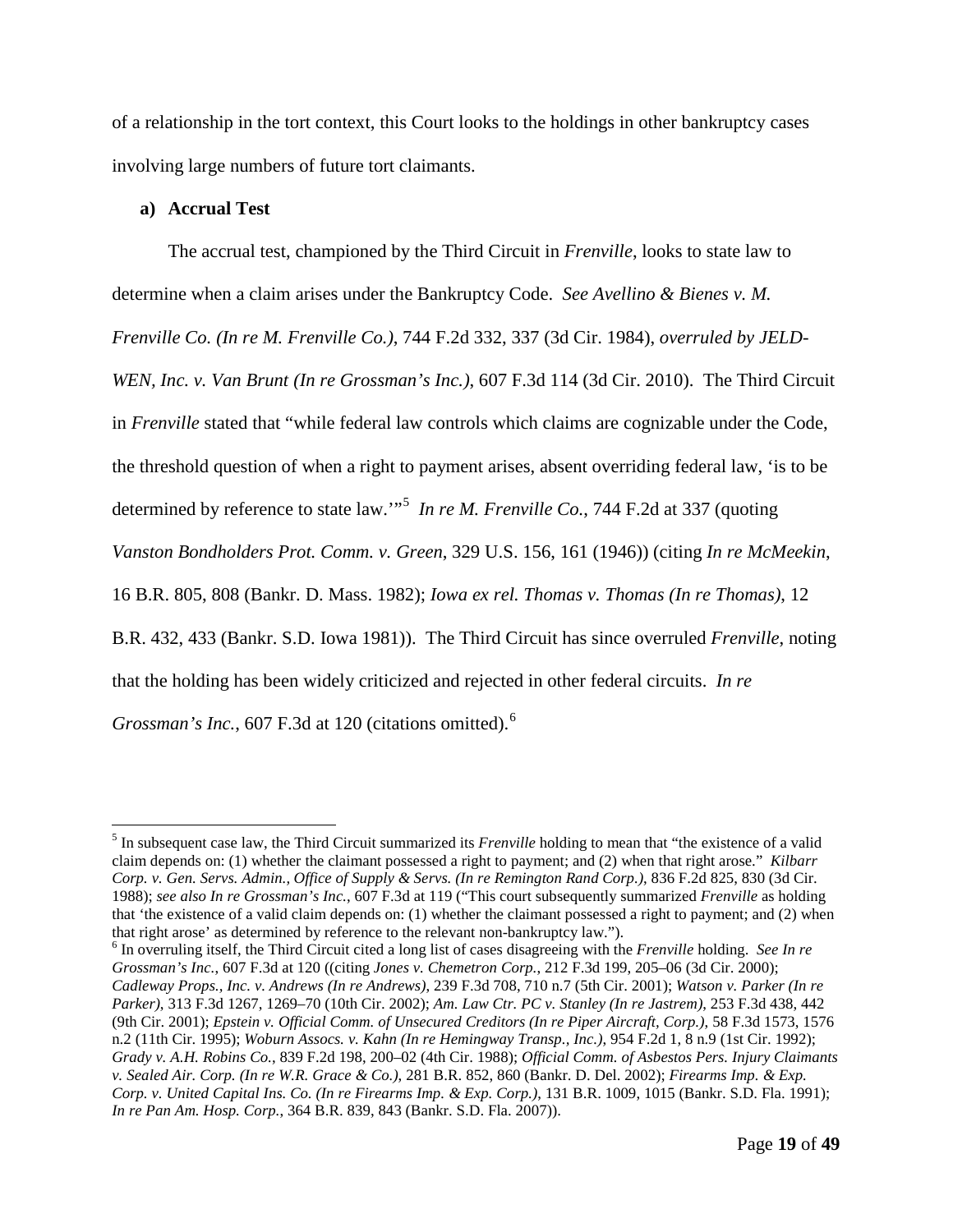As stated above, this Court has already rejected the *Frenville* accrual test in proceedings in this case. *In re Johns-Manville Corp.*, 57 B.R. 680, 681–82, 690 (Bankr. S.D.N.Y. 1986) (quoting *Erti v. Paine Webber Jackson & Curtis, Inc. (In re Baldwin-United Corp. Litig.)*, 765 F.2d 343, 348 n.4 (2d Cir. 1985)). Given the fact that the Third Circuit has overruled itself, this Court does not believe a resort to state law is appropriate to determine when a cause of action "accrues" for purposes of asserting a claim under the Bankruptcy Code.

#### **b) Conduct Test**

The conduct test is similar to this Court's decision in the Manville decision denying relief from the automatic stay. The conduct test looks exclusively to when the acts giving rise to liability occurred. *See, e.g.*, *Grady v. A.H. Robins Co.*, 839 F.2d 198, 203 (4th Cir. 1988); *Watson v. Parker (In re Parker)*, 313 F.3d 1267, 1269–70 (10th Cir. 2002). In *Grady*, the United States Court of Appeals for the Fourth Circuit was faced with the issue of whether a tort claimant, Mrs. Grady, had a prepetition claim against a pharmaceutical company, Robins, that filed for bankruptcy on August 21, 1985. *Grady*, 839 F.2d at 198. Robins had manufactured and marketed an intrauterine contraceptive device, called the Dalkon Shield, from 1971 to 1974. *Id.* Prior to the bankruptcy, Mrs. Grady had used a Dalkon Shield. *Id.* She thought it had fallen out. *Id.* Around the time of the bankruptcy, Mrs. Grady developed complications from the stillpresent device, resulting in surgical removal, pelvic inflammatory disease and ultimately a hysterectomy. *Id.* Mrs. Grady filed a state law claim against Robins and a motion in the bankruptcy court for a determination that she held a post-petition claim that was not subject to the automatic stay. *Id.* The bankruptcy court found Mrs. Grady held a prepetition claim against the debtor, Robins. *See id.* at 199. On appeal, the Fourth Circuit affirmed, holding that in the context of future tort claimants, "when the acts constituting the tort or breach of warranty have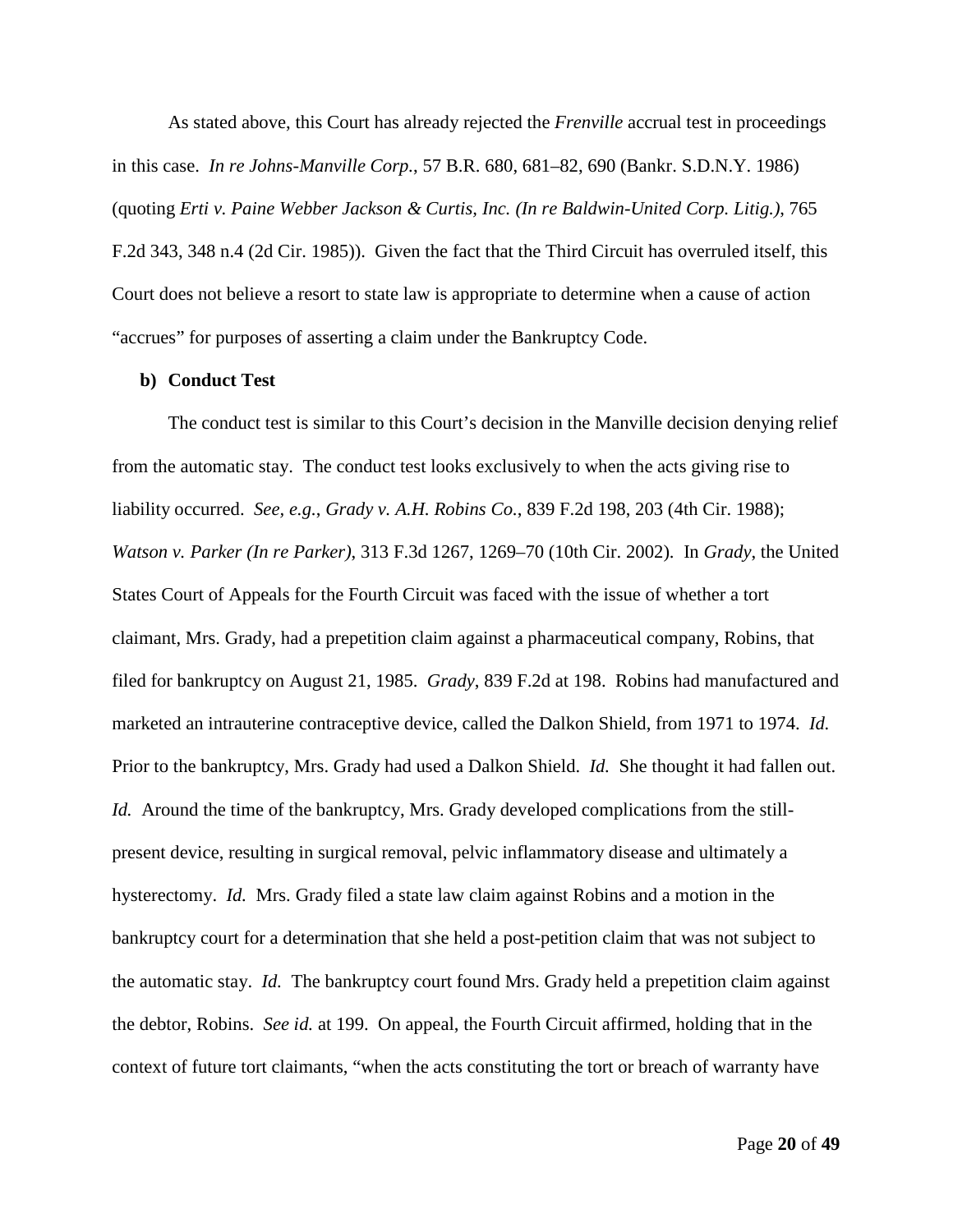occurred prior to the filing of the petition," the future tort claimant holds a claim for purposes of the Bankruptcy Code. *Id.* at 203.

## **c) Prepetition Relationship Test**

The conduct test has been criticized by some courts as too broad. *See Epstein v. Official Comm. of Unsecured Creditors (In re Piper Aircraft, Corp.)*, 58 F.3d 1573, 1577 (11th Cir. 1995). These courts, as well as the Second Circuit, require some sort of prepetition relationship to have existed for a claim to have arisen. *See, e.g.*, *Olin Corp. v. Riverwood Int'l (In re Manville Forest Prods.)*, 209 F.3d 125, 129 (2d Cir. 2000) (citations omitted). Although the Second Circuit has not defined what constitutes a sufficient relationship in the tort context, other bankruptcy courts have considered the issue. At the outset, to have a claim under the prepetition relationship test, "there must be some prepetition relationship, such as contact, exposure, impact, or privity, between the debtor's prepetition conduct and the claimant." *In re Piper Aircraft Corp.*, 162 B.R. 619, 627 (Bankr. S.D. Fla. 1994), *aff'd as modified sub nom. Epstein v. Official Comm. of Unsecured Creditors (In re Piper Aircraft Corp.)*, 58 F.3d 1573 (11th Cir. 1995). In *In re Piper*, the debtor had manufactured allegedly defective airplane parts since the 1930s until filing for bankruptcy in 1991. *Id.* at 621. A legal representative filed a claim on behalf of potential future tort claimants, who had yet to identify themselves. *Id.* The bankruptcy court expunged the claim, finding that "the relevant conduct being Piper's prepetition manufacture, design, sale and distribution of allegedly defective aircraft," was not enough to give rise to a claim. *Id.* at 625. The court reasoned that the mere prepetition design and manufacture of the defective products ignored the fact that the legal representative could not "pinpoint which aircraft or parts are defective or, more significantly, who will be exposed to the defective product in the future." *Id.* While the claimants who sought relief from the stay in this Court's Manville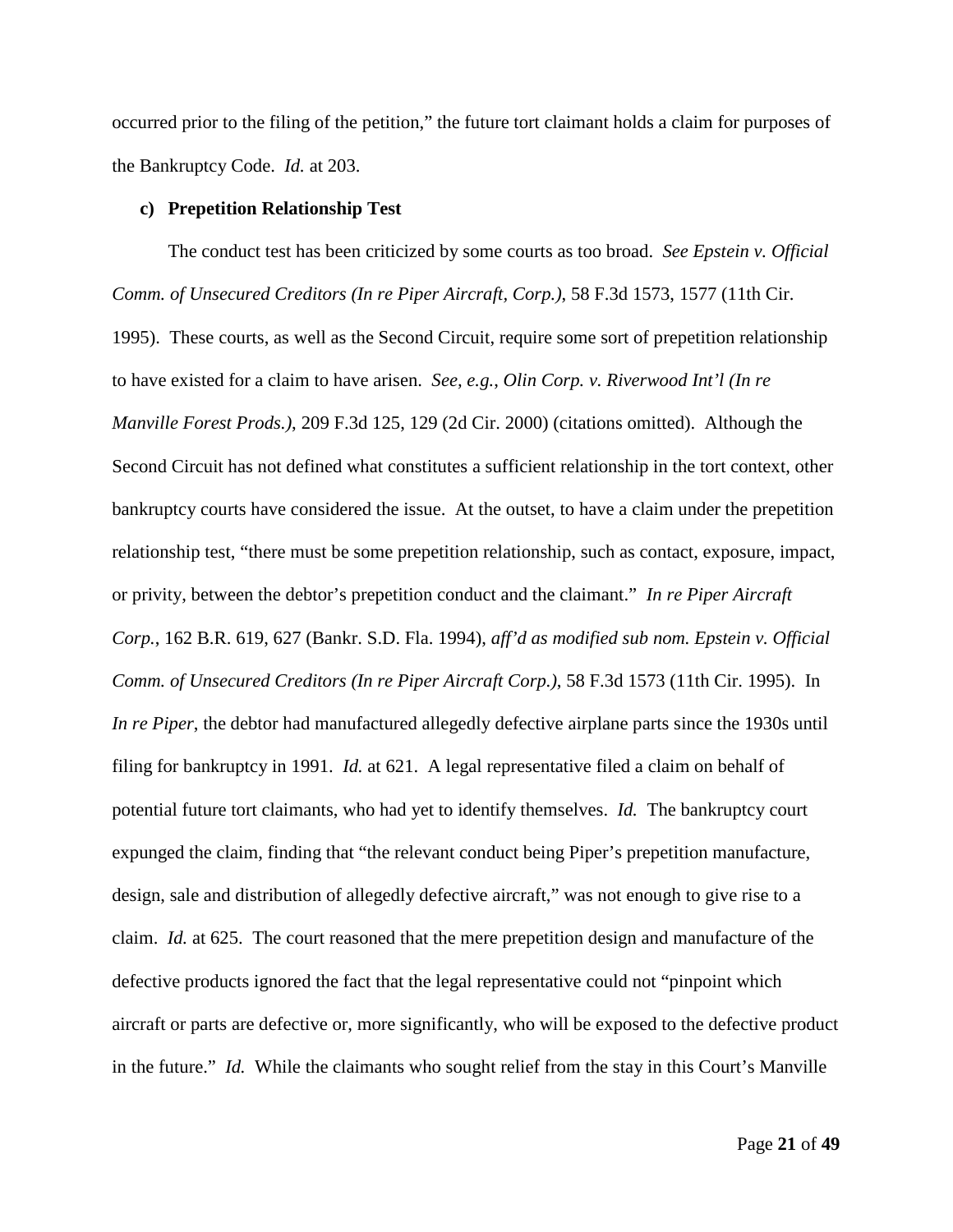case had clearly been injured prepetition, the potential future claimants in *In re Piper* included individuals who had not even been exposed to the defective parts. The tortious conduct giving rise to the liability had not happened yet.

On appeal, the United States Court of Appeals for the Eleventh Circuit affirmed, reasoning that even the courts relying on the conduct test acknowledge that "focusing solely on prepetition conduct . . . would stretch the scope of § 101(5)." *Epstein*, 58 F.3d at 1577. The Eleventh Circuit, designating its test as the "Piper test," held that

an individual has a  $\S$  101(5) claim against a debtor manufacturer if (i) events occurring before confirmation create a relationship, such as contact, exposure, impact, or privity, between the claimant and the debtor's product; and (ii) the basis for liability is the debtor's prepetition conduct in designing, manufacturing and selling the allegedly defective or dangerous product.

*Id.* This precise formulation of the prepetition relationship test has been criticized by some. *See, e.g.*, *JELD-WEN, Inc. v. Van Brunt (In re Grossman's Inc.)*, 607 F.3d 114, 125 (3d Cir. 2010) (discussing criticism by legal scholars and the National Bankruptcy Review Commission).

The Third Circuit, overruling *Frenville*, found that future asbestos claimants exposed to asbestos prepetition who did not manifest injury until later still held prepetition claims for purposes of the Bankruptcy Code. *Id.* at 125. The court noted that "[i]rrespective of the title used, there seems to be something approaching a consensus among the courts that a prerequisite for recognizing a 'claim' is that the claimant's exposure to a product giving rise to the 'claim' occurred pre-petition, even though the injury manifested after the reorganization." *Id.* The Third Circuit ultimately held "that a 'claim' arises when an individual is exposed pre-petition to a product or other conduct giving rise to an injury, which underlies a 'right to payment' under the Bankruptcy Code." *Id.* Despite the trend in case law toward a prepetition relationship test, the notion that a prepetition relationship would always be required for a claim to exist in bankruptcy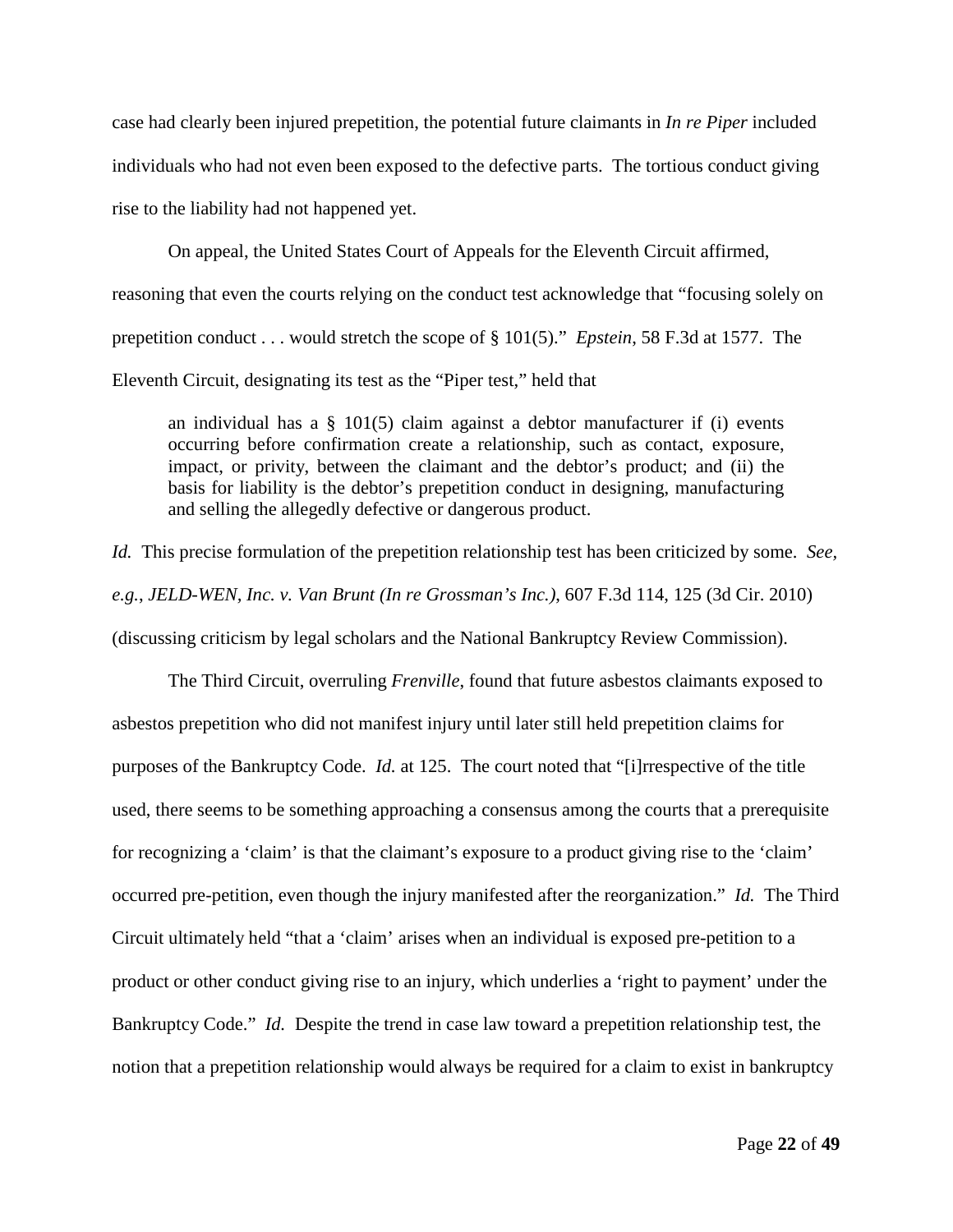has been questioned. *See St. Catherine Hosp. of Ind., LLC v. Indiana Family & Soc. Servs. Admin.*, 800 F.3d 312, 316 (7th Cir. 2015).

## **MS. BERRY HOLDS A PREPETITION CLAIM**

In the context of future asbestos claimants, courts have repeatedly found that prepetition exposure to asbestos giving rise to a post-petition injury manifesting constitutes a prepetition claim in bankruptcy. *See, e.g.*, *In re Grossman's Inc.*, 607 F.3d at 125; *Waterman S.S. Corp. v. Aguiar (In re Waterman S.S. Corp.)*, 141 B.R. 552, 556 (Bankr. S.D.N.Y. 1992), *vacated on other grounds*, 157 B.R. 220 (S.D.N.Y. 1993). "If the Asbestos . . . Claimant was exposed to asbestos before the . . . petition date, he or she holds a 'claim.'" *In re Quigley Co.*, 383 B.R. 19, 27 (Bankr. S.D.N.Y. 2008); *In re Lloyd E. Mitchell, Inc.*, 373 B.R. 416, 424 (Bankr. D. Md. 2007) ("A claim arises upon exposure, not manifestation.") (citations omitted). Using the date of exposure as the act that creates the relationship is not only in line with the Eleventh Circuit's reasoning, it was also central to this Court's decision that future asbestos claimants were parties in interest to the Manville bankruptcy proceedings. *See In re Johns-Manville Corp.*, 36 B.R. 743, 749–50 (Bankr. S.D.N.Y. 1984). This Court concludes that under the relationship test set forth by the Second Circuit, a sufficient relationship is formed when the claimant is exposed to the asbestos as a result of the debtor's allegedly tortious conduct.

On the agreed upon facts here, this Court finds that if Ms. Berry were to have a claim against MFP at all, her prepetition exposure to asbestos would give rise to a prepetition claim under the Bankruptcy Code. Ms. Berry agrees that "the relevant inquiry is when the injured party was *exposed* to the product." Berry's Opp'n 7. Ms. Berry admits that "[t]he cause of this disease is clear: [she] was exposed - through unprotected contact with Mr. Berry's clothing - to the asbestos-laden products present throughout the Paper Mill until Mr. Berry's retirement in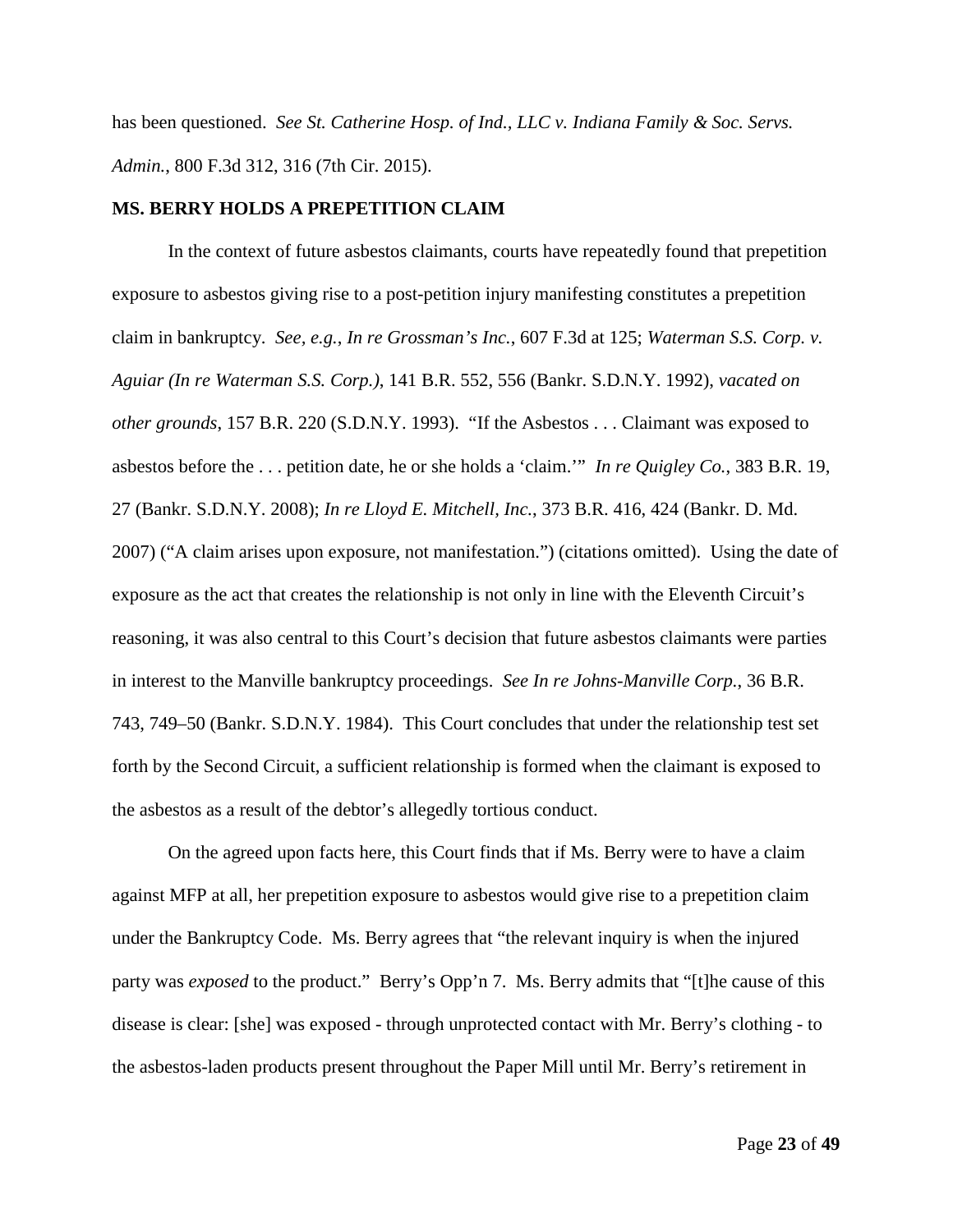2010." *Id.* at 3. Ms. Berry does not dispute that she was first exposed to asbestos prepetition. *See* Berry's Suppl. Br. 15–16. Ms. Berry argues instead, that due to the fact she was also exposed to asbestos post-confirmation, her prepetition claim is transformed into a post-petition injury not subject to discharge in MFP's Plan. *Id.* at 16, 20. Although Ms. Berry argues a continuing theory of exposure, her papers and her own state court witness admit that there is no way to determine at what point her cumulative exposure to asbestos became sufficient to cause her illness. *Id.* at 17–19 (citations omitted).

Ms. Berry's opposition papers attempt to use the inability to pinpoint the precise moment her exposure caused her mesothelioma to her advantage, claiming that "[b]ecause all exposures contribute and it is not scientifically plausible to attribute a single exposure or single period of exposure to the causation of mesothelioma," Graphic's contentions that the prepetition exposures are to blame are inaccurate. *Id.* at 20. Even if Graphic had argued the only possible cause of mesothelioma was Ms. Berry's prepetition exposure, that would not matter. Ms. Berry has admitted there is no way to prove the prepetition exposure did not cause her mesothelioma. *Id.* at 16. Even more significantly, Ms. Berry's papers acknowledge that her earlier exposures to asbestos were more likely to have contributed to her contraction of mesothelioma, as opposed to the later exposures. *See id.* at 19–20.

Ms. Berry's continuing theory of exposure has already been addressed by several state courts, including in Louisiana where Ms. Berry has brought suit against Graphic. As is confirmed by reference to these state court decisions, that Ms. Berry was also exposed after confirmation is of no moment where she admits prepetition exposure would have been sufficient, and in fact, more likely, to have caused her asbestos-related injuries. The substantial injury producing exposures here, by Ms. Berry's own admission, were more likely to have occurred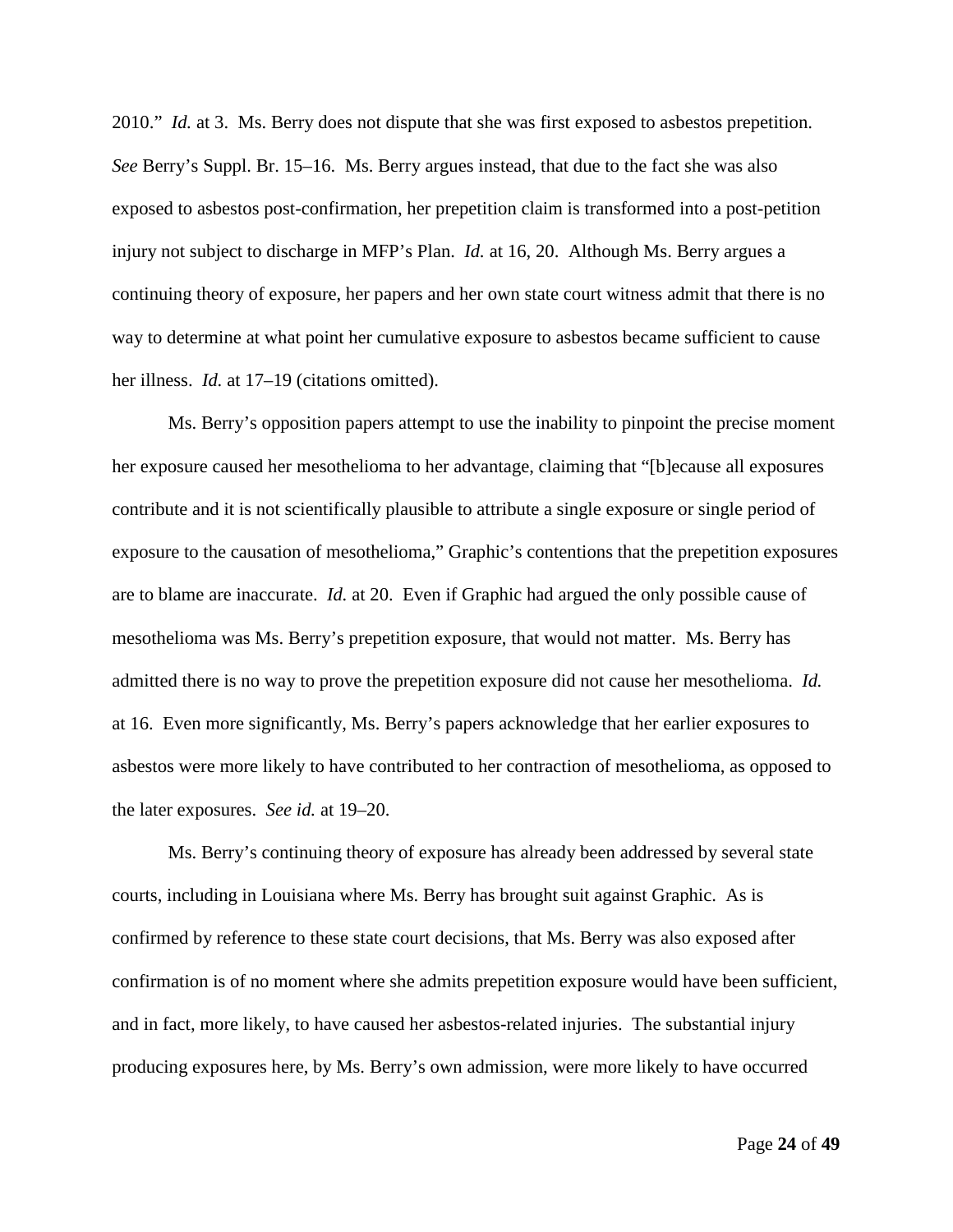prior to the confirmation date. Berry's Suppl. Br. 20. It seems clear that even under Louisiana law, where Ms. Berry has brought her state court lawsuit against Graphic, Ms. Berry's theories of continuing asbestos exposure would result in a decision that her claims arose prior to the petition date of August 26, 1982. In *Cole v. Celotex Corporation*, the Louisiana Supreme Court was faced with the decision of whether the Louisiana Comparative Fault Law (the "Act"), which became effective on August 1, 1980, should be retroactively applied to determine liability in an asbestos personal injury case. *Cole*, 599 So. 2d 1058, 1062–64 (Lo. 1992). To determine whether application of the Act would constitute retroactive application, the Louisiana Supreme Court stated that "the determinative point in time separating prospective from retroactive application of an enactment is the date the cause of action accrues." *Cole*, 599 So. 2d at 1063. The *Cole* court then engaged in an analysis of when plaintiffs' asbestos claims had accrued.

Presented with the typical asbestos case where asbestos exposure is followed by a long latency period prior to manifestation of injury, the *Cole* court acknowledged that "[t]he difficulties in asbestosis cases arise because, unlike in traditional personal injury cases in which the damage results from a single, identifiable act causing traumatic injury, in asbestosis cases the damage results from a continuous process--a slow development of this hidden disease over the years." *Cole*, 599 So. 2d at 1065. In the Louisiana Supreme Court's view, "[t]his lengthy latency period renders efforts to pinpoint the date on which the disease was contracted virtually impossible, medically and legally." *Id.* at 1066 (citations omitted). It was the very continuous nature of the exposure that led the Louisiana Supreme Court to conclude that "the key relevant events giving rise to a claim in long-latency occupational disease cases are the repeated tortious exposures resulting in continuous, on-going damages, although the disease may not be considered contracted or manifested until later." *Id.* at 1066. The *Cole* court held "that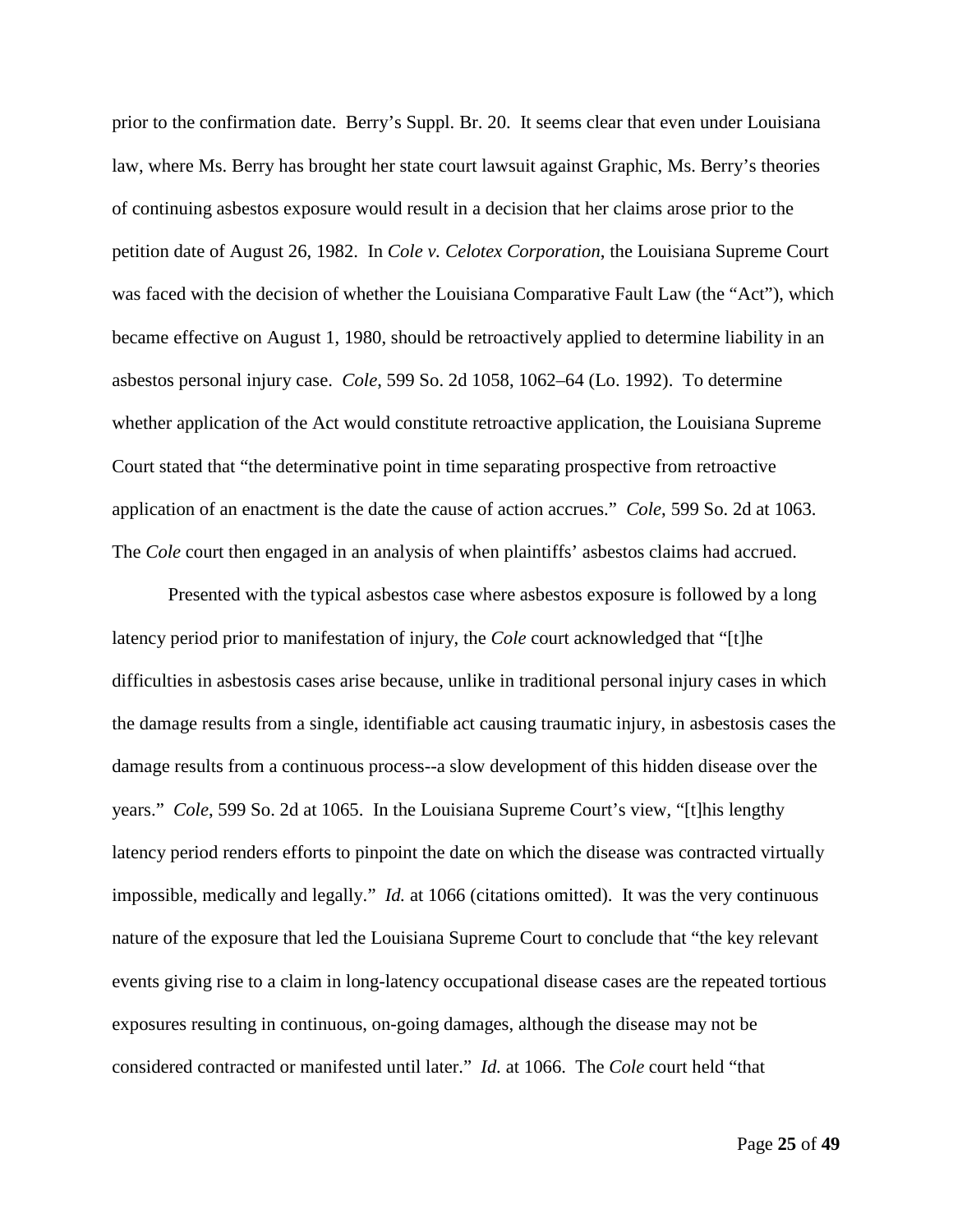substantial injury producing exposures giving rise to plaintiffs' claims occurred before the August 1, 1980, effective date of [the Act]," and so the asbestos plaintiffs' claims accrued before that date. *Id.* at 1068.

Although the *Cole* court favored an analysis that looked at when the "substantial injury producing exposures" occurred, the *Cole* court highlighted the fact that the wide recognition of the dangers caused by asbestos in the 1960s and early 1970s brought significant changes that dramatically reduced the possibility of exposure after 1970. "[I]n 1972, the federal government created the National Institute for Occupational Safety and Health ('OSHA'), and OSHA promulgated stringent guidelines in this area; manufacturers stopped using asbestos in their products; and insurance companies ceased issuing policies that adequately covered asbestosrelated diseases." *Id.* at 1067 (footnotes omitted).

The Louisiana Supreme Court buttressed its determination with similar findings made by a Washington appellate court in a similar asbestos case involving the retroactive application of a tort reform statute. *Id.* at 1067 (citing *Koker v. Armstrong Cork, Inc.*, 804 P.2d 659 (Wash. Ct. App. 1991)). The *Koker* court found that the asbestos plaintiff's cause of action accrued when the injury producing event takes place, and that the asbestos exposure in the case before it happened in the late 1960s through 1980s. *Koker*, 804 P.2d at 663. In relying on the *Koker* court's reasoning, the Louisiana Supreme Court quoted a footnote from *Koker*, which explained that all the parties before the *Koker* court had "agree[d] that the degree of exposure was less in the later years with the advent of preventative and precautionary measures." *Id.* at 663 n.4. The Louisiana Supreme Court quoted the *Koker* court's holding that "[b]ecause the harm here results from exposure (continuous in nature), it appears that substantially all of the events which can be termed 'injury producing' occurred prior to the adoption of the Act." *Cole*, 599 So. 2d at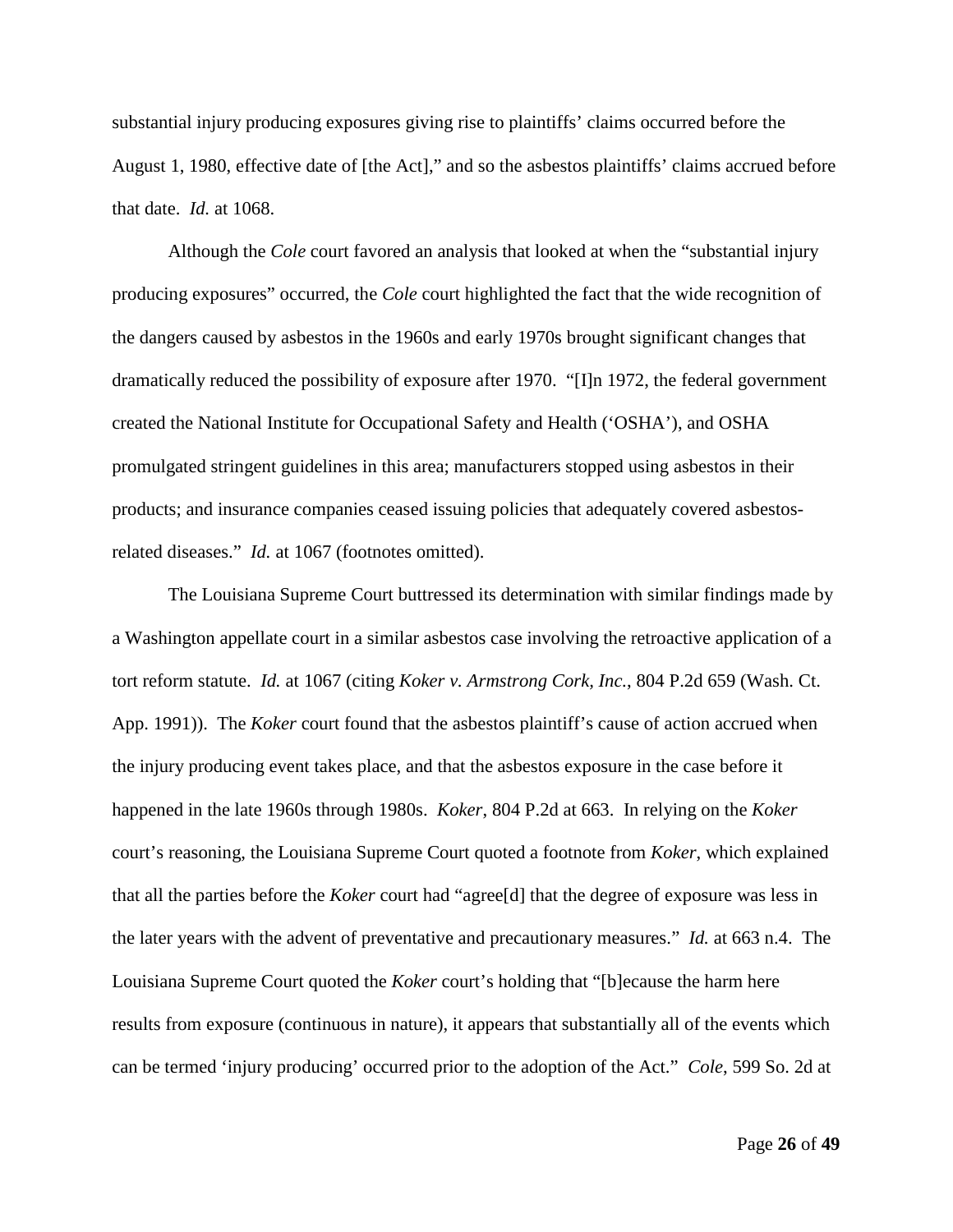1067 (quoting *Koker*, 804 P. 2d at 663–64). In effect, the Louisiana Supreme Court recognized that increased attention to and health regulation of the asbestos industry likely meant that injury producing exposures to asbestos began to lessen after the mid-1970s.

Similarly, Ms. Berry's theories of continuing exposure do not change this Court's conclusion that her repeated prepetition exposures to asbestos should be treated as a dischargeable pre-petition claim against MFP. Even under a substantial injury producing exposure standard that takes into account a theory of continuing exposure, Ms. Berry's asbestos claims arose prior to both MFP and Manville's bankruptcy filing in 1982. The reasoning of the Louisiana Supreme Court in the *Cole* case takes into account the same arguments underpinning Ms. Berry's continuing exposure theory here. Ms. Berry admits that it is scientifically impossible to prove which set of exposures caused her asbestos injuries, and further states that the earlier exposures were more likely to have caused her injuries. According to the Louisiana Supreme Court, the "substantial injury producing exposures giving rise to plaintiffs' claims" were more likely to have occurred prior to 1980, especially given the increased federal oversight of asbestos use and the changes in the industry during the 1970s. *Cole*, 599 So. 2d at 1067, 68. Even considering her continuing exposure theory, this Court sees no reason to conclude Ms. Berry holds a post-petition claim against MFP.

#### **WHETHER MS. BERRY RECEIVED DUE PROCESS**

Despite the fact Ms. Berry has a prepetition claim against MFP, establishing the existence of a claim "is only the first step in determining whether [Ms. Berry's] claims were discharged." *Placid Oil Co. v. Williams (In re Placid Oil Co.)*, 463 B.R. 803, 815 (Bankr. N.D. Tex. 2012). "Any determination of whether a claim has been discharged 'cannot be divorced from fundamental principles of due process.'" *DPWN Holdings (USA), Inc. v. United Air Lines, Inc.*,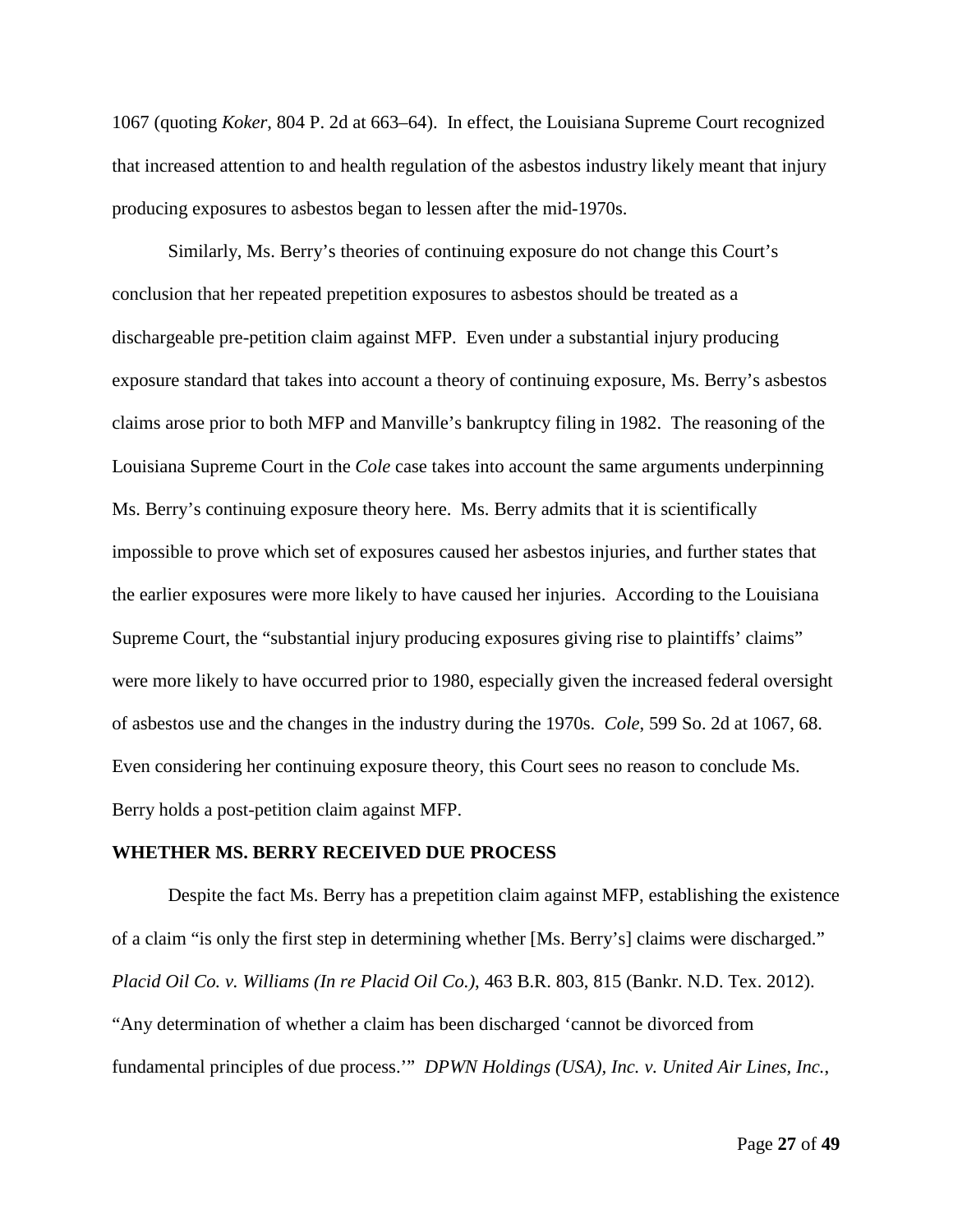871 F. Supp. 2d 143, 153 (E.D.N.Y. 2012) (quoting *JELD-WEN, Inc. v. Van Brunt (In re Grossman's Inc.)*, 607 F.3d 114, 125 (3d Cir. 2010)). This Court finds that as Ms. Berry received due process in MFP's bankruptcy proceedings, any claims Ms. Berry asserts against MFP would have been discharged.

The Supreme Court has held that due process requires notice reasonably calculated to apprise interested parties of the pendency of the action and the opportunity to object. *Mullane v. Central Hanover Bank & Trust Co.*, 339 U.S. 306, 314 (1950) (citations omitted). Actual notice is not required to satisfy due process concerns. *Dusenbery v. United States*, 534 U.S. 161, 170 (2002). "The proper inquiry is whether the [party giving notice] acted reasonably in selecting means likely to inform persons affected, not whether [the intended recipient] actually received notice." *Weigner v. City of New York*, 852 F.2d 646, 649 (2d Cir. 1988).

The Supreme Court has "recognized that, in the case of persons missing or unknown, employment of an indirect and even a probably futile means of notification is all that the situation permits and creates no constitutional bar to a final decree foreclosing their rights." *Mullane*, 339 U.S. at 317 (citations omitted). "[F]or unknown creditors whose identities or claims are not reasonably ascertainable, and for creditors who hold only conceivable, conjectural or speculative claims, constructive notice of the bar date by publication is sufficient" to satisfy due process. *In re Chateaugay Corp. Reomar, Inc.*, 2009 WL 367490, at \*5 (Bankr. S.D.N.Y. Jan. 14, 2009) (citing *Barry v. L.F. Rothschild & Co. Inc. (In re L.F. Rothschild Holdings, Inc.)*, 1992 WL 200834, at \*3 (S.D.N.Y. Aug. 3, 1992); *Castleman v. Liquidating Trustee*, 2007 WL 2492792, at \*2 (N.D.N.Y. Aug. 28, 2007); *N.Y. v. N.Y., N. Haven & Hartford R.R. Co.*, 344 U.S. 293, 296 (1953); *Mullane*, 339 U.S. at 317; *Tulsa Prof'l Collection Servs., Inc. v. Pope*, 485 U.S. 478, 490 (1988); *Chemetron Corp. v. Jones*, 72 F.3d 341, 348 (3d Cir.1995); *Emons Indus., Inc.*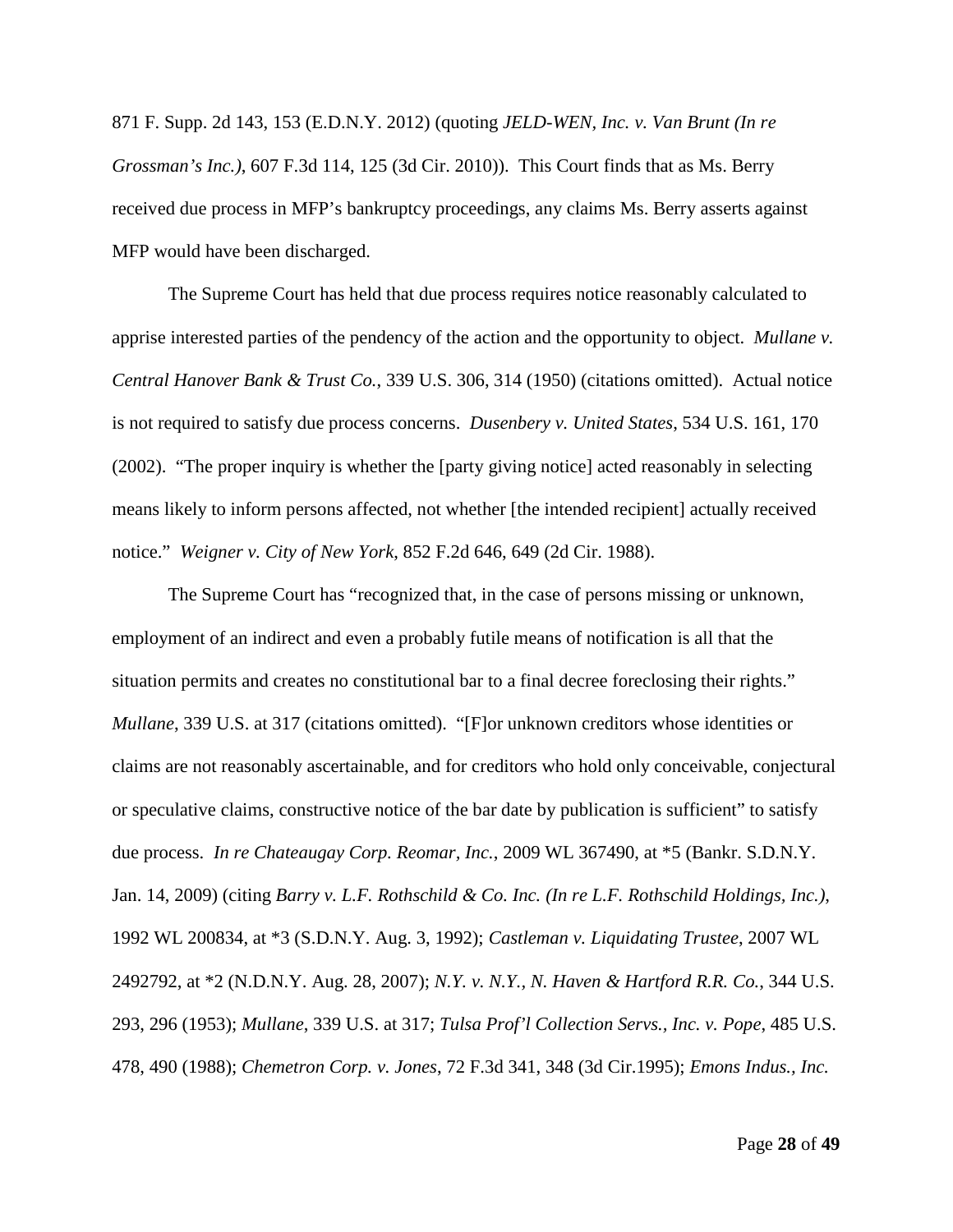*v. Allen (In re Emons Indus., Inc.)*, 220 B.R. 182, 185–86 (Bankr. S.D.N.Y. 1998)). As the Supreme Court noted in *Martin v. Wilks*, "where a special remedial scheme exists expressly foreclosing successive litigation by nonlitigants, as for example in bankruptcy or probate, legal proceedings may terminate preexisting rights if the scheme is otherwise consistent with due process."[7](#page-28-0) *Martin v. Wilks*, 490 U.S. 755, 762 n.2 (1989) (citing *NLRB V. Bildisco & Bildisco*, 465 U.S. 513, 529–30 n.10 (1984); *Tulsa Prof'l Collection Servs.*, 485 U.S. at 490).

Ms. Berry contends that due to the fact she was indirectly exposed to asbestos through her husband, she was unaware that she may later develop an asbestos injury or that she had a potential claim against MFP. Berry Opp'n 15, 17. Ms. Berry claims that that neither she nor Mr. Berry had "direct notice" of the MFP bankruptcy, and that Ms. Berry was unaware of MFP's bankruptcy until she was diagnosed with mesothelioma in 2015. Berry's Suppl. Br. 10–11. Ms. Berry claims it is impossible to provide future, unknown claimants with "adequate due process notice of the need to assert a claim (which they do not [] know that they have)." Berry Opp'n 15. Ms. Berry claims this leaves only one way to provide future unknown claimants with adequate

<span id="page-28-0"></span> <sup>7</sup> In *Martin v. Wilks*, the Supreme Court addressed the issue of privity and nonlitigants. In noting that a judgment among parties to a lawsuit does not adjudicate the rights of nonlitigants, the Supreme Court footnoted two exceptions to the requirement of privity. In addition to the bankruptcy exception, the Supreme Court also noted the exception created for class actions under Federal Rule of Civil Procedure 23, which requires as a prerequisite to a class action that "the representative parties will fairly and adequately protect the interests of the class." Fed. R. Civ. P. 23(a)(4). One of the driving considerations in a Rule 23 class action case is the ability to bind nonlitigants to the determination of the court, which requires notice and adequate representation of the interests of the class. *Ortiz v. Fibreboard Corp.*, 527 U.S. 815, 846 (1999). Although the ability to bind a nonlitigant to a proceeding requires notice, it is established law that notice sufficient to satisfy due process does not vary depending on whether the action is *in rem* or *in personam*. *Mullane*, 339 U.S. at 312–13 ("Judicial proceedings to settle fiduciary accounts have been sometimes termed *in rem*, or more indefinitely *quasi in rem*, or more vaguely still, 'in the nature of a proceeding *in rem*.' It is not readily apparent how the courts of New York did or would classify the present proceeding, which has some characteristics and is wanting in some features of proceedings both *in rem* and *in personam*. But in any event we think that the requirements of the Fourteenth Amendment to the Federal Constitution do not depend upon a classification for which the standards are so elusive and confused generally and which, being primarily for state courts to define, may and do vary from state to state. Without disparaging the usefulness of distinctions between actions *in rem* and those *in personam* in many branches of law, or on other issues, or the reasoning which underlies them, we do not rest the power of the State to resort to constructive service in this proceeding upon how its courts or this Court may regard this historic antithesis."). *But see Johns-Manville Corp. v. Chubb Indemnity Ins. Co. (In re Johns-Manville Corp.)*, 600 F.3d 135, 153–55 (2d Cir. 2010) (determining that "the bankruptcy court was not exercising its *in rem* power," and as a result the "'special remedial scheme' due process 'exception' relating to *in rem* bankruptcy proceedings" was insufficient to satisfy due process on notice grounds).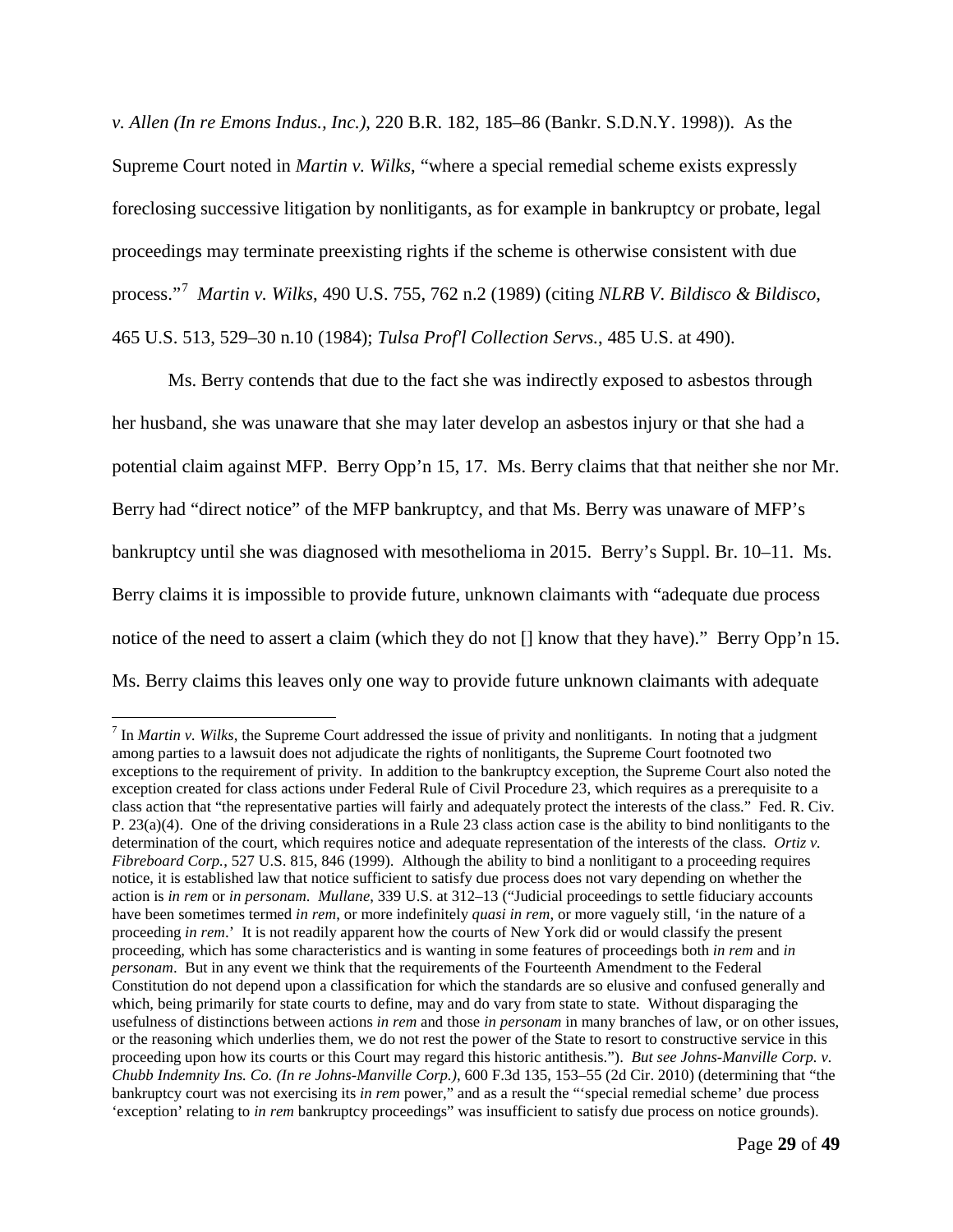due process and that is through the appointment of a future claims representative. *Id.* at 17. Ms. Berry claims that MFP disclosure statement did not provide notice that any future asbestos claim she may have would be channeled to the Manville Trust. Berry's Suppl. Br. 11–14. This Court finds Ms. Berry's assertions to be untenable.

This Court finds that MFP complied with the due process requirements articulated in *Mullane*, which requires that notice be reasonably calculated to apprise interested parties of the pendency of the action and afford them the opportunity to object. *Mullane*, 339 U.S. at 314 (citations omitted). At the time MFP confirmed its chapter 11 plan of reorganization, Ms. Berry agrees she was an unknown, future claimant. *See* Berry's Suppl. Br. 21. MFP gave publication notice of the bankruptcy proceedings and the bar date. *See* Berry's Suppl. Br. Exs. 23–24. This is sufficient in a bankruptcy proceeding where the identity of the creditor is unknown and not reasonably ascertainable. The bankruptcy estate only needs to "make 'reasonably diligent efforts,' to uncover the identities of creditors. For creditors who are not 'reasonably ascertainable,' publication notice can suffice. Nor is everyone who may conceivably have a claim properly considered a creditor entitled to actual notice." *Tulsa Prof'l Collection Servs.,*  Inc., 485 U.S. at 490 (citations omitted).

The content of MFP's publication notices were more than sufficient to alert any potential claimant of the conjoined nature of the MFP and Manville bankruptcy proceedings. One of the notices of MFP's confirmation hearing, published in the New Orleans Times-Picayune, includes a joint caption for both "Manville Forest Products Corporation," case number 82-11659, and Manville, case numbers 82-11656 through 82-11676. *See* Berry's Suppl. Br. Ex. 23. Another notice for MFP was published with only the Manville case caption, which included case numbers 82-11656 through 82-11676. *See id.* Ex. 24. The notices explicitly stated that all pre-petition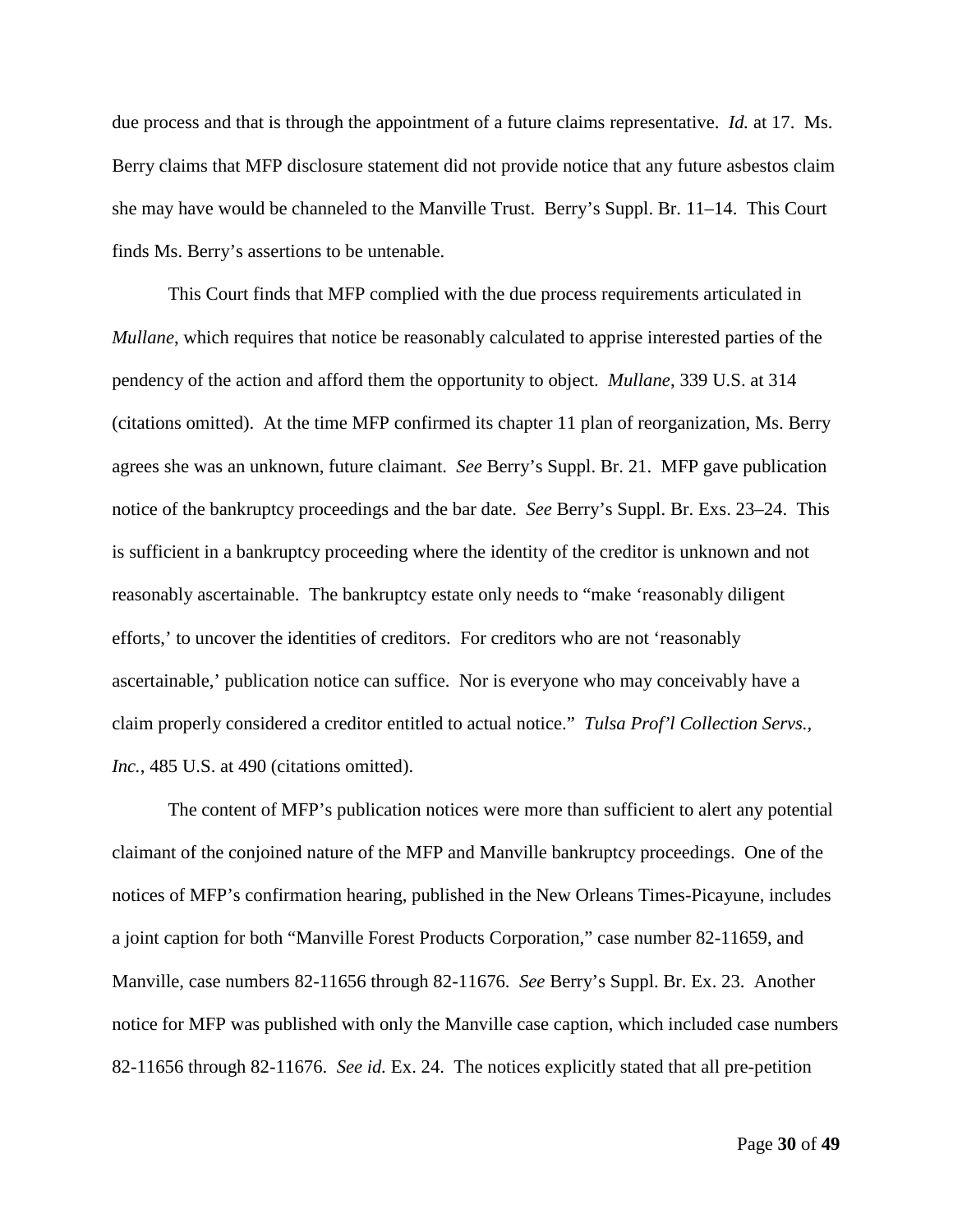claims arising prior to August 26, 1982 against MFP would be forever barred. *Id.* The notice advised claimants who had already filed proofs of claim in the Manville case to file amended proofs of claim against MFP specifically. *Id.* The notice further stated that any amended proof of claim would not affect the proofs of claim already filed in the main Manville case, with respect to an ability to recover from Manville or the other Manville debtors. *Id.* These publications, offered by Ms. Berry, clearly give notice of MFP's bankruptcy and MFP's relationship with the other Manville debtors. *Id.* Exs. 23–24. It is also apparent from the publications, that all MFP claimants with claims that arose prior to August 26, 1982 who failed to file timely proofs of claim would be forever barred from asserting a claim against MFP. MFP gave notice that sufficiently advises any potential claimants that MFP's bankruptcy case was being administered in the context of the larger Manville filing. This is more than sufficient to satisfy due process.

In terms of actual notice, Ms. Berry's papers indicate MFP's undertook a massive effort to deal with the asbestos crisis at the Mill. Ms. Berry states that prior to MFP's confirmation, "MFP made it a point of becoming aware of policies and procedures underlying futile attempts to work safely with asbestos," and in "September, 1981, representatives of [MFP] attended the Asbestos Information Association Meeting and prepared a summary report including discussion of expected safety compliance policies expected from OSHA." Berry's Suppl. Br. 10. Ms. Berry's papers also indicate that MFP's efforts to remove asbestos from the Mill required "multiple trucks [to] remove even a small portion" of the asbestos. *Id.* It appears MFP made conspicuous attempts to deal with the removal of asbestos from the Mill.

Although Ms. Berry claims she was unaware of MFP's bankruptcy filing and of MFP's potential asbestos liability, at least some of MFP's employees in Louisiana had actual knowledge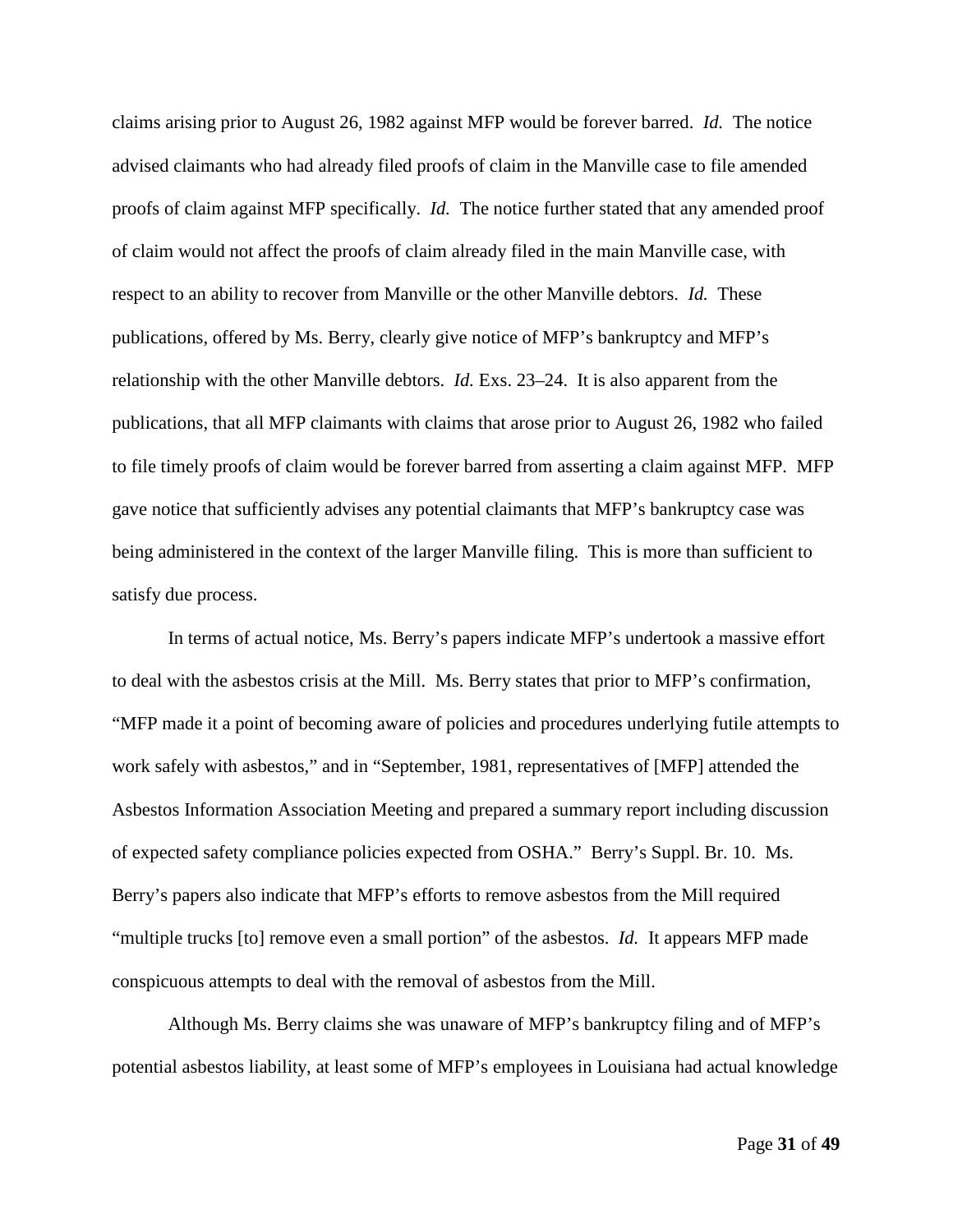by 1983 that any action against MFP could not proceed without Manville and would require consideration of the effect on Manville's bankruptcy case. *See In re Johns-Manville Corp.*, 34 B.R. 587, 588 (Bankr. W.D. La. 1983). When MFP filed for chapter 11 in 1982, two groups of its former employees had pending lawsuits in the United States District Court for the Western District of Louisiana and in the Fourth Judicial District Court for the Parish of Ouachita, State of Louisiana. *Id.* at 589. In an effort to continue their suits against MFP in Louisiana, the employee plaintiffs filed an adversary proceeding in the United States Bankruptcy Court for the Western District of Louisiana against "Manville Forest Products Corporation." *See id.* MFP had not filed for bankruptcy in Louisiana, yet these employee suits were brought there, seeking termination of MFP's automatic stay in the New York bankruptcy. *See id.*

On November 10, 1983, the Bankruptcy Court for the Western District of Louisiana refused to grant relief from the stay and transferred the adversary proceeding to this Court. *Id.* at 590. The Louisiana Bankruptcy Court noted that MFP and 20 affiliated entities, collectively referred to by the Louisiana Bankruptcy Court as "Manville," had filed petitions for reorganization in the United States Bankruptcy Court for the Southern District of New York. *Id.* at 588. In discussing the Manville bankruptcy filings in New York, the Louisiana Bankruptcy Court found that

[the bankruptcy venue statute] must be construed in light of particular circumstances of Manville's Chapter 11 proceedings. The New York Bankruptcy Court which is responsible for overseeing the Chapter 11 cases herein has developed a familiarity and expertise with the unique issues raised by the Chapter 11 proceedings. Consequently, the New York Bankruptcy Court is aware that not only must Manville deal with the difficulty of formulating a plan or plans for an entity of enormous size, but that Manville must also develop in the plan or plans of reorganization a method which will address the unique issue of providing compensation for asbestos health-related disease and disability to claimants in presently pending lawsuits and future potential claimants. Additionally, the New York Bankruptcy Court has become familiar with the factual and legal complexities of Manville's Chapter 11 cases and related litigation and with the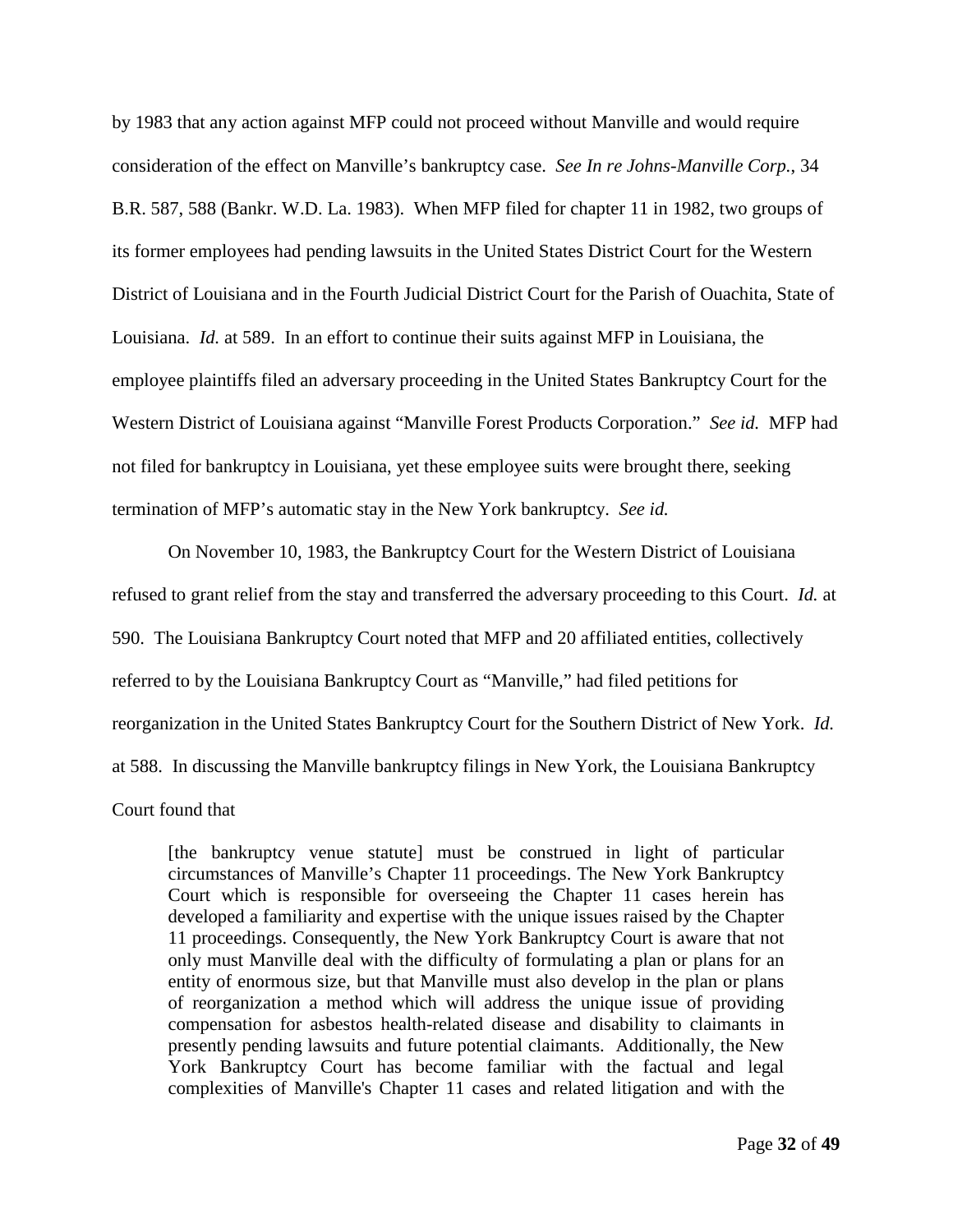individual Chapter 11 proceeding of MFP[] in relation to the proceeding as a whole.

*Id.* at 590. The Louisiana Bankruptcy Court's ruling makes it clear that MFP's bankruptcy proceedings were intertwined with Manville's, and that asbestos liability would play a factor in MFP's ability to reorganize. Mr. Berry was an employee at the Mill during this time. *See* Berry's Suppl. Br. 6 (stating that Graphic caused Mr. Berry's exposure to asbestos from 1961 to 2010). Mr. Berry filed his claim for asbestos injuries with the Manville Trust. It is hard to imagine that Ms. Berry could have been completely unaware that the Mill filed for bankruptcy, or that MFP's bankruptcy was linked to Manville's bankruptcy and asbestos litigation.

Notice of the MFP and Manville bankruptcy proceedings is not limited to publication notices or the content of disclosure statements. "From the inception of [the Manville] case, it has been obvious to all concerned that the very purpose of the initiation of these proceedings is to deal in some fashion with claimants exposed to the ravages of asbestos dust who have not as of the filing date manifested symptoms of asbestos disease." *In re Johns-Manville Corp.*, 36 B.R. 743, 745 (Bankr. S.D.N.Y. 1984). As this Court has previously determined, Manville's extensive publicity campaign regarding the confirmation of the Manville Plan "was designed to inform as many future asbestos claimants as possible of the impact of the Manville reorganization upon whatever rights they might have against the Debtor and give them a voice in these proceedings." *In re Johns-Manville Corp.*, 68 B.R. 618, 626 (Bankr. S.D.N.Y. 1986). Manville's notice was not directed to a limited number of claimants wishing to sue "Manville." The enormous notice campaign provided for "national television and radio advertisements, newspaper advertisements in the six leading U.S. and Canadian newspapers and in the largest circulation daily newspaper in each state, the District of Columbia and each Canadian province." *In re Johns-Manville Corp.*, 68 B.R. at 626. This Court found that notice was reasonably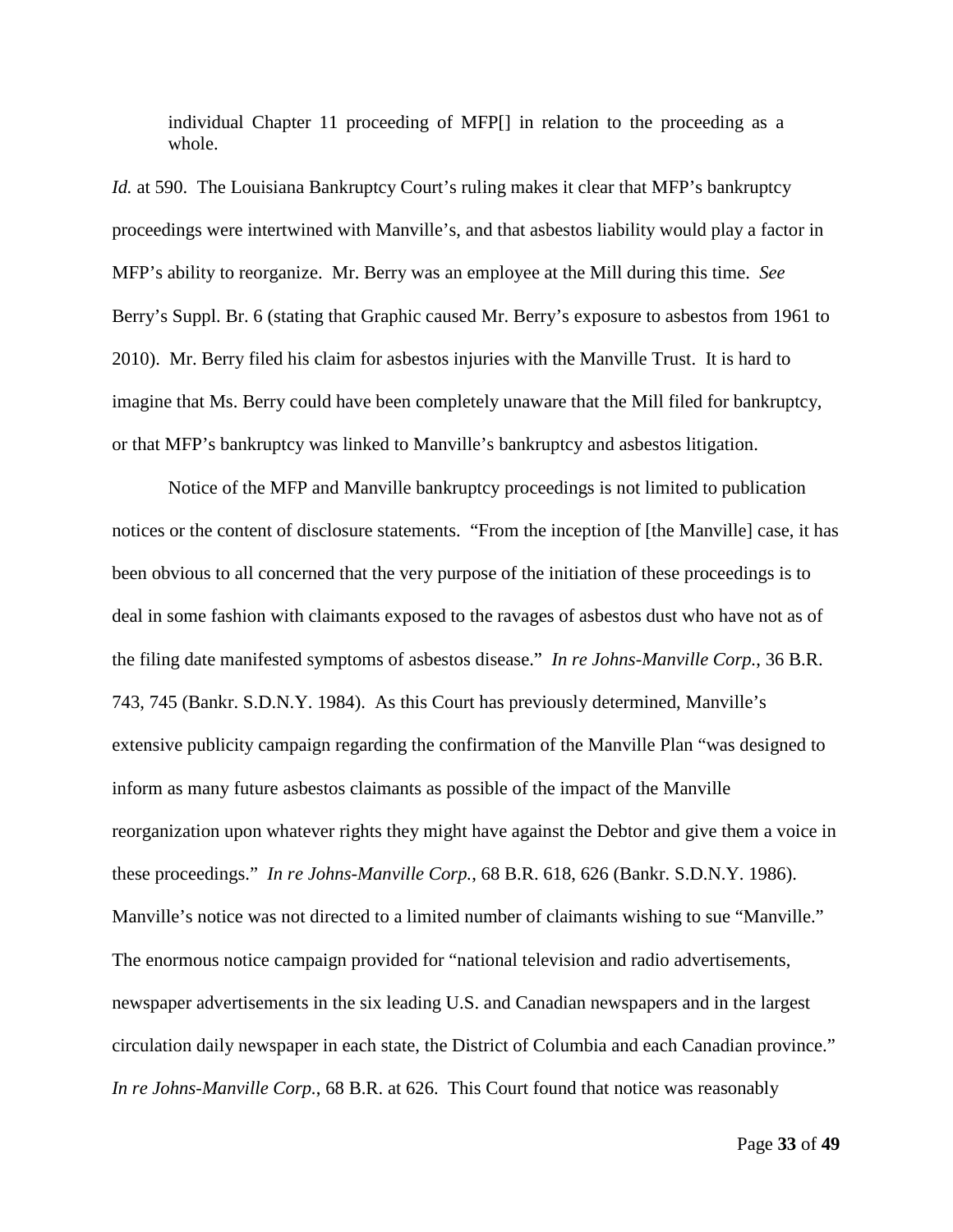calculated to provide notice to all claimants—including unknown claimants like Ms. Berry. *Id.* at 626–27.

Ms. Berry's assertions that notice to future claimants is impossible are completely irrelevant here. Berry's Suppl. Br. 21–22. Ms. Berry arguments are based on a line of reasoning developed in a class action case decided under Federal Rule of Civil Procedure 23. *See* Berry's Suppl. Br. 21 (citing *Amchem Prods. Inc. v. Windsor*, 521 U.S. 591, 628 (1997)). In the class action decision, also involving asbestos litigants, the Supreme Court found that the requirements to establish a class of asbestos plaintiffs under Rule 23(b)(3) had not been satisfied. *Amchem*, 521 U.S. at 622–28. The Supreme Court held that the attempt by the asbestos plaintiffs to certify suit as a class did not meet the predominance requirements of Rule 23(b)(3), as the questions affecting individual asbestos victims did not "predominate" over the questions of law or fact common to the group. *See id.* at 622–625. The Supreme Court also found that the class did not adequately represent the interests of all class members. *Id.* at 625–28. While declining to hold that the notice to the nonlitigant asbestos plaintiffs' of their right to opt-out of the class under Rule 23 was insufficient, the Supreme Court "recognize[d] the gravity of the question whether class action notice sufficient under the Constitution and Rule 23 could ever be given to legions so unselfconscious and amorphous." *Id.* at 628. This notice the Supreme Court was reffering to is the notice from the class representative to other would-be class members that non-litigants must elect to opt out of the class or forever lose their right to sue independently.

Not only was the case decided under Rule 23(b)(3) grounds, the Supreme Court in *Amchem* was not worried about notice to unknown claimants generally speaking. The Supreme Court was specifically considering the mandatory notice of a putative class members' right to opt-out from the class. MFP was not giving notice to Ms. Berry for the purpose of establishing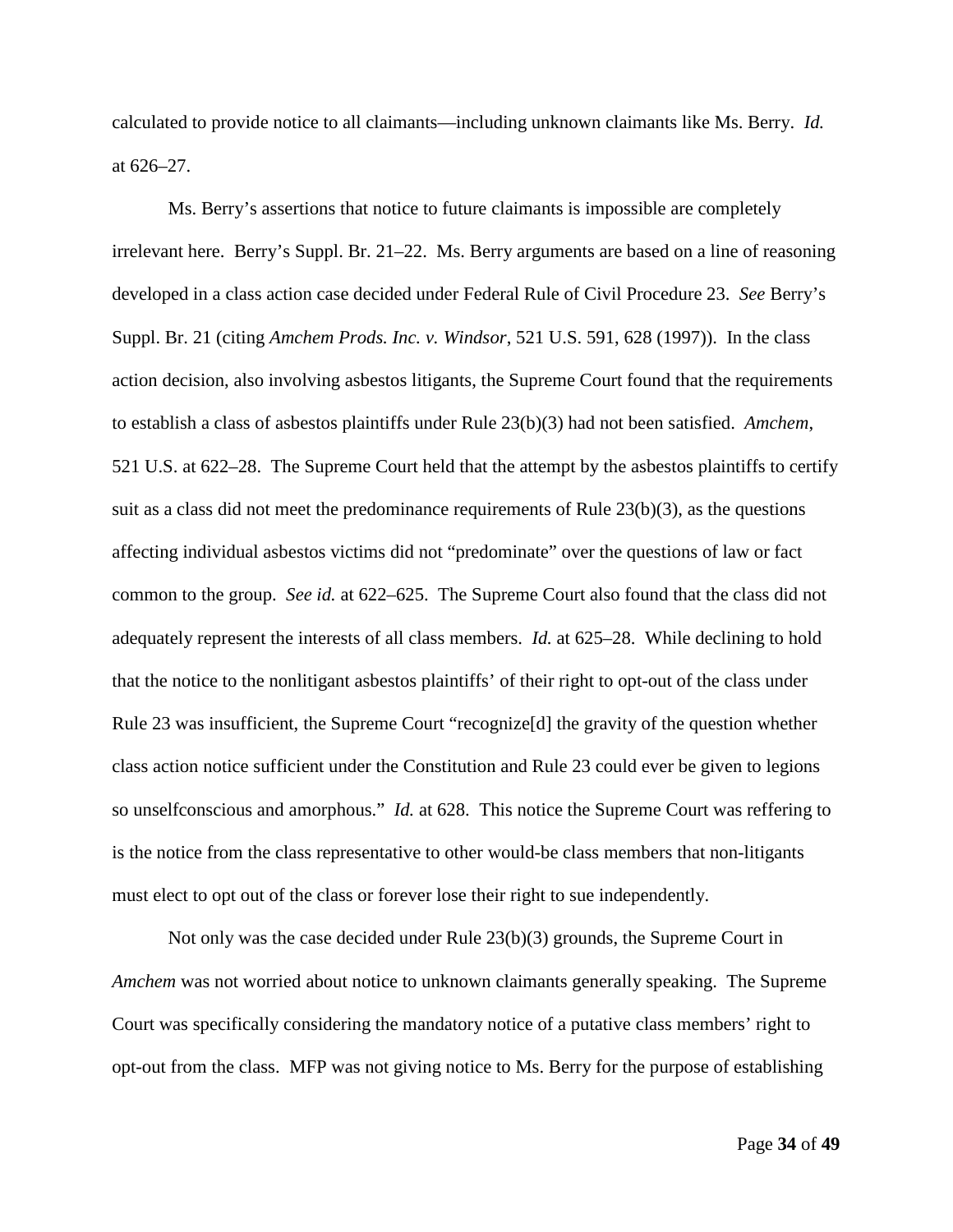itself as a representative of all asbestos plaintiffs in a class action. MFP was not giving notice to claimants for purposes of allowing them to opt-out of a certified class. MFP was giving notice of its confirmation hearing and the bar date for claims against it for purposes of discharge. MFP's right to enjoin future claims is a function of the discharge injunction. The end result of a bankruptcy proceeding is the discharge and injunction of all prepetition claims against the debtor. There is no opting-out by creditors. All prepetition claims that can be discharged under the Bankruptcy Code will be extinguished. Notice in a bankruptcy case is not for the purpose of allowing a creditor to retain the right to sue the debtor at a later time. The discharge created by the Bankruptcy Code permanently enjoins any right to sue on a prepetition claim. The reasoning in *Amchem* simply does not apply here.

Ms. Berry's argument that future asbestos claimants are equivalent to legally incompetent persons, making publication notice insufficient for due process, is without merit. Berry's Suppl. Br. 24. The Manville Trust would not exist if due process for future asbestos claimants were impossible. Moreover, such reasoning would put every discharge in any bankruptcy case at risk of collateral attack by claimants alleging they were unaware they had a claim against the debtor's bankruptcy estate. Regardless, Ms. Berry's arguments overlook the point that her interests were adequately represented by a future claims representative in the Manville case.

## **MS. BERRY'S CLAIMS ARE CHANNELED AND ENJOINED**

Although any claim Ms. Berry has against MFP would be a prepetition claim that was discharged and enjoined by the MFP Plan, the Manville Plan preserves Ms. Berry's claim by channeling that claim to the Manville Trust. The Manville Plan enjoins Ms. Berry's claim in order to save it, and then funnels her claim to the Manville Trust. *See In re Johns-Manville Corp.*, 68 B.R. 618, 628 (Bankr. S.D.N.Y. 1986). Ms. Berry retains her right to seek payment on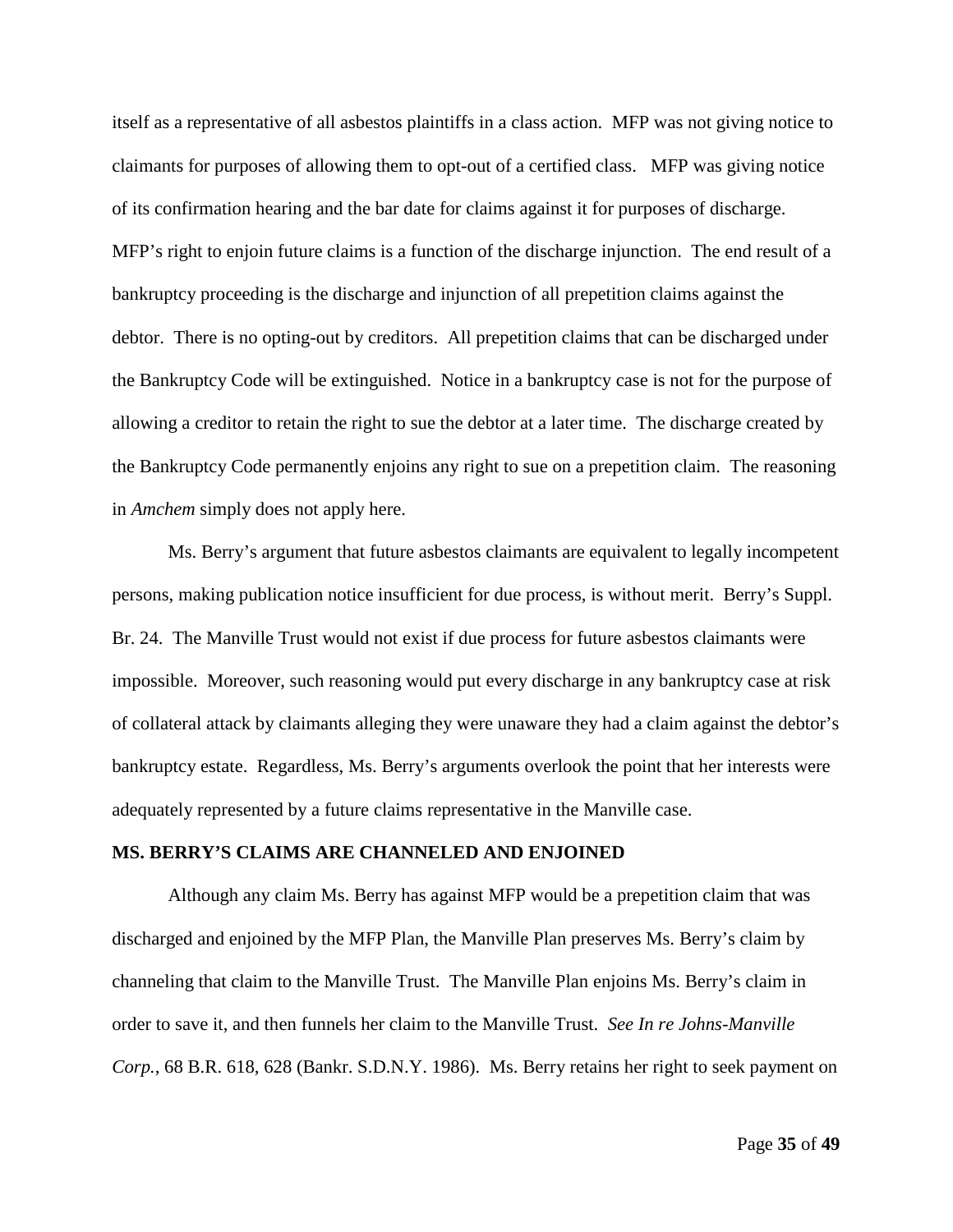her claim from the Manville Trust. That Ms. Berry has any recourse is due to Manville's establishment of the Manville Trust, which was created for the benefit of both present and future asbestos claimants, like Ms. Berry.

Manville filed for bankruptcy in the first place due to the existence of an as-yet, unknown class of future claimants like Ms. Berry. Of foremost importance here, is that "the very purpose of the initiation of [Manville's bankruptcy] proceedings [wa]s to deal in some fashion with claimants exposed to the ravages of asbestos dust who ha[d] not as of the filing date manifested symptoms of asbestos disease," and it was "in great measure the impact of the future claimants which necessitate[d] the filing." *In re Johns-Manville Corp.*, 36 B.R. 743, 745–46 (Bankr. S.D.N.Y. 1984), *aff'd*, 52 B.R. 940 (S.D.N.Y. 1985). Two years before Manville confirmed its plan of reorganization it was "abundantly clear that the Manville reorganization w[ould] have to be accountable to future asbestos claimants whose compelling interest must be safeguarded in order to leave a residue of assets sufficient to accommodate a meaningful resolution of the Manville asbestos-related health problem." *Id.* at 744. Although the weight of Manville's thenpending 16,000 asbestos lawsuits was heavy enough, Manville expected these numbers to be compounded "over the next 20-30 years by the filing of an even more staggering number of suits by those who had been exposed but who will not manifest the asbestos-related diseases until some time during this future period ('the future asbestos claimants')." *In re Johns-Manville Corp.*, 36 B.R. 727, 729 (Bankr. S.D.N.Y. 1984).

The Manville bankruptcy proceedings were particularly concerned with the treatment of the claims of future asbestos claimants. As summarized by the Second Circuit, "[b]ecause future asbestos-related liability was the raison d'etre of the Manville reorganization, an important question at the initial stages of the proceedings concerned the representation and treatment of

Page **36** of **49**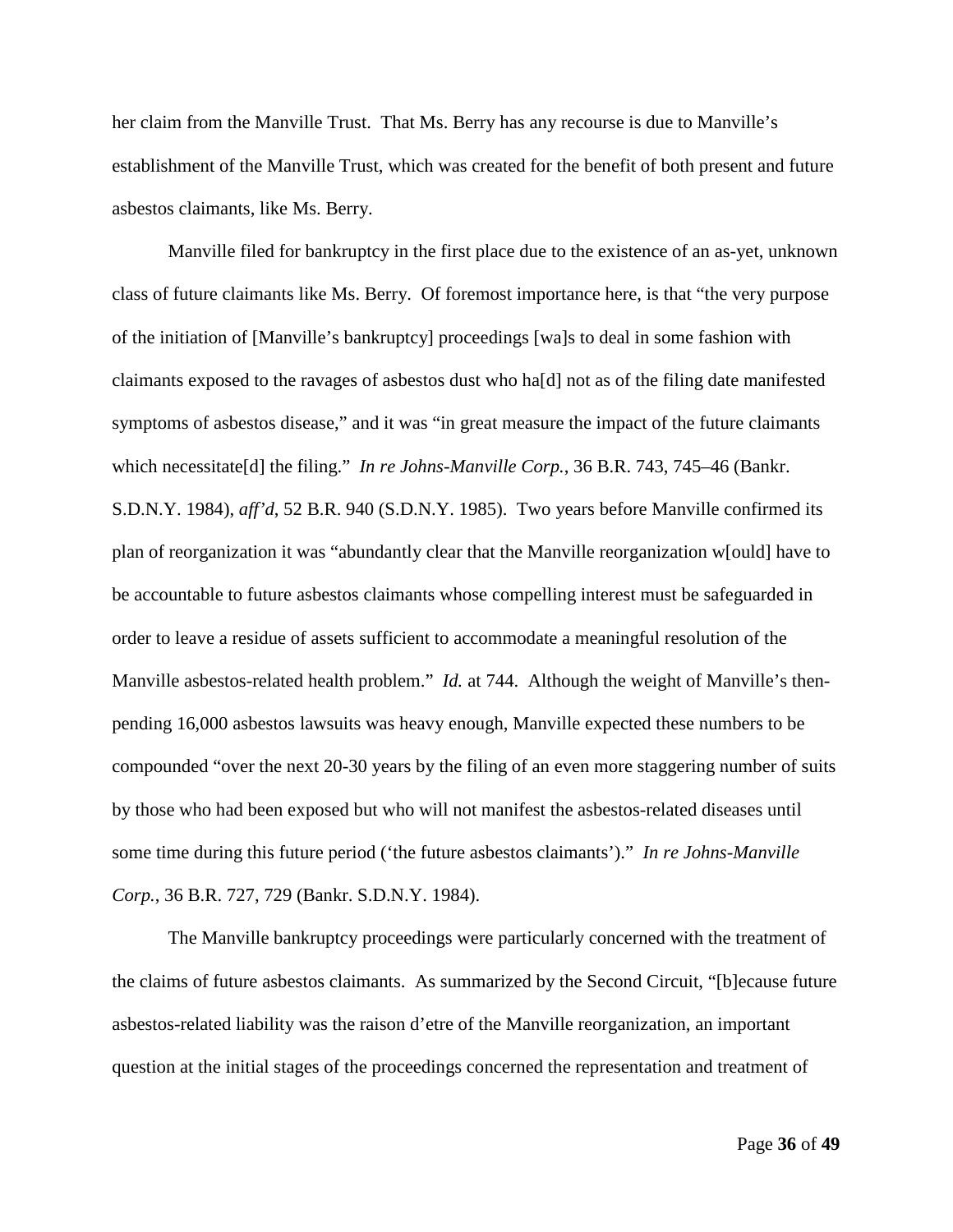what were termed 'future asbestos health claimants' . . . ." *Kane v. Johns-Manville Corp.*, 843 F.2d 636, 639 (2d Cir. 1988). Shortly after Manville filed for bankruptcy, and without determining whether the future asbestos claimants had cognizable claims that could be discharged under the Bankruptcy Code, this Court determined that the future asbestos claimants were "parties in interest" under 11 U.S.C. § 1109(b) to Manville's proceeding. As parties in interest, whose "identities are yet unknown," this Court determined the future asbestos claimants needed their own legal representation to preserve their interests in the Manville bankruptcy proceedings. *In re Johns-Manville Corp.* 36 B.R. 743, 757 (Bankr. S.D.N.Y. 1984). This Court granted the motion to appoint a future claims representative to represent the interest of future asbestos claimants on January 23, 1984. *See id.* In appointing the future claims representative, this Court explicitly considered whether the interests of the future asbestos claimants were already represented in the bankruptcy proceedings. This Court determined that the existing Committee of Asbestos Health Related Litigants, made up of lawyers representing present asbestos claimants, was unable to represent both groups as there was a conflict of interest between future asbestos claimants and present asbestos health claimants. *Id.* at 749 n.3.

The Manville Plan, although concerned with future asbestos claimants, was also designed to treat both present asbestos claimants and future asbestos claimants equally. *In re Johns-Manville Corp.*, 68 B.R. 618, 621 (Bankr. S.D.N.Y. 1986), *aff'd sub nom. In re Johns-Manville Corp.*, 78 B.R. 407 (S.D.N.Y. 1987), *aff'd sub nom. Kane v. Johns-Manville Corp.*, 843 F.2d 636 (2d Cir. 1988). In order to guarantee funds that would be available to both present and future asbestos claimants, the Manville Plan established two trusts, the Personal Injury Settlement Trust, ("Manville Trust") and the Manville Property Damage Trust ("Manville PD Trust"). *See In re Johns-Manville Corp.*, 68 B.R. at 621; *In re Johns-Manville Corp.*, 97 B.R. 174, 176–77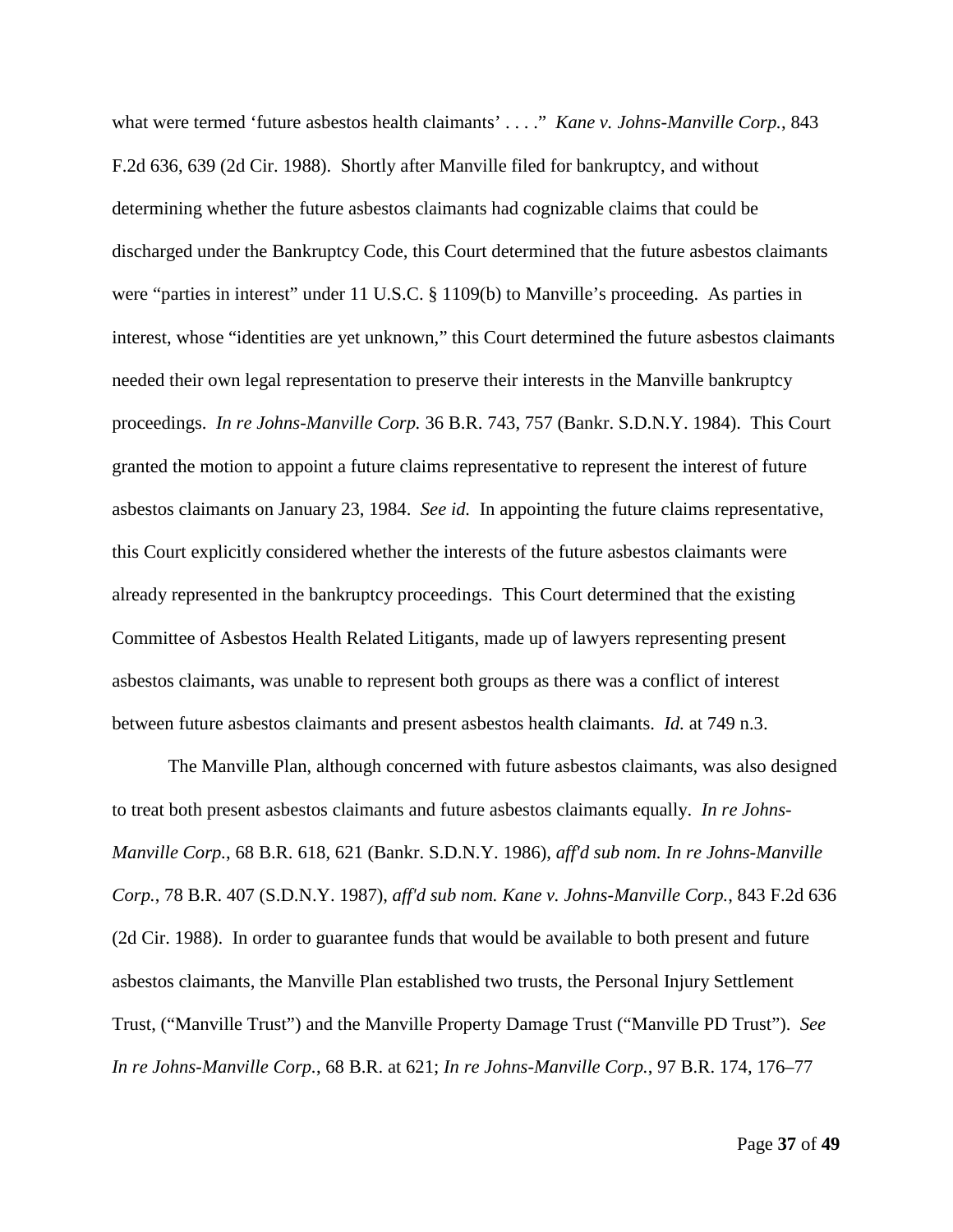(Bankr. S.D.N.Y. 1989). "The purpose of the Trust is to provide a means of satisfying Manville's ongoing personal injury liability while allowing Manville to maximize its value by continuing as an ongoing concern." *Kane*, 843 F.2d at 640. "The Asbestos Health Trust (the "Trust" or the "AH Trust") is a facility designed to resolve the claims of victims of asbestosrelated diseases. It should be emphasized that this Trust draws no distinction between victims on the basis of the date of the manifestation of their disease." *In re Johns-Manville Corp.*, 68 B.R. at 621. The Manville Plan treats future asbestos claims as "other asbestos obligations" ("OAO"), to be funneled into the same claims handling facility which administers the claims of present asbestos victims." *Id.* at 628.

The Trust was carefully designed to ensure a continuing source of funds would be available to replenish the corpus of the Trust, so that all asbestos victims could be paid. In confirming the Manville Plan, this Court explained that the Manville Trust would receive annual payments of \$75 million from Manville for 24 years, a timeframe which was later extended to 27 years, and would "own or have access to up to 80% of Manville's common stock," and "have the right to call on up to 20% of the profits of the corporation . . . continuing for as long as necessary to satisfy asbestos health claims." *Id.* at 621; *In re Johns-Manville Corp.*, 97 B.R. at 177. As this Court has explained,

[t]he effect of the [Manville] Plan is to enable the reorganized Debtors to continue in the operation of their businesses, make payments to the Trust as provided in the Plan, including the profit sharing, and to allow the Trust ownership of up to eighty percent of the common equity. The Plan is designed to provide the Trust with funding for so long as is necessary to resolve and pay every AH Claim and Other Asbestos Obligation.

## *In re Johns-Manville Corp.*, 97 B.R. at 177.

The successful reorganization of the Manville debtors depended on "the ability of the Trust to compensate the future asbestos-health claimants." *Id.* at 181. In no small part, the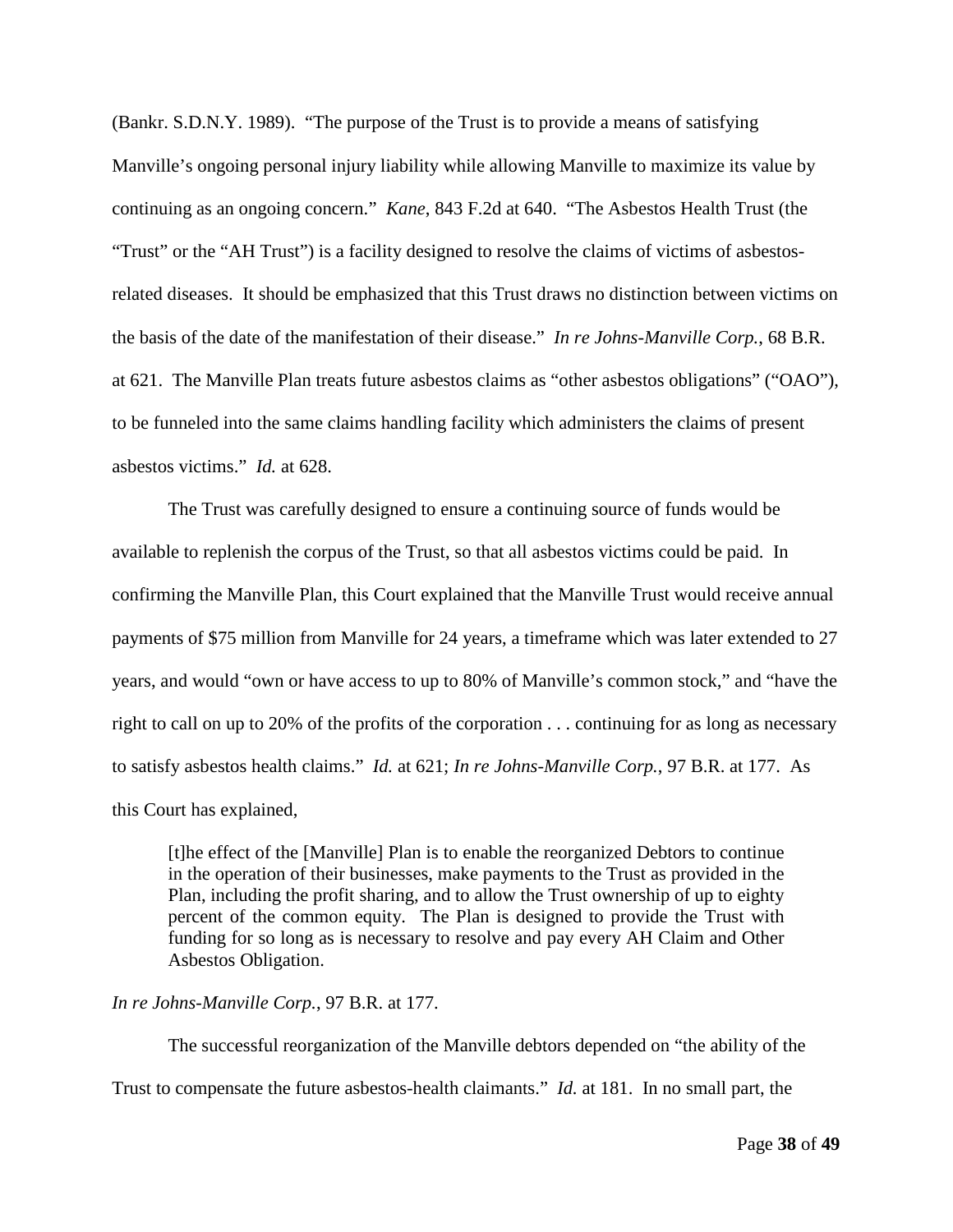success of the Manville Trust depended on the guarantee that "health claims can be asserted only against the Trust and that Manville's operating entities will be protected from an onslaught of crippling lawsuits that could jeopardize the entire reorganization effort." *Kane v. Johns-Manville Corp.*, 843 F.2d 636, 640 (2d Cir. 1988). To this end, the Manville Plan provided for an injunction, which

applies to all health claimants, both present and future, regardless of whether they technically have dischargeable "claims" under the Code. The Injunction applies to

any suit to recover "on or with respect to any Claim, Interest or Other Asbestos Obligation." "Claim" covers the present claimants, who are categorized as Class-4 unsecured creditors under the Plan and who have dischargeable "claims" within the meaning of 11 U.S.C. § 101(4). The future claimants are subject to the Injunction under the rubric of "Other Asbestos Obligation," which is defined by the Plan as asbestos-related health liability caused by pre-petition exposure to Manville asbestos, regardless of when the individual develops clinically observable symptoms. Thus, while the future claimants are not given creditor status under the Plan, they are nevertheless treated identically to the present claimants by virtue of the Injunction, which channels all claims to the Trust.

*Kane*, 843 F.2d at 640. "The permanent injunction provided in Article IX, paragraph

9.2.A(3) of the [Manville] Plan . . . was designed to prevent claimants from interfering

with the reorganized Debtors so they are unimpeded from making the payments required

under the Plan." *In re Johns-Manville Corp.*, 97 B.R. at 177–78.

The equitable injunction in the Manville Plan was also intended to "preserve the rights of all asbestos claimants by establishing a corpus of funds from which all can collect. In the absence of the Injunction, the intended beneficiaries of the reorganization will certainly suffer." *In re Johns-Manville Corp.*, 68 B.R. 618, 626 (Bankr. S.D.N.Y. 1986). The injunction also serves the purpose of "preventing the inequitable, piece-meal dismemberment of the debtor's estate." *Id.* at 625.

The Court finds that Ms. Berry holds an "Other Asbestos Obligation" as defined under the Manville Plan and as interpreted by this Court. Present asbestos claimants were included in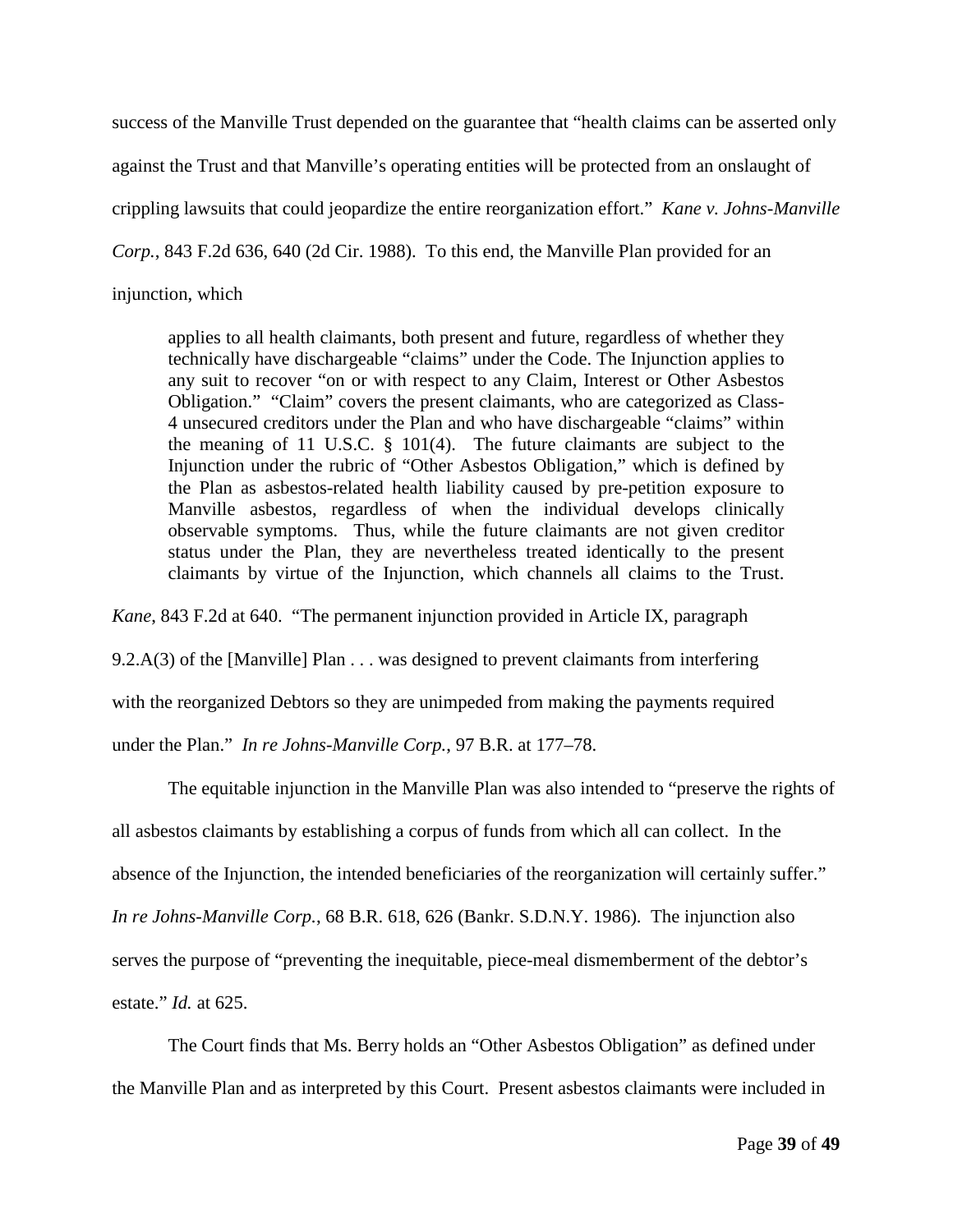the Manville Plan under the definition of an "AH Claim." *See id.* at 176 ("The ultimate challenge of these Chapter 11 cases was to formulate a plan of reorganization for the Debtors which would provide for payment to holders of present or known asbestos health related claims ('AH Claims'), and those persons who had not yet manifested an injury but who would manifest symptoms of asbestos-related illnesses at some future time ('Other Asbestos Obligations')"). The term "Other Asbestos Obligation" is meant to capture all future asbestos claimants. *See id.* The Manville Plan defines Other Asbestos Obligations as

all debts, obligations or liabilities . . . , other than AH Claims, for death, personal injuries or personal damages (whether physical, emotional or otherwise) to the extent caused or allegedly caused, directly or indirectly, by exposure to asbestos (alone or as contained in asbestos-containing products) and arising or allegedly arising, directly or indirectly, from acts or omissions prior to the Confirmation Date of one or more of the Debtors including, without limitation, all obligations or liabilities for compensatory damages (such as loss of consortium, wrongful death, survivorship, proximate, consequential, general and special damages) and punitive damages . . . .

Graphic's Mot. Ex. N, at 55. There can be no argument that Ms. Berry is now suffering from a terrible asbestos disease after being exposed to asbestos beginning in 1973. Berry's Opp'n 5. She claims she was exposed to asbestos as a result of her husband's work at the paper Mill owned by MFP, which was a wholly-owned subsidiary of Manville. Her exposure to asbestos is allegedly due to Manville's production of the asbestos at the Mill, or as a result of Manville's ownership of the Mill itself. Graphic's Mot. 2; Berry's Opp'n 18. The Manville Trust was established precisely so that future asbestos victims that were exposed to asbestos prior to 1982 and who did not manifest symptoms of any disease until long after confirmation would be able to recover on their claims. As such, Ms. Berry's claim is channeled to the Manville Trust.

All future asbestos claimants, defined as Other Asbestos Obligation holders, are enjoined from suing Manville and its subsidiaries. The Manville Confirmation Order provides that "[a]ll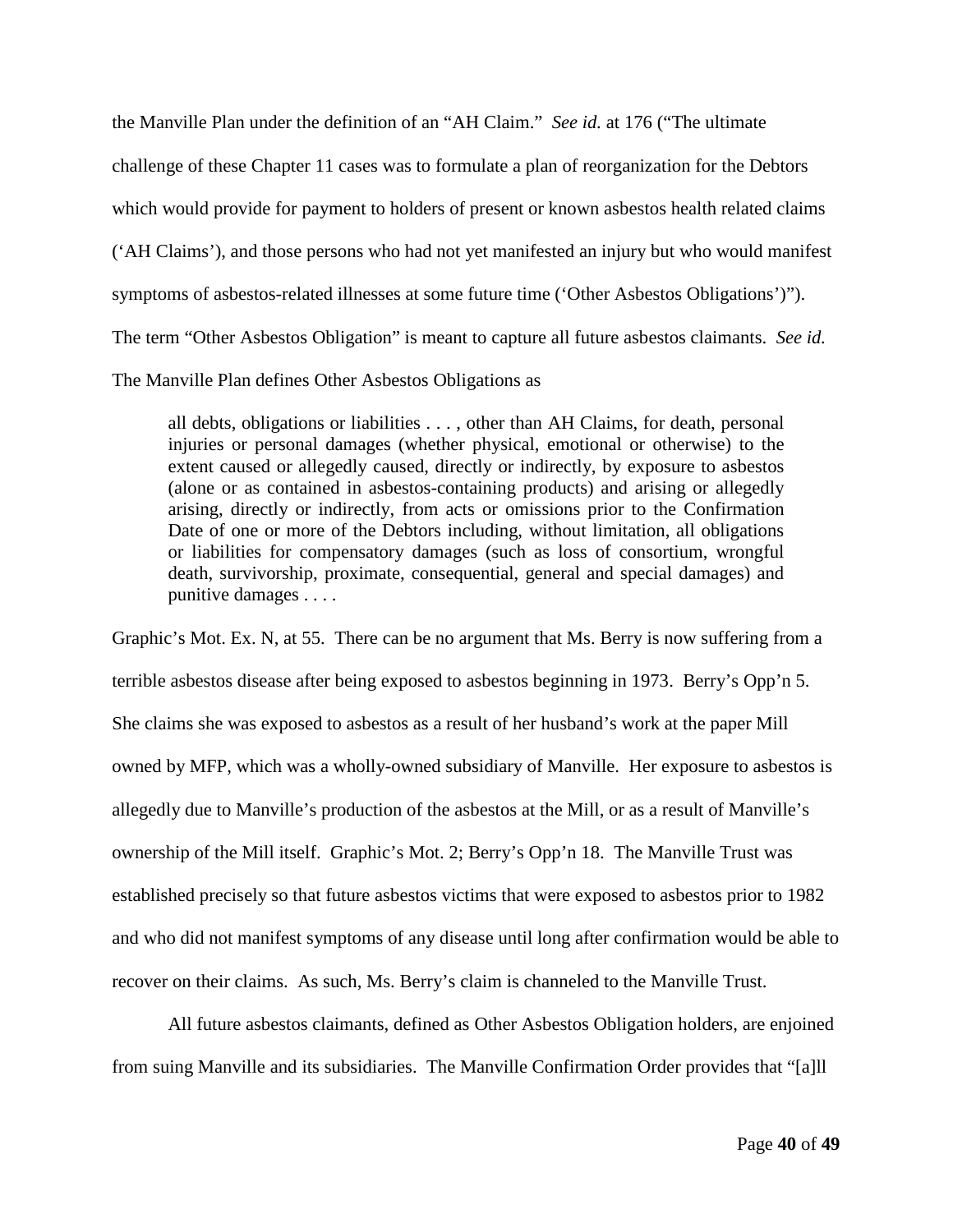Persons . . . are hereby stayed, restrained and enjoined from taking one or more of the following actions for the purpose of, directly or indirectly, collecting, recovering or receiving payment of, on or with respect to any Claim, Interest or Other Asbestos Obligation . . . ." Graphic's Mot. Ex. O ¶ 29. A Person need not be a "creditor" of Manville to be enjoined. *See Kane*, 843 F.2d at 640. Nevertheless, this Court has interpreted the Manville Confirmation Order and channeling injunction to mean that

[h]olders of AH Claims and Other Asbestos Obligations may proceed only against the Trust to satisfy their claims. They must comply with the Claims Resolution Procedures as set out in the Plan. These claimants may not sue Manville, its subsidiaries or affiliates, and may only commence an action against the Trust in accordance with the Claims Resolution Procedures.

## *In re Johns-Manville Corp.*, 97 B.R. at 177.

The terms of the Manville Plan and the Manville Trust confirm that Ms. Berry's claim is channeled to the Manville Trust. The Manville Plan provides for release of those parties whose assets are contributed to the Trust assets, requiring all asbestos claimants to proceed against the Trust. Graphic's Mot. Ex. N at 6. The Manville Plan provides that Manville and the other Debtors are to give certain assets to the Trust, including 24 million shares of Manville common stock. *Id.* In consideration of the assets transferred, the Trust assumed all liabilities for the AH Claims and Other Asbestos Obligations. *Id.* The Trust Agreement, attached to the Manville Plan and explicitly approved in the confirmation order, explains that the purpose of the Trust is to provide for the payment of Trust Claims, and to use the Trust assets "to deliver fair, adequate and equitable compensation to bona fide Beneficiaries, whether presently known or unknown . . . ." *Id.* Ex. T, at 3. A Trust Claim is defined to mean a claim asserting Trust Liabilities to a Beneficiary. *Id.* Ex. N, at 59. A Trust Liability means all Other Asbestos Obligations and Allowed AH Claims. *Id.* A Beneficiary, also a defined term, means a Person holding a Trust Claim. *Id.* at 48.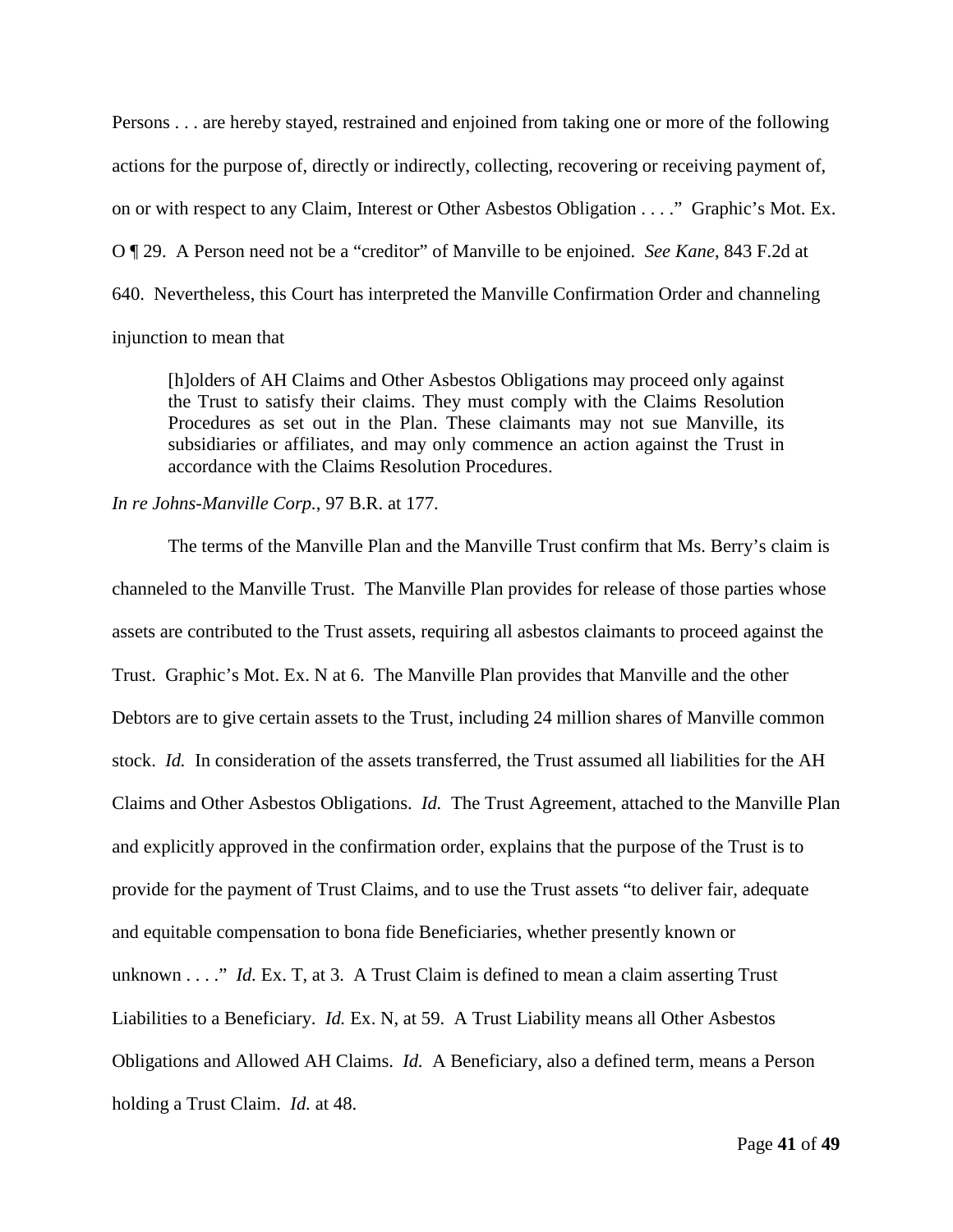The liability for Ms. Berry's claim was transferred to the Manville Trust as part of the Manville Plan of reorganization. Per the definitions created by the Manville Plan and the purpose of the Manville Trust, Ms. Berry's only recourse is as a potential beneficiary of the Manville Trust. Under the definitions created by the Manville Plan, Ms. Berry is asserting an "Asbestos Obligation," which is a Trust Liability. Her claim is a claim for personal injuries caused by exposure to asbestos that began prior to MFP's and Manville's chapter 11 bankruptcy, through the direct or indirect acts or omissions taken by Manville and its subsidiaries. This is the very definition of an Other Asbestos Obligation, provided for by the Manville chapter 11 Plan. As such, Ms. Berry is a "Beneficiary," defined by the Manville Plan as a Person holding a Trust Claim. Whether she is a bona fide Beneficiary is not at issue before this Court. As her injuries are included within the sphere of claims delegated to the Manville Trust for administration, she must proceed with her claims against the Trust.

As stated by this Court, due process for the future asbestos claimants was not only met met in the Manville bankruptcy proceedings, ensuring that future claimants would be compensated was the subject of many hours of work by this Court and the lawyers litigating the case. Were it not for the establishment of the Manville Trust, the claims of the future asbestos claimants would most likely have been discharged as contingent claims arising prior to the petition date, with a focus "on the time when the acts giving rise to the alleged liability were performed . . . ." *In re Johns-Manville Corp.*, 57 B.R. 680, 690 (Bankr. S.D.N.Y. 1986). Instead, the future asbestos claimants were accorded an interest in the bankruptcy case and given status as future claimants, with a right to submit a claim to the Manville Trust. As discussed above, the notice provided to all claimants in Manville's bankruptcy, and the Court's appointment of an future claims representative clearly complied with the standards for due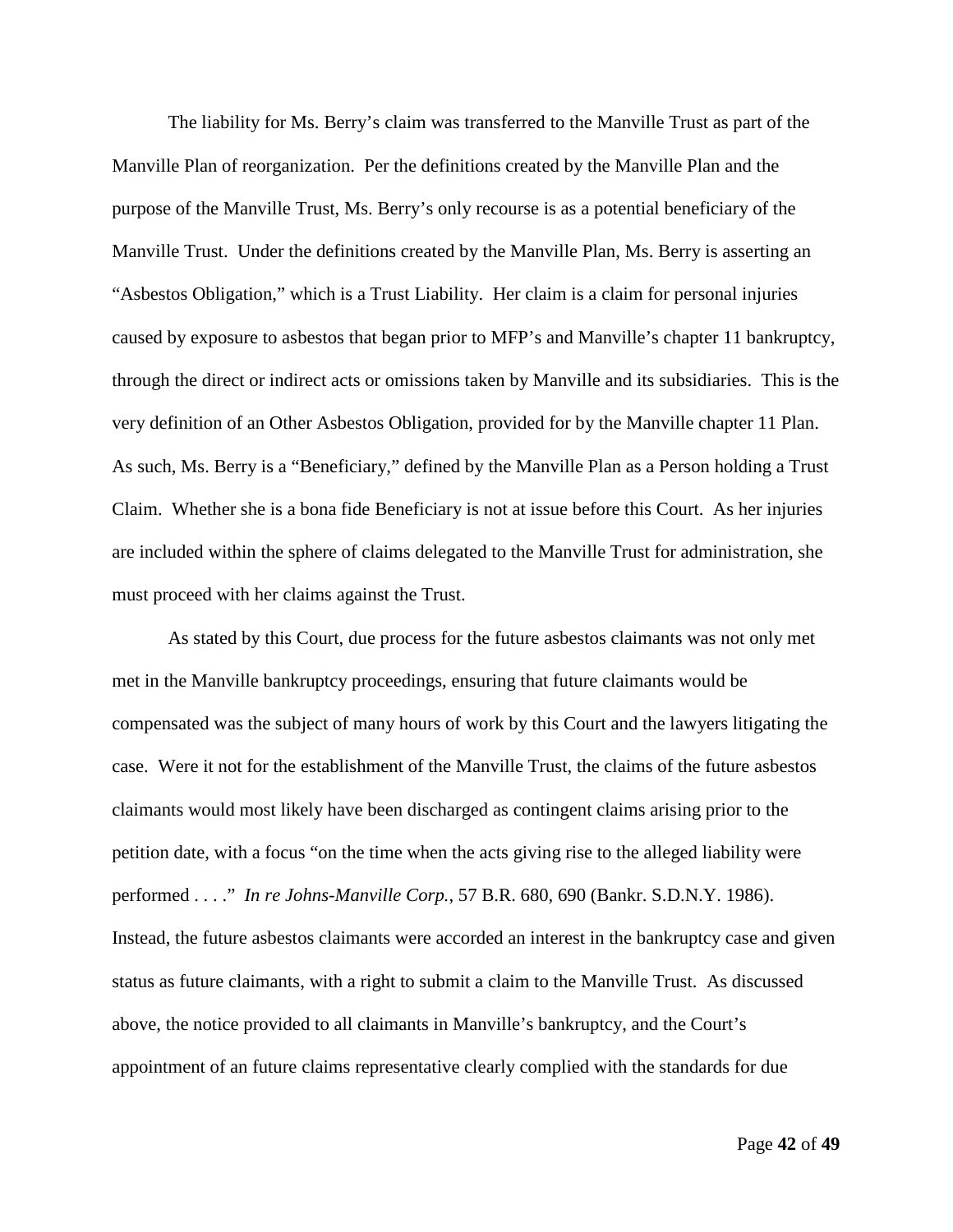process provided in *Mullane*, and then some. Not only did Manville undertake massive

publication efforts to alert future asbestos claimants to any rights they may have against

Manville,

the Legal Representative for Future Claimants has been active in the Manville reorganization for over two years. He has been the catalyst for, if not the architect of this Plan. The Legal Representative was endowed upon his appointment with the full panoply of statutory rights and duties of representation available to an official committee under the Code. As this court noted, upon the appointment of the Legal Representative, binding unknown parties in interest to the outcome of judicial procedures in which they have been represented by a trustee, legal representative or guardian ad litem acting as a fiduciary for their interests, is not a novel phenomenon in the law.

*In re Johns-Manville Corp.*, 68 B.R. 618, 626–27 (Bankr. S.D.N.Y. 1986) (citing *In re Johns-*

*Manville Corp.*, 36 B.R.743 (Bankr. S.D.N.Y. 1984); *Hatch v. Riggs*, 361 F.2d 559 (D.C. Cir.

1966)). This Court has previously found that due process was accorded to future asbestos

claimants:

The goal of the Plan and the purpose of the Injunction is to preserve the rights and remedies of those parties, who by an accident of their disease cannot even speak in their own interest. The impracticable, if not impossible version of due process envisioned by the Objectors would effectively destroy these rights and remedies. Theories and standards of "due process" are nothing more than the human effort to make the inchoate notions of justice and equity real and tangible to parties who stand before a court of law. The Objectors' "due process", which would deny asbestos victims justice and equity, is not a "due process" at all.

*In re Johns-Manville Corp.*, 68 B.R. at 627. Ms. Berry, as a future asbestos claimant, in addition

to receiving publication notice of both MFP and Manville's bankruptcy, had her interests

represented during the Manville bankruptcy proceedings by the future claims representative.

Putting aside matters of law, the facts of Ms. Berry's case do not logically support the conclusion that her claim is not channeled to the Manville Trust. Ms. Berry's asbestos exposure is allegedly due to her husband's work at the Mill. Berry's Opp'n 5. She was exposed to asbestos from the dust and fibers he brought home on his clothes. *Id.* Mr. Berry later contracted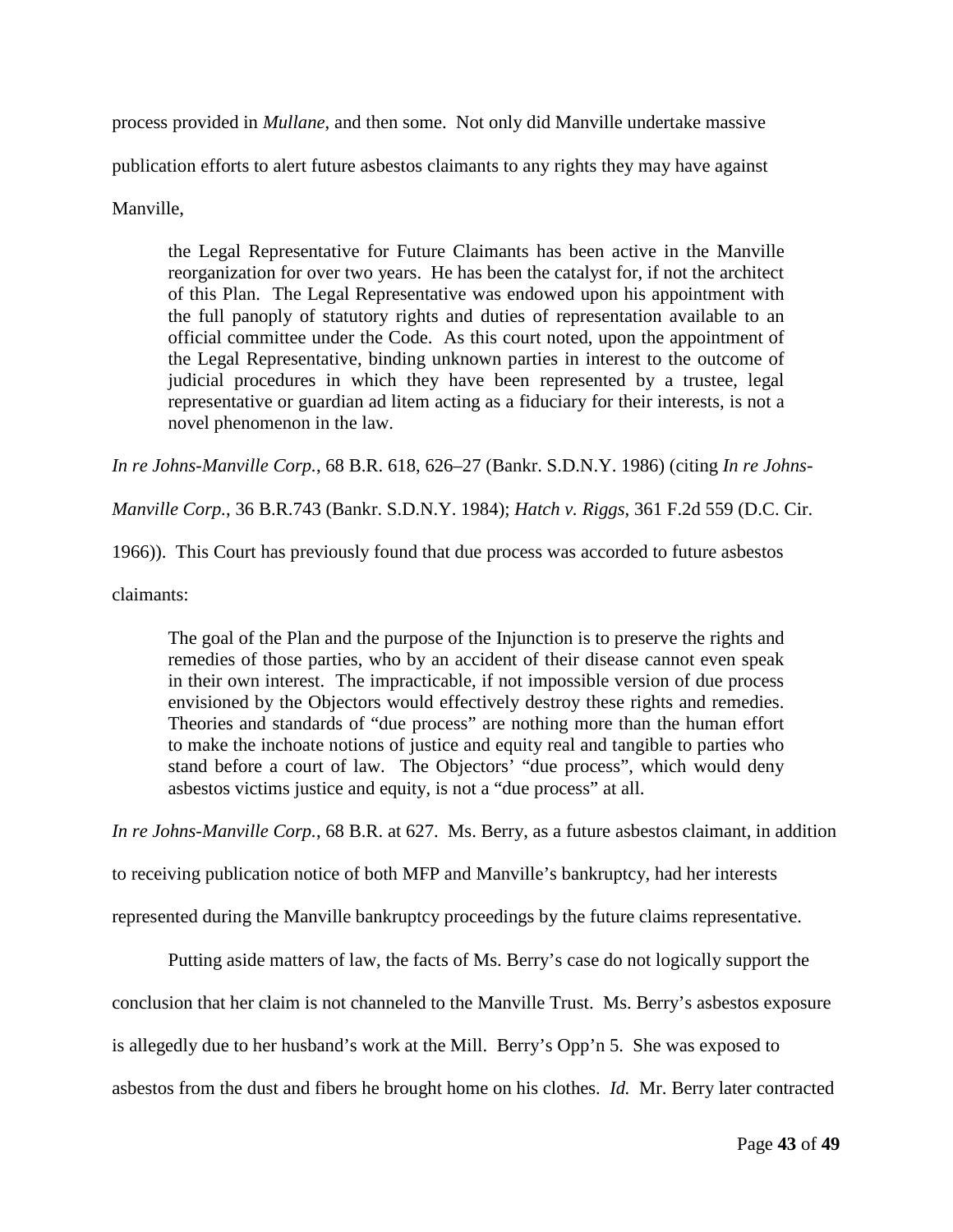an asbestos-related injury, and submitted a claim to the Manville Trust. Graphic's Mot. 1; Graphic's Suppl. Br. 2. The Manville Trust determined he was eligible for recovery under the Trust procedures and reimbursed him on his claim. Graphic's Mot. 1. Ms. Berry's exposure was entirely derivative of her husband's. The Court does not see how she can assert a claim that she is entitled to sue the surviving corporate entities, when her husband was not. There is no logical or rational reason to allow Ms. Berry to subvert the procedures that were designed to preserve the rights of all asbestos claimants, especially when her husband, the indirect source of her exposure, was bound by them.

Instead of agreeing to submit her claims to the Manville Trust, as her husband did, Ms. Berry contends she is entitled to more than all the other future asbestos claimants. Ms. Berry asserts her claims against MFP make her special and unique, and that even though MFP is a subsidiary of Manville, MFP should not be covered by the Manville Plan or injunction. Ms. Berry does not dispute that MFP was a subsidiary of Manville,<sup>[8](#page-43-0)</sup> nor does Ms. Berry argue the Manville Plan's definition of subsidiary excludes MFP. Tr. 15:13–16:12. Ms. Berry instead asserts that the Manville channeling injunction only channels claims that are derivatively asserted against Manville's successors for the conduct of Manville. Ms. Berry argues her claim against MFP is a direct claim based on MFP's acts or omissions. Berry's Opp'n 2; Tr. 16:18–24.

Although Ms. Berry claims the definition of subsidiary does not specifically include MFP, subsidiary is defined in the Manville Plan "with respect to any Person [sic] any corporation or other entity of which securities or other ownership interest having ordinary voting power to elect a majority of the board of directors or other Persons performing similar functions are at the time directly or indirectly owned by such Person." Graphic's Mot. Ex. N, at 58. This definition

<span id="page-43-0"></span> <sup>8</sup> It is undisputed that Graphic is a successor in interest to MFP. Berry's Opp'n 6; *see also* Graphic's Mot. 6; Graphic's Suppl. Br. 7.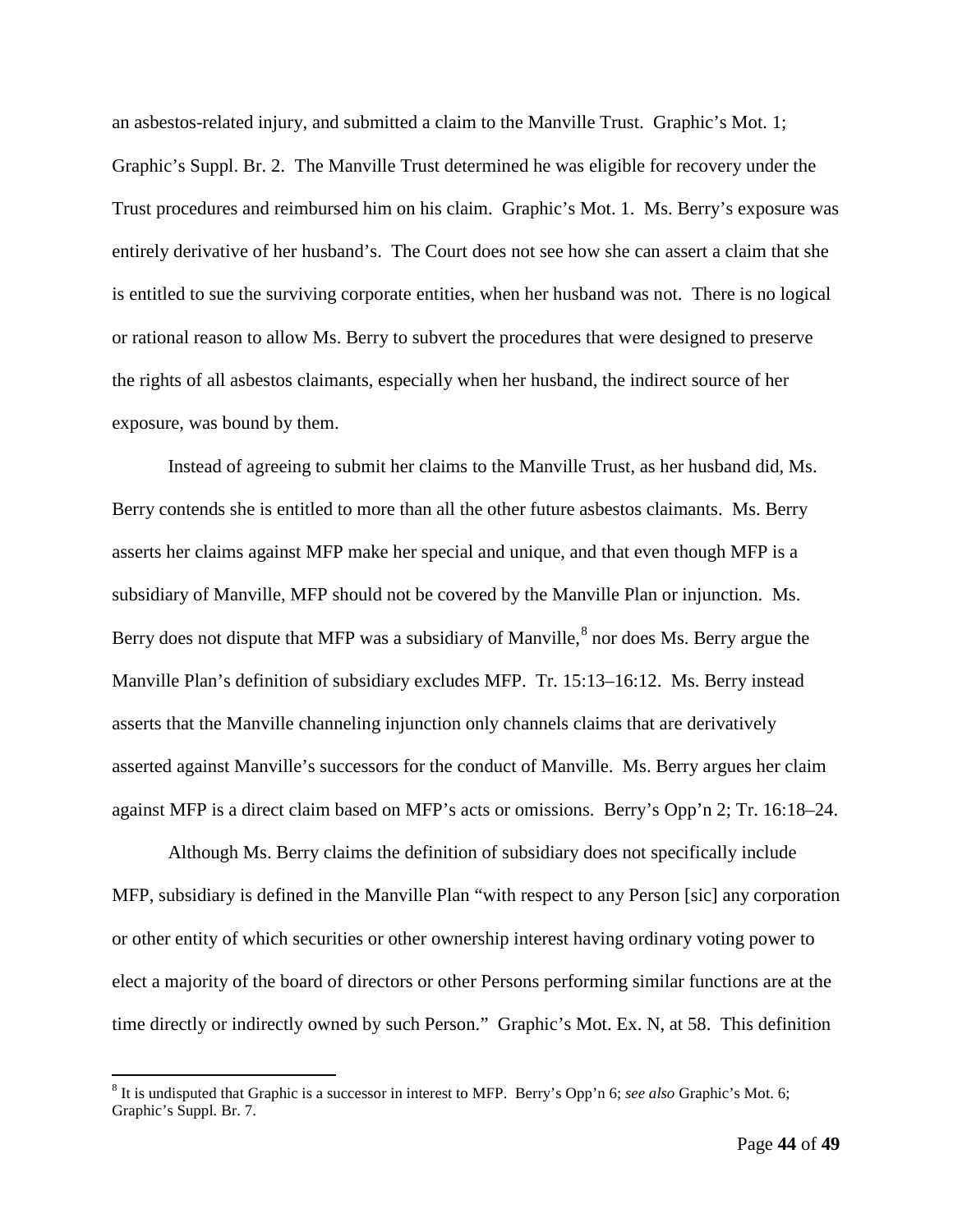clearly includes MFP. As to whether the definition of "subsidiary" should be limited to only derivative claims against such subsidiaries based on Manville's conduct, the language of the Manville Plan and Confirmation Orders clearly refute this interpretation.

The Manville Confirmation Order provides that "[a]ll Persons . . . are hereby stayed, restrained and enjoined from taking one or more of the following actions for the purpose of, directly or indirectly, collecting, recovering or receiving payment of, on or with respect to any Claim, Interest or Other Asbestos Obligation," including

[c]ommencing, conducting, or continuing in any manner, directly or indirectly, any suit, action or other proceeding . . . against or affecting the Debtors, any of the Debtors' Subsidiaries, . . . or any property of any of the foregoing or any direct or indirect transferee of any property of, or direct or indirect successor in interest to, any of the foregoing, or any property of any such transferee or successor . . . .

Graphic's Mot. Ex. O, at ¶ 29. This definition clearly enjoins suit against subsidiaries of

Manville by any person to collect on any interest, including an Other Asbestos Obligation.

As stated above, the provision of the Manville Plan providing for "Other Asbestos

Obligations" is meant to capture all future asbestos claimants. The Manville Plan defines "Other

Asbestos Obligations" as

all debts, obligations or liabilities . . . , other than AH Claims, for death, personal injuries or personal damages (whether physical, emotional or otherwise) to the extent caused or allegedly caused, directly or indirectly, by exposure to asbestos (alone or as contained in asbestos-containing products) and arising or allegedly arising, directly or indirectly, from acts or omissions prior to the Confirmation Date of one or more of the Debtors . . . .

Graphic's Mot. Ex. N, at 55. Based on the definition of Other Asbestos Obligations, the

Manville Plan and Confirmation Order specifically enjoins the litigation of personal injury suits

and suits for damage, caused indirectly or directly by exposure to asbestos, arising "directly or

indirectly, from acts or omissions" attributable to Manville. Damages that are directly or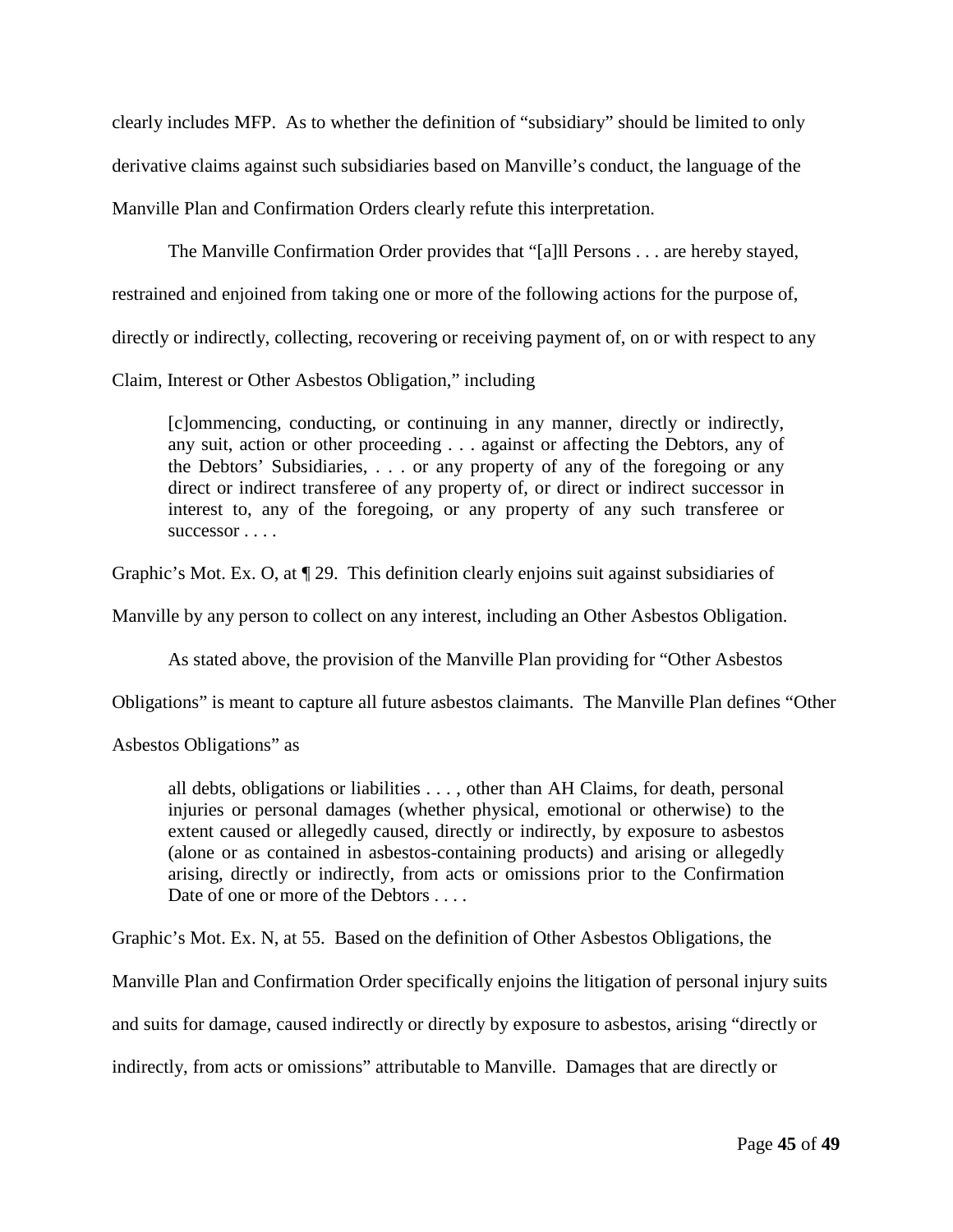indirectly caused by exposure to asbestos and arising from direct or indirect acts of Manville would include acts or omissions committed by Manville's subsidiaries: that includes MFP here. Claims against MFP based on its ownership of the Mill are also claims that could be asserted against Manville, as the indirect owner of the Mill. As previously explained, claims against Manville's subsidiaries and successors are specifically enjoined by the Confirmation Order. This shows that indirect acts of Manville or any of the Debtors would include acts of their subsidiaries. Further, this Court has interpreted the Manville injunction as prohibiting suit by holders of Other Asbestos Obligations, which includes Ms. Berry, against Manville's subsidiaries. *In re Johns-Manville Corp.*, 97 B.R. 174, 177 (Bankr. S.D.N.Y. 1989).

Further, the Second Circuit has previously dismissed arguments by asbestos claimants that the Manville injunction improperly benefits Manville subsidiaries that were not debtors in bankruptcy and as a result should not protect these subsidiaries from asbestos claims. *Kane v. Johns-Manville Corp.*, 843 F.2d 636, 643 n.4 (2d Cir. 1988). Even for non-debtor subsidiaries, the Second Circuit has found that while "they may not lawfully be protected from creditors' claims if they are separate, viable entities in which Manville can shield its assets," they are still entitled to benefit from the injunction where "the subsidiaries either have been sold and their proceeds made part of the debtor's estate or are foreign corporations owned entirely by the Trust." *Kane*, 843 F.2d at 643 n.4 (citing *In re Unishops, Inc.*, 494 F.2d 689, 690 (2d Cir. 1974); *Feldman v. Trustees of Beck Industries, Inc. (In re Beck Industries, Inc.)*, 479 F.2d 410, 416 (2d Cir.), *cert. denied*, 414 U.S. 858 (1973)).

Here, MFP was not a "non-debtor subsidiary." MFP was a debtor in bankruptcy and, more importantly, it was an original Manville debtor. MFP filed its bankruptcy case as part of the original Manville bankruptcy filing. MFP's case was jointly administered with the other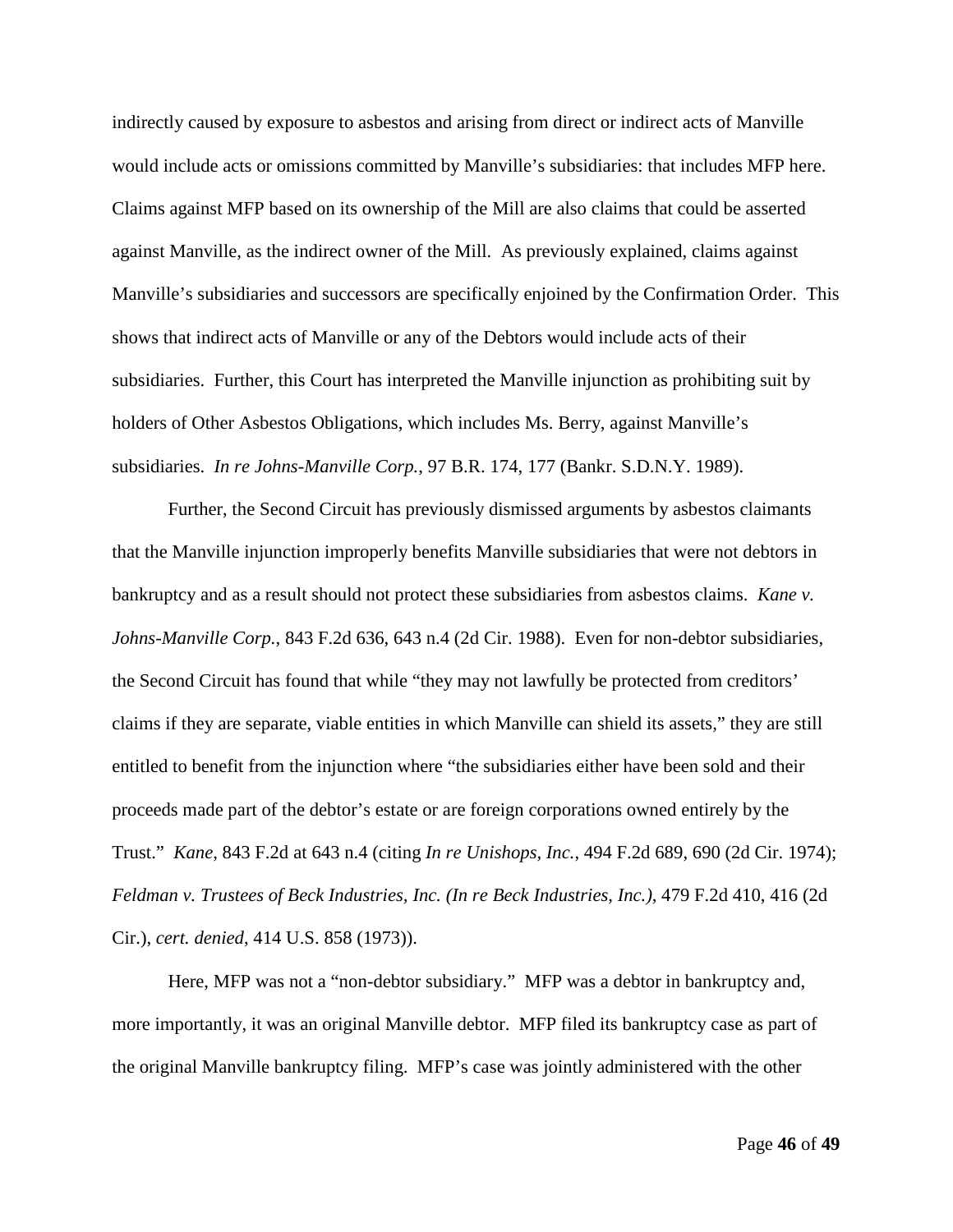Manville entities that filed for bankruptcy. *See* Berry's Suppl. Br. Exs. 23–24. It was well known that MFP filed bankruptcy along with the other Manville debtors, even in Louisiana. *In re Johns-Manville Corp.*, 34 B.R. 587, 588 (Bankr. W.D. La. 1983). As a subsidiary of Manville, MFP's bankruptcy case was integrally linked to Manville's reorganization proceedings, and the disposition of MFP's assets and rights affected property of the Manville bankruptcy estate. *See id.*; *see also In re Manville Forest Products Corp.*, 1983 U.S. Dist. LEXIS 15457, at \*7 (S.D.N.Y. July 14, 1983).

Even if MFP were somehow considered a non-debtor subsidiary of Manville, Manville did not use MFP to shield its assets. Instead, MFP's profits and earnings were accessible by Manville. This Court has previously "made reference to the fact that [MFP] represents a major component of the assets of the Manville companies." *In re Manville Forest Products Corp.*, 1983 U.S. Dist. LEXIS 15457, at \*7 (S.D.N.Y. July 14, 1983). MFP's Plan included Manville in the Class 6 claims category, as the "holder of the shares of common stock of the Debtor . . . ." Berry Suppl. Br. Ex. L, at 7. Manville remained a majority shareholder of MFP after bankruptcy and was able to draw directly upon MFP's assets, and MFP's profits went to fund the Manville Trust. *See Clay v. Riverwood Int'l Corp.*, 157 F.3d 1259, 1261 (11th Cir. 1998). Manville took action on the belief it had the ability to reach MFP's assets in order to satisfy Manville's obligation to fund the Manville Trust. *Id.*

Manville retained the obligation to fund the Manville Trust pursuant to the terms of the Manville Confirmation Order and Plan. This Court has explained in a decision postconfirmation that "[b]eginning in the fourth year after the Consummation Date, the Trust is to receive \$ 75,000,000 per year from Manville for twenty-seven years." *In re Johns-Manville Corp.*, 97 B.R. 174, 177 (Bankr. S.D.N.Y. 1989). Additionally, "[t]he Trust will own or have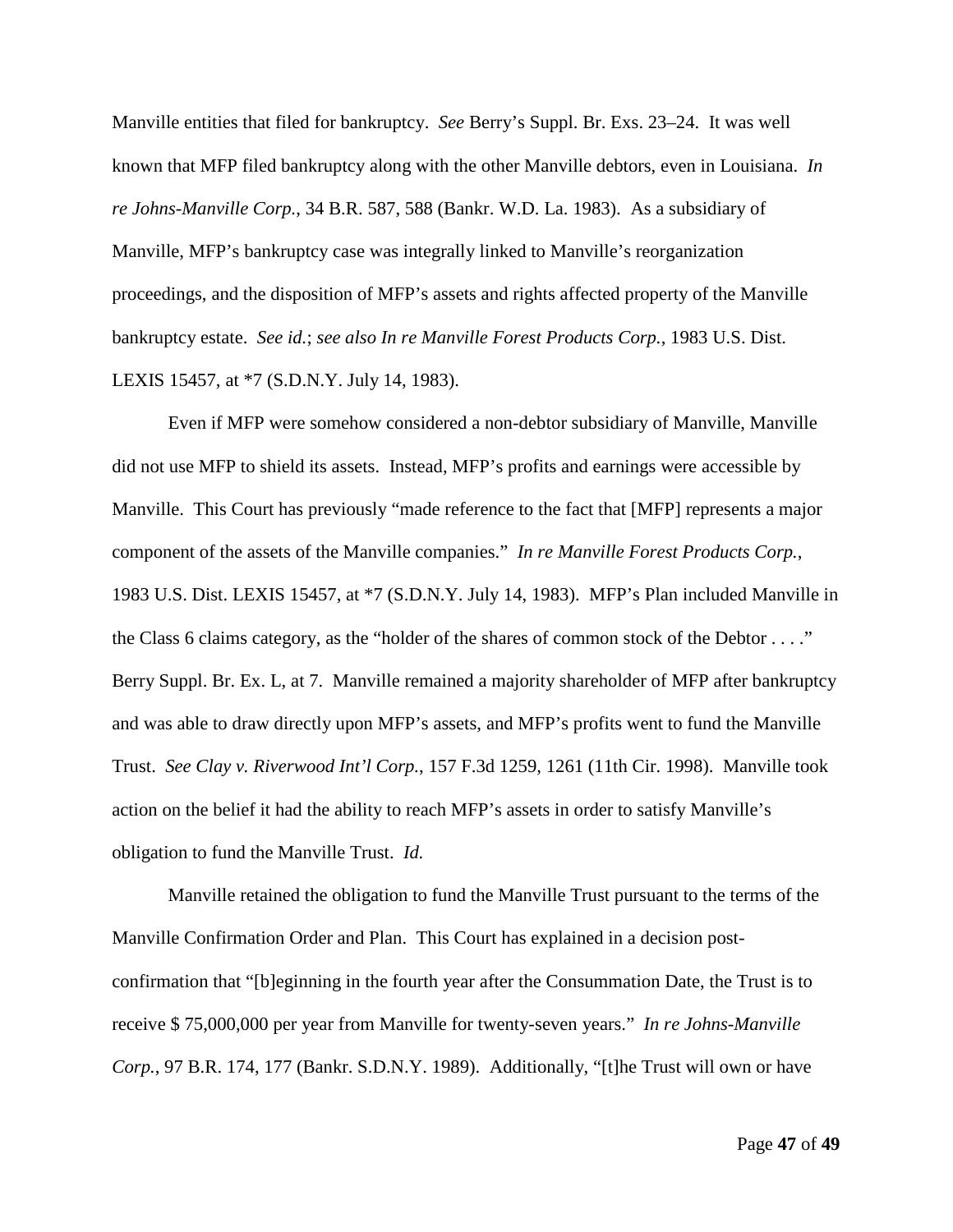access to eighty percent of Manville's common stock. The Trust will have the right to draw on up to twenty percent of Manville's profits beginning in the fifth year after the Consummation Date and continuing for as long as is necessary to satisfy obligations of the Trust." *Id.* Further, "[t]he effect of this Plan will be to give the 'tort victims' the beneficial interest in the ongoing operating corporate entity." *In re Johns-Manville Corp.*, 68 B.R. 618, 621–22 (Bankr. S.D.N.Y. 1986). As such, even if MFP were a non-debtor, its assets went to fund the Manville Trust and were not shielded from the reach of Manville.

The Supreme Court has held that the Manville Confirmation Order is *res judicata* "to the parties and those in privity with them, not only as to every matter which was offered and received to sustain or defeat the claim or demand, but as to any other admissible matter which might have been offered for that purpose." *Travelers Indem. Co. v. Bailey*, 557 U.S. 137, 152 (2009) (internal quotation marks omitted) (citing *Nevada v. United States*, 463 U.S. 110, 130 (1983)). The Manville Plan and channeling injunction apply to any effort by Other Asbestos Obligation claim holders to sue Manville and its subsidiaries. This injunction applies to Ms. Berry, as she holds an Other Asbestos Obligation. She received due process in the Manville proceedings. For all the reasons stated above, the Manville Confirmation Order is *res judicata* and Ms. Berry's only recourse is to submit her claim to the Manville Trust.

## **GRAPHIC HAS NOT WAIVED ITS RIGHT TO THE BANKRUPTCY INJUNCTION**

The Court must also reject Ms. Berry's argument that Graphic waived its right to rely on the confirmation orders of MFP and Manville based on separate asbestos litigation against Graphic. The discharge injunction provided by the Bankruptcy Code is not extinguished by a debtor's initial failure to assert the protection of the injunction. This would vitiate the entire purpose of the bankruptcy discharge. The discharge operates to void a judgment of personal